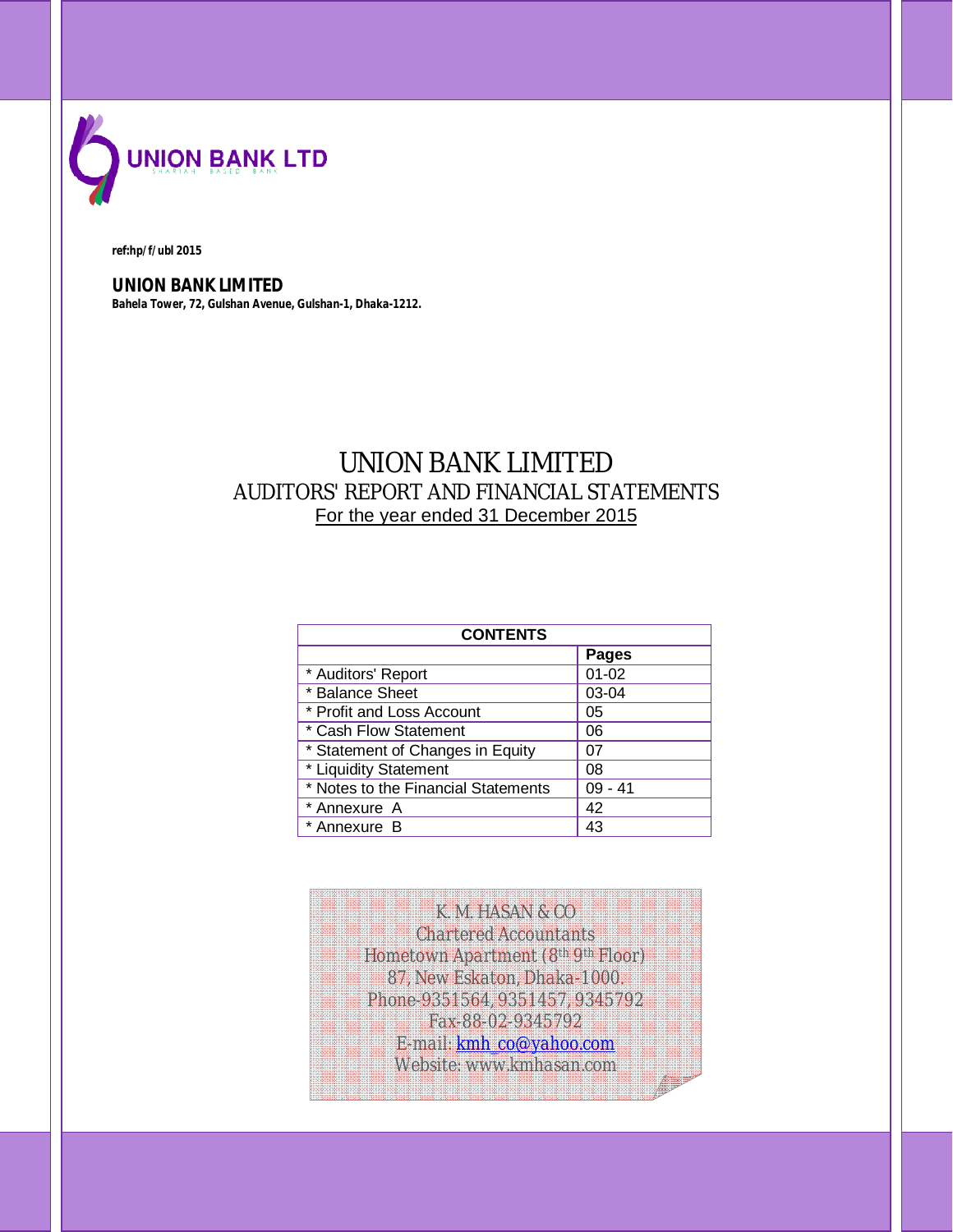# **AUDITOR'S REPORT TO THE SHAREHOLDERS OF UNION BANK LIMITED**

We have audited the accompanying financial statements of **Union Bank Limited** (the "bank"), which comprise the balance sheet as at 31 December 2015 and profit and loss account, statements of changes in equity and cash flow statement for the year then ended, and a summary of significant accounting policies and other explanatory information.

#### **Management's Responsibility for the Financial Statements and Internal Controls**

Management is responsible for the preparation of financial statements of the bank that give a true and fair view in accordance with Bangladesh Financial Reporting Standards (BFRSs) and for such internal control as management determines is necessary to enable the preparation of financial statements of the bank that are free from material misstatement, whether due to fraud or error. The Bank Company (Amendment) Act, 2013 and the Bangladesh Bank Regulations require the management to ensure effective internal audit, internal control and risk management functions of the Bank. The management is also required to make a self-assessment on the effectives of anti-fraud internal controls and report to Bangladesh Bank on instances of fraud and forgeries.

#### **Auditor's Responsibility**

Our responsibility is to express an opinion on these financial statements of the Bank based on our audit. We conducted our audit in accordance with Bangladesh Standards on Auditing (BSA). Those standards require that we comply with ethical requirements and plan and perform the audit to obtain reasonable assurance about whether the financial statements of the Bank are free from material misstatement.

An audit involves performing procedures to obtain audit evidence about the amounts and disclosures in the financial statements of the Bank. The procedures selected depend on our judgment, including the assessment of the risks of material misstatement of the financial statements of the Bank, whether due to fraud or error. In making those risk assessments, we consider internal control relevant to the entity's preparation and fair presentation of the financial statements of the Bank that give a true and fair view in order to design audit procedures that are appropriate in the circumstances, but not for the purpose of expressing an opinion on the effectiveness of the entity's internal control. An audit also includes evaluating the appropriateness of accounting policies used and the reasonableness of accounting estimates made by management, as well as evaluating the overall presentation of the financial statements of the Bank.

We believe that the audit evidence we have obtained is sufficient and appropriate to provide a basis for our audit opinion.

#### **Opinion**

In our opinion, the financial statements of the Bank give a true and fair view of the financial position of the Bank as at 31 December 2015, and financial performance and cash flows for the year then ended in accordance with Bangladesh Financial Reporting Standards (BFRSs) and other applicable rules and regulations.

#### **Report on Other Legal and Regulatory Requirements**

In accordance with the Companies Act, 1994, Securities and Exchange Rules 1987, the Bank Company (Amendment) Act, 2013 and rules and regulations issued by Bangladesh Bank, we also report the following:

a) We have obtained all the information and explanation, which to the best of our knowledge and belief were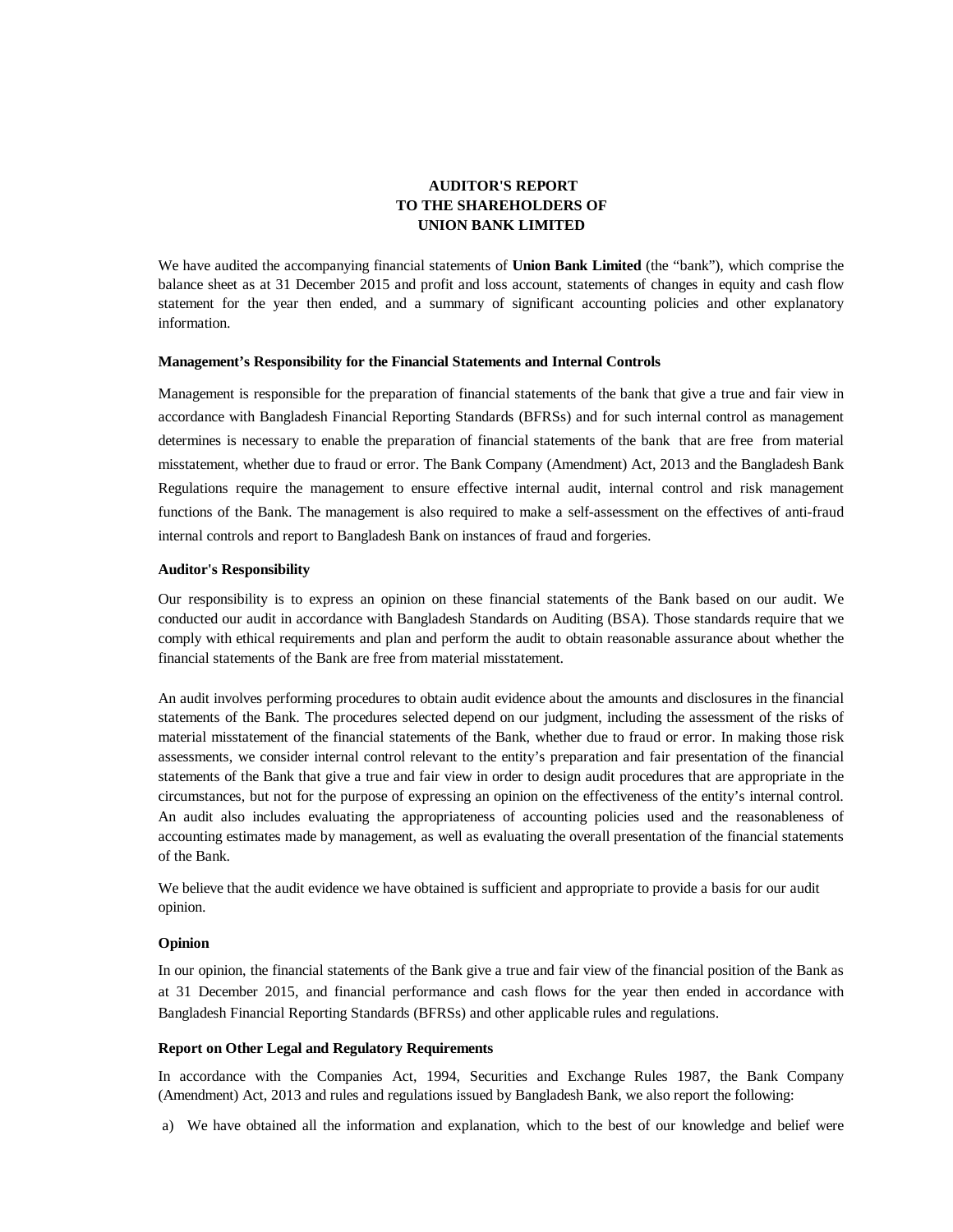- b) To the extent noted during the course of our audit work performed on the basis stated under the Auditor's Responsibility section in forming the above opinion on the financial statements of the Bank and considering the reports of the Management to Bangladesh Bank on anti-fraud internal controls and instances of fraud and forgeries as stated under the Management's Responsibility for the Financial Statements and Internal Control:
	- (i) internal audit, internal control and risk management arrangements of the Bank as disclosed in Note 2 of the financial statements appeared to be materially adequate;
	- (ii) nothing has come to our attention regarding material instances of forgery or irregularity or administrative error and exception or anything detrimental committed by employees of the Bank;
- c) In our opinion, proper books of account as required by law have been kept by the Bank so far as it appeared from our examination of those books and proper returns adequate for the purposes of our audit have been received from branches not visited by us;
- d) The balance sheet and profit and loss account of the Bank dealt with by the report are in agreement with the books of account and returns;
- e) The financial statements of the Bank have been drawn up in conformity with Bank Companies Act, 1991 and in accordance with the accounting rules and regulations issued by Bangladesh Bank and the financial statements conform to the prescribed standards set in the accounting regulations issued by Bangladesh Bank after consultation with the professional accounting bodies of Bangladesh;
- f) The financial position of the Bank as at 31 December 2015 and the profit for the year then ended have been properly reflected in the financial statements and the financial statements have been prepared in accordance with Bangladesh Financial Reporting Standards(BFRSs);
- g) Adequate provisions have been made for Investments which are, in our opinion, doubtful of recovery;
- h) The records and statements submitted by the branches have been properly maintained and consolidated in the financial statements;
- i) The expenditures incurred during the year were for the purposes of the business of the Bank;
- j) The information and explanation required by us have been received and found satisfactory;
- $\mathbf{k}$ Adequate capital of the bank as required by law, has been maintained during the period under audit;
- $\mathbf{I}$ We have reviewed over 80% of the Risk Weighted Assets of the Bank; and
- m) We have spent approximately 2,520 person hours for the audit of books and accounts of the Bank.

**Place: Dhaka K. M. HASAN & CO.** Date: 29 February 2016 Chartered Accountants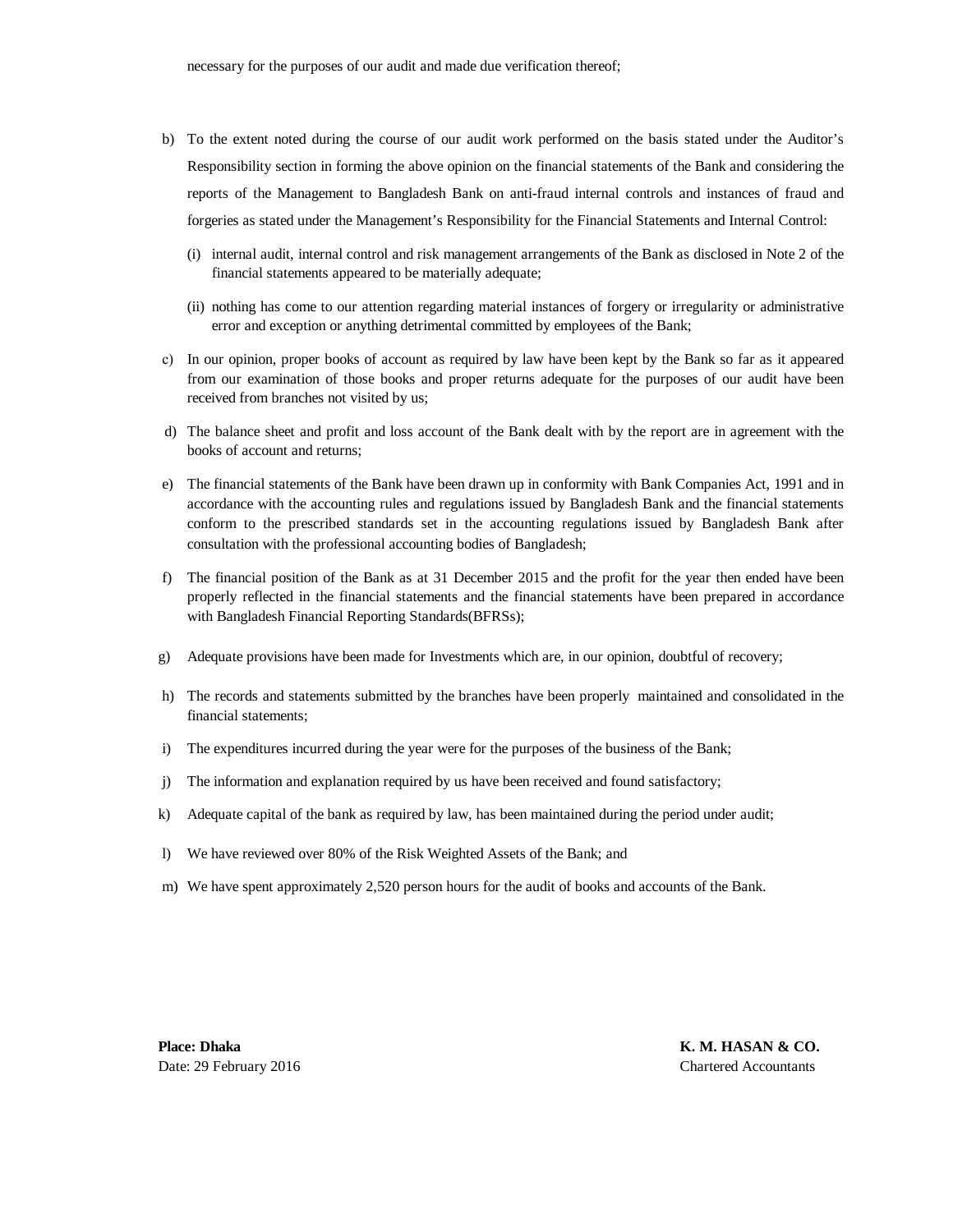# **UNION BANK LIMITED BALANCE SHEET**

# As at 31 December 2015

|                                                                                         |              | 2015                  | 2014                  |
|-----------------------------------------------------------------------------------------|--------------|-----------------------|-----------------------|
|                                                                                         | <b>Notes</b> | <b>Taka</b>           | <b>Taka</b>           |
| <b>PROPERTY AND ASSETS</b>                                                              |              |                       |                       |
| Cash                                                                                    | 3            | 4,328,454,716         | 2,947,255,480         |
| Cash in hand (Including foreign currencies)                                             | 3.1          | 373,322,352           | 182,258,022           |
| Balance with Bangladesh Bank and its agent bank(s)                                      | 3.2          | 3,955,132,364         | 2,764,997,458         |
| (Including foreign currencies)                                                          |              |                       |                       |
| <b>Balance with other Banks and Financial Institutions</b>                              | 4            | 7,089,867,254         | 6,780,123,150         |
| In Bangladesh                                                                           | 4.A          | 6,834,554,162         | 6,755,752,963         |
| Outside Bangladesh                                                                      | 4.B          | 255,313,092           | 24,370,187            |
| <b>Placement with Banks and other Financial Institutions</b>                            |              |                       |                       |
| <b>Investments in Shares and Securities</b>                                             | 5            | 3,106,187,398         | 1,440,040,651         |
| Government                                                                              |              | 2,700,000,000         | 1,400,000,000         |
| Others                                                                                  |              | 406,187,398           | 40,040,651            |
| <b>Investments</b>                                                                      | 6            | 45,592,869,263        | 28, 277, 787, 234     |
| General Investment (Bai-Murabaha, Bai-Muajjal, HPSM etc.)                               | 6.A          | 37,548,628,509        | 22,097,263,399        |
| <b>Bills Purchased and Discounted</b>                                                   | 6.B          | 8,044,240,754         | 6,180,523,835         |
|                                                                                         |              |                       |                       |
| <b>Fixed Assets Including Premises, Furniture &amp; Fixtures</b><br><b>Other Assets</b> | 7<br>8       | 679,198,080           | 411,280,682           |
| <b>Non-banking Assets</b>                                                               |              | 2,263,384,368         | 1,095,042,270         |
| <b>Total Assets</b>                                                                     |              | 63,059,961,079        | 40,951,529,467        |
|                                                                                         |              |                       |                       |
| <b>LIABILITIES AND CAPITAL</b>                                                          |              |                       |                       |
| <b>Liabilities</b>                                                                      |              |                       |                       |
| <b>Placement from Banks and other Financial Institutions</b>                            | 9            |                       |                       |
| <b>Deposits and Other Accounts</b>                                                      | 10           | 55,568,427,147        | 34,767,309,800        |
| Al-Wadia Current Accounts and Other Deposit Accounts                                    | 10.1         | 2,860,229,073         | 1,624,214,086         |
| <b>Bills Payable</b>                                                                    | 10.2         | 59,264,040            | 171,196,226           |
| Mudaraba Savings Bank Deposits                                                          | 10.3         | 923,535,744           | 283,401,329           |
| Mudaraba Term Deposits including other Banks                                            | 10.4         | 45,296,112,256        | 30,163,305,765        |
| Mudaraba Deposits under Schemes                                                         | 10.5         | 6,429,286,034         | 2,525,192,394         |
| <b>Other Liabilities</b>                                                                | 11           | 2,379,576,074         | 1,560,575,508         |
| <b>Total Liabilities</b>                                                                |              | 57,948,003,221        | 36,327,885,308        |
| <b>Capital/Shareholders' Equity</b>                                                     |              |                       |                       |
| Paid-up Capital                                                                         | 12           | 4,280,000,000         | 4,280,000,000         |
| <b>Statutory Reserve</b>                                                                | 13           | 233, 241, 638         | 75,578,898            |
| <b>Other Reserve</b>                                                                    | 14           | 145,749,665           | 145,749,665           |
| <b>Retained Earnings</b>                                                                | 15           | 452,966,555           | 122,315,596           |
| <b>Total Shareholders' Equity</b>                                                       |              | 5,111,957,858         | 4,623,644,159         |
| <b>Total Liabilities and Shareholders' Equity</b>                                       |              | <u>63,059,961,079</u> | <u>40,951,529,467</u> |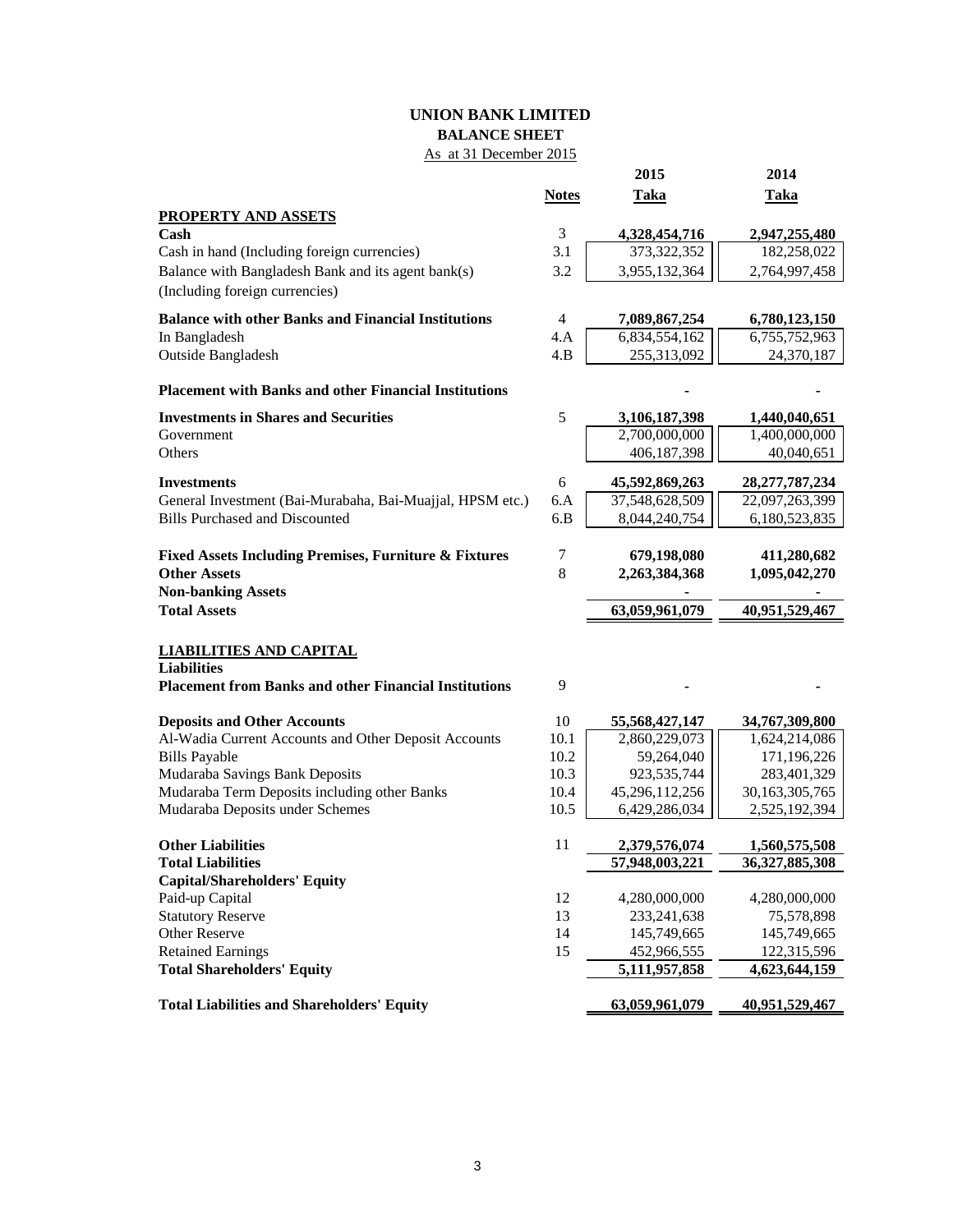## **UNION BANK LIMITED BALANCE SHEET**  As at 31 December 2015

|                                                                     | <b>Notes</b> | <b>Taka</b>   | <b>Taka</b>   |
|---------------------------------------------------------------------|--------------|---------------|---------------|
| <b>OFF- BALANCE SHEET ITEMS</b>                                     |              |               |               |
| <b>Contingent Liabilities</b>                                       |              |               |               |
| Acceptances and Endorsements                                        |              | 2,012,432,593 | 273,600,000   |
| Letters of Guarantee                                                | 16           | 612,755,013   | 606,973,300   |
| <b>Irrevocable Letters of Credit</b>                                | 17           | 1,785,325,197 | 446,172,018   |
| <b>Bills for Collection</b>                                         | 18           | 232,272,000   | 147,748,000   |
| <b>Other Contingent Liabilities</b>                                 |              |               |               |
| <b>Total</b>                                                        |              | 4,642,784,803 | 1,474,493,318 |
| <b>Other Commitments</b>                                            |              |               |               |
| Documentary credits and short term trade related transactions       |              |               |               |
| Forward assets purchased and forward deposits placed                |              |               |               |
| Undrawn note issuance and revolving underwriting facilities         |              |               |               |
| Undrawn formal standby facilities, credit lines & other commitments |              |               |               |
| <b>Total</b>                                                        |              |               |               |
| <b>Total Off-Balance Sheet Items Including</b>                      |              |               |               |
| <b>Contingent Liabilities</b>                                       |              | 4,642,784,803 | 1,474,493,318 |

The annexed notes form an integral part of these financial statements

 **Managing Director Director Chairman**

**\_\_\_\_\_\_\_\_\_\_\_\_\_\_\_\_ \_\_\_\_\_\_\_\_ \_\_\_\_\_\_\_\_\_\_**

 **Director**

 **\_\_\_\_\_\_\_\_\_\_**

**2015 2014**

Signed in terms of our separate report of even date

**Place: Dhaka** Date: 29 February 2016

 **K. M. HASAN & CO.** Chartered Accountants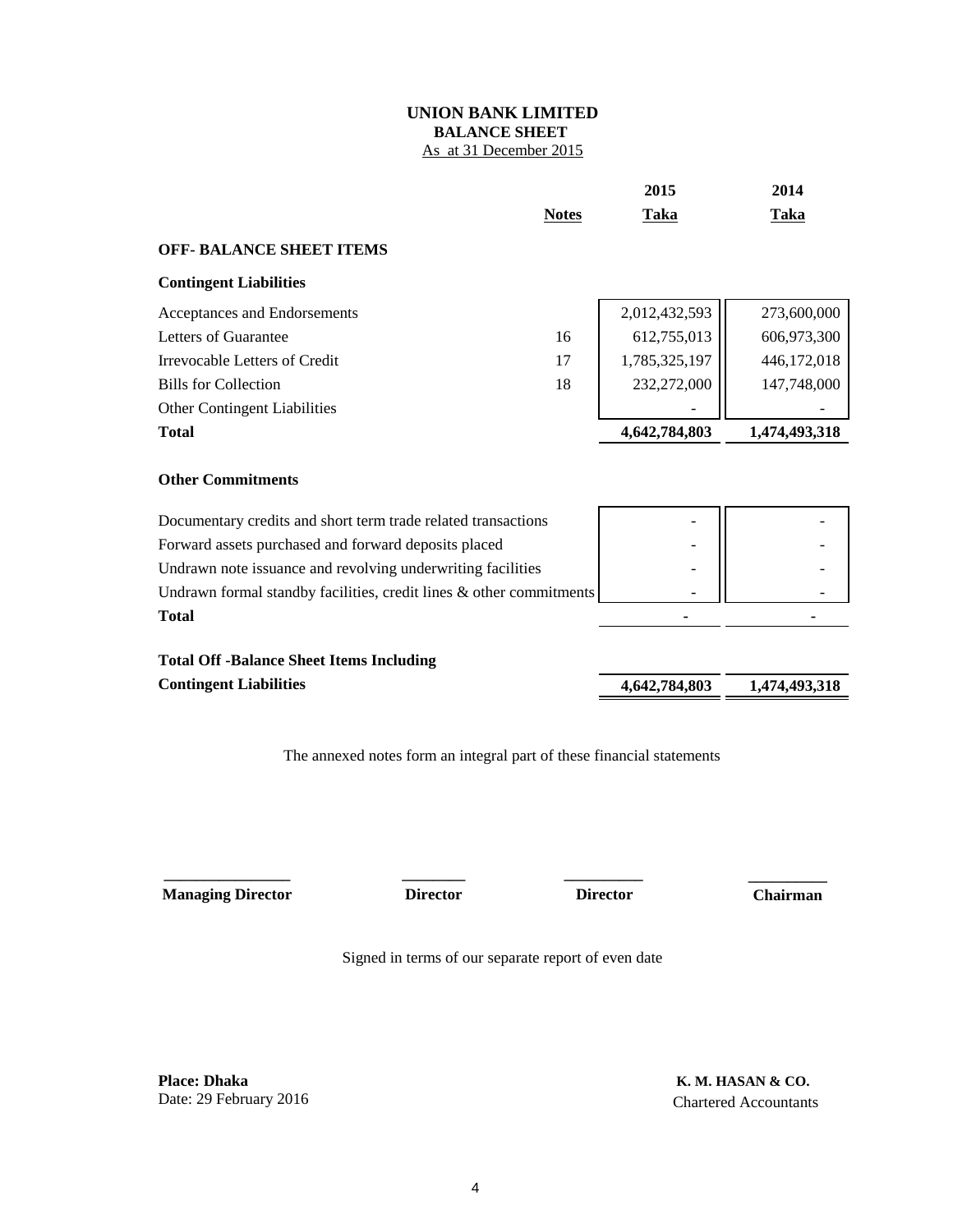#### **UNION BANK LIMITED PROFIT AND LOSS ACCOUNT** For the year ended 31 December 2015

| <b>Notes</b><br><b>Taka</b><br><u>Taka</u><br>6,163,131,029<br>19<br>3,366,101,694<br>Investment Income<br>20<br>(4,213,350,665)<br>Profit paid on Deposits<br>(2,444,287,200)<br><b>Net Investment Income</b><br>1,949,780,364<br>921,814,494<br>Income from Investment in Shares and Securities<br>21<br>13,052,070<br>19,060,545<br>22<br>Commission, Exchange and Brokerage<br>85,111,934<br>16,362,482<br>Other Operating Income<br>23<br>13,342,014<br>25,103,103<br>111,506,018<br>60,526,130<br>2,061,286,382<br>982,340,624<br><b>Total Operating Income</b><br><b>Less: Operating Expenses</b><br>Salary and Allowances<br>212,570,623<br>24<br>466,672,261<br>Rent, Taxes, Insurances, Electricity etc.<br>25<br>166,492,896<br>97,772,175<br><b>Legal Expenses</b><br>448,100<br>26<br>573,589<br>Postage, Stamps, Telecommunication etc.<br>27<br>12,601,836<br>6,646,148<br>Stationery, Printings, Advertisements etc.<br>28<br>39,407,318<br>34,926,334<br>Managing Director's Salary and Fees<br>29<br>8,800,000<br>8,800,000<br>Directors' Fees<br>30<br>5,521,150<br>4,049,059<br>31<br>278,300<br>Sharia'h Supervisory Committee's Fees and expenses<br>34,500<br><b>Auditors' Fees</b><br>200,000<br>200,000<br>Depreciation and Repair of Bank's Assets<br>32<br>127,828,491<br>68,595,331<br>Zakat Expenses<br>6,000,000<br>4,625,000<br>Other Expenses<br>33<br>186,577,826<br>83,740,789<br><b>Total Operating Expenses</b><br>1,016,472,683<br>526,889,043<br><b>Profit before Provision and Tax</b><br>1,044,813,699<br>455, 451, 581<br>Provisions for Classified Investments<br>11.2.a<br>1,000,000<br>Provisions for Unclassified Investments including off-B/S items<br>11.2.a<br>208,500,000<br>244,900,000<br>Provisions for diminution in value of Investments in Shares<br>47,000,000<br><b>Total Provisions</b><br>244,900,000<br>256,500,000<br><b>Total Profit/(Loss) before Tax</b><br>788,313,699<br>210,551,581<br>Provision for Taxation<br>2.8.1.1<br>310,751,939<br>100,447,573<br>Current tax<br>Deferred tax<br>2.8.1.2<br>(10, 751, 939)<br>(447, 573)<br>300,000,000<br>100,000,000<br>488,313,699<br>Net Profit/(Loss) after Tax for the year<br>110,551,581<br>Retained Earnings brought forward from Previous Year<br>122,315,596<br>53,874,331<br>610,629,295<br>164,425,912<br><b>Appropriations:</b><br><b>Statutory Reserve</b><br>157,662,740<br>42,110,316<br><b>Retained Earnings</b><br>452,966,555<br>122,315,596<br>610,629,295<br>164,425,912<br>34<br><b>Earnings Per Share (EPS)</b><br>1.14<br>0.26 |  | 2015 | 2014 |
|---------------------------------------------------------------------------------------------------------------------------------------------------------------------------------------------------------------------------------------------------------------------------------------------------------------------------------------------------------------------------------------------------------------------------------------------------------------------------------------------------------------------------------------------------------------------------------------------------------------------------------------------------------------------------------------------------------------------------------------------------------------------------------------------------------------------------------------------------------------------------------------------------------------------------------------------------------------------------------------------------------------------------------------------------------------------------------------------------------------------------------------------------------------------------------------------------------------------------------------------------------------------------------------------------------------------------------------------------------------------------------------------------------------------------------------------------------------------------------------------------------------------------------------------------------------------------------------------------------------------------------------------------------------------------------------------------------------------------------------------------------------------------------------------------------------------------------------------------------------------------------------------------------------------------------------------------------------------------------------------------------------------------------------------------------------------------------------------------------------------------------------------------------------------------------------------------------------------------------------------------------------------------------------------------------------------------------------------------------------------------------------------------------------------------------------------------------------------------------------------------------------------------------------------------------------------|--|------|------|
|                                                                                                                                                                                                                                                                                                                                                                                                                                                                                                                                                                                                                                                                                                                                                                                                                                                                                                                                                                                                                                                                                                                                                                                                                                                                                                                                                                                                                                                                                                                                                                                                                                                                                                                                                                                                                                                                                                                                                                                                                                                                                                                                                                                                                                                                                                                                                                                                                                                                                                                                                                     |  |      |      |
|                                                                                                                                                                                                                                                                                                                                                                                                                                                                                                                                                                                                                                                                                                                                                                                                                                                                                                                                                                                                                                                                                                                                                                                                                                                                                                                                                                                                                                                                                                                                                                                                                                                                                                                                                                                                                                                                                                                                                                                                                                                                                                                                                                                                                                                                                                                                                                                                                                                                                                                                                                     |  |      |      |
|                                                                                                                                                                                                                                                                                                                                                                                                                                                                                                                                                                                                                                                                                                                                                                                                                                                                                                                                                                                                                                                                                                                                                                                                                                                                                                                                                                                                                                                                                                                                                                                                                                                                                                                                                                                                                                                                                                                                                                                                                                                                                                                                                                                                                                                                                                                                                                                                                                                                                                                                                                     |  |      |      |
|                                                                                                                                                                                                                                                                                                                                                                                                                                                                                                                                                                                                                                                                                                                                                                                                                                                                                                                                                                                                                                                                                                                                                                                                                                                                                                                                                                                                                                                                                                                                                                                                                                                                                                                                                                                                                                                                                                                                                                                                                                                                                                                                                                                                                                                                                                                                                                                                                                                                                                                                                                     |  |      |      |
|                                                                                                                                                                                                                                                                                                                                                                                                                                                                                                                                                                                                                                                                                                                                                                                                                                                                                                                                                                                                                                                                                                                                                                                                                                                                                                                                                                                                                                                                                                                                                                                                                                                                                                                                                                                                                                                                                                                                                                                                                                                                                                                                                                                                                                                                                                                                                                                                                                                                                                                                                                     |  |      |      |
|                                                                                                                                                                                                                                                                                                                                                                                                                                                                                                                                                                                                                                                                                                                                                                                                                                                                                                                                                                                                                                                                                                                                                                                                                                                                                                                                                                                                                                                                                                                                                                                                                                                                                                                                                                                                                                                                                                                                                                                                                                                                                                                                                                                                                                                                                                                                                                                                                                                                                                                                                                     |  |      |      |
|                                                                                                                                                                                                                                                                                                                                                                                                                                                                                                                                                                                                                                                                                                                                                                                                                                                                                                                                                                                                                                                                                                                                                                                                                                                                                                                                                                                                                                                                                                                                                                                                                                                                                                                                                                                                                                                                                                                                                                                                                                                                                                                                                                                                                                                                                                                                                                                                                                                                                                                                                                     |  |      |      |
|                                                                                                                                                                                                                                                                                                                                                                                                                                                                                                                                                                                                                                                                                                                                                                                                                                                                                                                                                                                                                                                                                                                                                                                                                                                                                                                                                                                                                                                                                                                                                                                                                                                                                                                                                                                                                                                                                                                                                                                                                                                                                                                                                                                                                                                                                                                                                                                                                                                                                                                                                                     |  |      |      |
|                                                                                                                                                                                                                                                                                                                                                                                                                                                                                                                                                                                                                                                                                                                                                                                                                                                                                                                                                                                                                                                                                                                                                                                                                                                                                                                                                                                                                                                                                                                                                                                                                                                                                                                                                                                                                                                                                                                                                                                                                                                                                                                                                                                                                                                                                                                                                                                                                                                                                                                                                                     |  |      |      |
|                                                                                                                                                                                                                                                                                                                                                                                                                                                                                                                                                                                                                                                                                                                                                                                                                                                                                                                                                                                                                                                                                                                                                                                                                                                                                                                                                                                                                                                                                                                                                                                                                                                                                                                                                                                                                                                                                                                                                                                                                                                                                                                                                                                                                                                                                                                                                                                                                                                                                                                                                                     |  |      |      |
|                                                                                                                                                                                                                                                                                                                                                                                                                                                                                                                                                                                                                                                                                                                                                                                                                                                                                                                                                                                                                                                                                                                                                                                                                                                                                                                                                                                                                                                                                                                                                                                                                                                                                                                                                                                                                                                                                                                                                                                                                                                                                                                                                                                                                                                                                                                                                                                                                                                                                                                                                                     |  |      |      |
|                                                                                                                                                                                                                                                                                                                                                                                                                                                                                                                                                                                                                                                                                                                                                                                                                                                                                                                                                                                                                                                                                                                                                                                                                                                                                                                                                                                                                                                                                                                                                                                                                                                                                                                                                                                                                                                                                                                                                                                                                                                                                                                                                                                                                                                                                                                                                                                                                                                                                                                                                                     |  |      |      |
|                                                                                                                                                                                                                                                                                                                                                                                                                                                                                                                                                                                                                                                                                                                                                                                                                                                                                                                                                                                                                                                                                                                                                                                                                                                                                                                                                                                                                                                                                                                                                                                                                                                                                                                                                                                                                                                                                                                                                                                                                                                                                                                                                                                                                                                                                                                                                                                                                                                                                                                                                                     |  |      |      |
|                                                                                                                                                                                                                                                                                                                                                                                                                                                                                                                                                                                                                                                                                                                                                                                                                                                                                                                                                                                                                                                                                                                                                                                                                                                                                                                                                                                                                                                                                                                                                                                                                                                                                                                                                                                                                                                                                                                                                                                                                                                                                                                                                                                                                                                                                                                                                                                                                                                                                                                                                                     |  |      |      |
|                                                                                                                                                                                                                                                                                                                                                                                                                                                                                                                                                                                                                                                                                                                                                                                                                                                                                                                                                                                                                                                                                                                                                                                                                                                                                                                                                                                                                                                                                                                                                                                                                                                                                                                                                                                                                                                                                                                                                                                                                                                                                                                                                                                                                                                                                                                                                                                                                                                                                                                                                                     |  |      |      |
|                                                                                                                                                                                                                                                                                                                                                                                                                                                                                                                                                                                                                                                                                                                                                                                                                                                                                                                                                                                                                                                                                                                                                                                                                                                                                                                                                                                                                                                                                                                                                                                                                                                                                                                                                                                                                                                                                                                                                                                                                                                                                                                                                                                                                                                                                                                                                                                                                                                                                                                                                                     |  |      |      |
|                                                                                                                                                                                                                                                                                                                                                                                                                                                                                                                                                                                                                                                                                                                                                                                                                                                                                                                                                                                                                                                                                                                                                                                                                                                                                                                                                                                                                                                                                                                                                                                                                                                                                                                                                                                                                                                                                                                                                                                                                                                                                                                                                                                                                                                                                                                                                                                                                                                                                                                                                                     |  |      |      |
|                                                                                                                                                                                                                                                                                                                                                                                                                                                                                                                                                                                                                                                                                                                                                                                                                                                                                                                                                                                                                                                                                                                                                                                                                                                                                                                                                                                                                                                                                                                                                                                                                                                                                                                                                                                                                                                                                                                                                                                                                                                                                                                                                                                                                                                                                                                                                                                                                                                                                                                                                                     |  |      |      |
|                                                                                                                                                                                                                                                                                                                                                                                                                                                                                                                                                                                                                                                                                                                                                                                                                                                                                                                                                                                                                                                                                                                                                                                                                                                                                                                                                                                                                                                                                                                                                                                                                                                                                                                                                                                                                                                                                                                                                                                                                                                                                                                                                                                                                                                                                                                                                                                                                                                                                                                                                                     |  |      |      |
|                                                                                                                                                                                                                                                                                                                                                                                                                                                                                                                                                                                                                                                                                                                                                                                                                                                                                                                                                                                                                                                                                                                                                                                                                                                                                                                                                                                                                                                                                                                                                                                                                                                                                                                                                                                                                                                                                                                                                                                                                                                                                                                                                                                                                                                                                                                                                                                                                                                                                                                                                                     |  |      |      |
|                                                                                                                                                                                                                                                                                                                                                                                                                                                                                                                                                                                                                                                                                                                                                                                                                                                                                                                                                                                                                                                                                                                                                                                                                                                                                                                                                                                                                                                                                                                                                                                                                                                                                                                                                                                                                                                                                                                                                                                                                                                                                                                                                                                                                                                                                                                                                                                                                                                                                                                                                                     |  |      |      |
|                                                                                                                                                                                                                                                                                                                                                                                                                                                                                                                                                                                                                                                                                                                                                                                                                                                                                                                                                                                                                                                                                                                                                                                                                                                                                                                                                                                                                                                                                                                                                                                                                                                                                                                                                                                                                                                                                                                                                                                                                                                                                                                                                                                                                                                                                                                                                                                                                                                                                                                                                                     |  |      |      |
|                                                                                                                                                                                                                                                                                                                                                                                                                                                                                                                                                                                                                                                                                                                                                                                                                                                                                                                                                                                                                                                                                                                                                                                                                                                                                                                                                                                                                                                                                                                                                                                                                                                                                                                                                                                                                                                                                                                                                                                                                                                                                                                                                                                                                                                                                                                                                                                                                                                                                                                                                                     |  |      |      |
|                                                                                                                                                                                                                                                                                                                                                                                                                                                                                                                                                                                                                                                                                                                                                                                                                                                                                                                                                                                                                                                                                                                                                                                                                                                                                                                                                                                                                                                                                                                                                                                                                                                                                                                                                                                                                                                                                                                                                                                                                                                                                                                                                                                                                                                                                                                                                                                                                                                                                                                                                                     |  |      |      |
|                                                                                                                                                                                                                                                                                                                                                                                                                                                                                                                                                                                                                                                                                                                                                                                                                                                                                                                                                                                                                                                                                                                                                                                                                                                                                                                                                                                                                                                                                                                                                                                                                                                                                                                                                                                                                                                                                                                                                                                                                                                                                                                                                                                                                                                                                                                                                                                                                                                                                                                                                                     |  |      |      |
|                                                                                                                                                                                                                                                                                                                                                                                                                                                                                                                                                                                                                                                                                                                                                                                                                                                                                                                                                                                                                                                                                                                                                                                                                                                                                                                                                                                                                                                                                                                                                                                                                                                                                                                                                                                                                                                                                                                                                                                                                                                                                                                                                                                                                                                                                                                                                                                                                                                                                                                                                                     |  |      |      |
|                                                                                                                                                                                                                                                                                                                                                                                                                                                                                                                                                                                                                                                                                                                                                                                                                                                                                                                                                                                                                                                                                                                                                                                                                                                                                                                                                                                                                                                                                                                                                                                                                                                                                                                                                                                                                                                                                                                                                                                                                                                                                                                                                                                                                                                                                                                                                                                                                                                                                                                                                                     |  |      |      |
|                                                                                                                                                                                                                                                                                                                                                                                                                                                                                                                                                                                                                                                                                                                                                                                                                                                                                                                                                                                                                                                                                                                                                                                                                                                                                                                                                                                                                                                                                                                                                                                                                                                                                                                                                                                                                                                                                                                                                                                                                                                                                                                                                                                                                                                                                                                                                                                                                                                                                                                                                                     |  |      |      |
|                                                                                                                                                                                                                                                                                                                                                                                                                                                                                                                                                                                                                                                                                                                                                                                                                                                                                                                                                                                                                                                                                                                                                                                                                                                                                                                                                                                                                                                                                                                                                                                                                                                                                                                                                                                                                                                                                                                                                                                                                                                                                                                                                                                                                                                                                                                                                                                                                                                                                                                                                                     |  |      |      |
|                                                                                                                                                                                                                                                                                                                                                                                                                                                                                                                                                                                                                                                                                                                                                                                                                                                                                                                                                                                                                                                                                                                                                                                                                                                                                                                                                                                                                                                                                                                                                                                                                                                                                                                                                                                                                                                                                                                                                                                                                                                                                                                                                                                                                                                                                                                                                                                                                                                                                                                                                                     |  |      |      |
|                                                                                                                                                                                                                                                                                                                                                                                                                                                                                                                                                                                                                                                                                                                                                                                                                                                                                                                                                                                                                                                                                                                                                                                                                                                                                                                                                                                                                                                                                                                                                                                                                                                                                                                                                                                                                                                                                                                                                                                                                                                                                                                                                                                                                                                                                                                                                                                                                                                                                                                                                                     |  |      |      |
|                                                                                                                                                                                                                                                                                                                                                                                                                                                                                                                                                                                                                                                                                                                                                                                                                                                                                                                                                                                                                                                                                                                                                                                                                                                                                                                                                                                                                                                                                                                                                                                                                                                                                                                                                                                                                                                                                                                                                                                                                                                                                                                                                                                                                                                                                                                                                                                                                                                                                                                                                                     |  |      |      |
|                                                                                                                                                                                                                                                                                                                                                                                                                                                                                                                                                                                                                                                                                                                                                                                                                                                                                                                                                                                                                                                                                                                                                                                                                                                                                                                                                                                                                                                                                                                                                                                                                                                                                                                                                                                                                                                                                                                                                                                                                                                                                                                                                                                                                                                                                                                                                                                                                                                                                                                                                                     |  |      |      |
|                                                                                                                                                                                                                                                                                                                                                                                                                                                                                                                                                                                                                                                                                                                                                                                                                                                                                                                                                                                                                                                                                                                                                                                                                                                                                                                                                                                                                                                                                                                                                                                                                                                                                                                                                                                                                                                                                                                                                                                                                                                                                                                                                                                                                                                                                                                                                                                                                                                                                                                                                                     |  |      |      |
|                                                                                                                                                                                                                                                                                                                                                                                                                                                                                                                                                                                                                                                                                                                                                                                                                                                                                                                                                                                                                                                                                                                                                                                                                                                                                                                                                                                                                                                                                                                                                                                                                                                                                                                                                                                                                                                                                                                                                                                                                                                                                                                                                                                                                                                                                                                                                                                                                                                                                                                                                                     |  |      |      |
|                                                                                                                                                                                                                                                                                                                                                                                                                                                                                                                                                                                                                                                                                                                                                                                                                                                                                                                                                                                                                                                                                                                                                                                                                                                                                                                                                                                                                                                                                                                                                                                                                                                                                                                                                                                                                                                                                                                                                                                                                                                                                                                                                                                                                                                                                                                                                                                                                                                                                                                                                                     |  |      |      |
|                                                                                                                                                                                                                                                                                                                                                                                                                                                                                                                                                                                                                                                                                                                                                                                                                                                                                                                                                                                                                                                                                                                                                                                                                                                                                                                                                                                                                                                                                                                                                                                                                                                                                                                                                                                                                                                                                                                                                                                                                                                                                                                                                                                                                                                                                                                                                                                                                                                                                                                                                                     |  |      |      |
|                                                                                                                                                                                                                                                                                                                                                                                                                                                                                                                                                                                                                                                                                                                                                                                                                                                                                                                                                                                                                                                                                                                                                                                                                                                                                                                                                                                                                                                                                                                                                                                                                                                                                                                                                                                                                                                                                                                                                                                                                                                                                                                                                                                                                                                                                                                                                                                                                                                                                                                                                                     |  |      |      |
|                                                                                                                                                                                                                                                                                                                                                                                                                                                                                                                                                                                                                                                                                                                                                                                                                                                                                                                                                                                                                                                                                                                                                                                                                                                                                                                                                                                                                                                                                                                                                                                                                                                                                                                                                                                                                                                                                                                                                                                                                                                                                                                                                                                                                                                                                                                                                                                                                                                                                                                                                                     |  |      |      |
|                                                                                                                                                                                                                                                                                                                                                                                                                                                                                                                                                                                                                                                                                                                                                                                                                                                                                                                                                                                                                                                                                                                                                                                                                                                                                                                                                                                                                                                                                                                                                                                                                                                                                                                                                                                                                                                                                                                                                                                                                                                                                                                                                                                                                                                                                                                                                                                                                                                                                                                                                                     |  |      |      |
|                                                                                                                                                                                                                                                                                                                                                                                                                                                                                                                                                                                                                                                                                                                                                                                                                                                                                                                                                                                                                                                                                                                                                                                                                                                                                                                                                                                                                                                                                                                                                                                                                                                                                                                                                                                                                                                                                                                                                                                                                                                                                                                                                                                                                                                                                                                                                                                                                                                                                                                                                                     |  |      |      |

The annexed notes form an integral part of these financial statements

**Managing Director Director Chairman**

\_\_\_\_\_\_\_\_\_\_\_\_\_\_\_\_\_ \_\_\_\_\_\_\_\_ \_\_\_\_\_\_\_\_\_

 $\overline{\phantom{a}}$ **Director**

Signed in terms of our separate report of even date

**Place: Dhaka K. M. HASAN & CO.**<br>Date: 29 February 2016 **CO.** Chartered Accountants

Chartered Accountants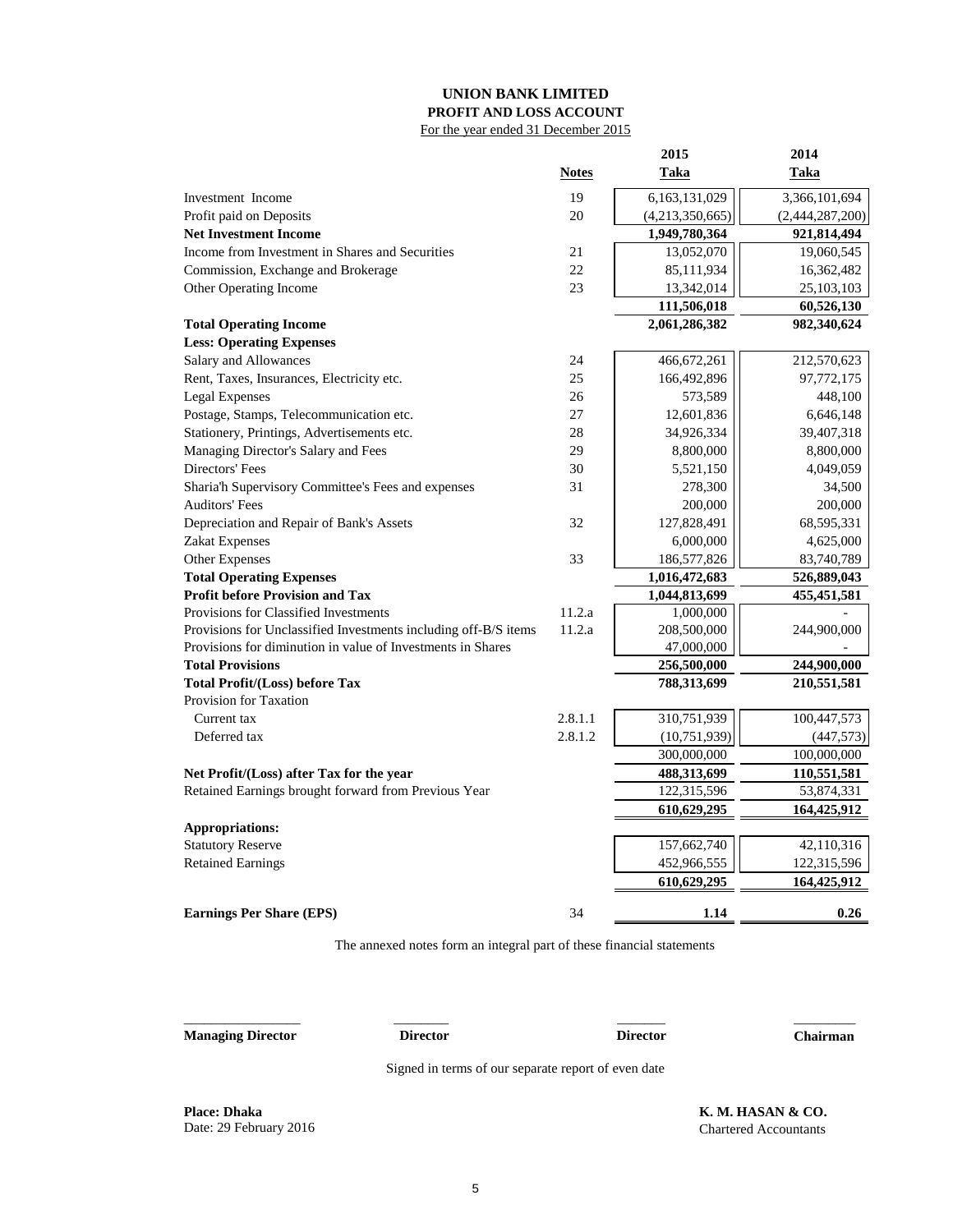# **UNION BANK LIMITED**

## **CASH FLOW STATEMENT** For the year ended 31 December 2015

|                                                                   |              | 2015             | 2014             |
|-------------------------------------------------------------------|--------------|------------------|------------------|
|                                                                   | <b>Notes</b> | Taka             | <b>Taka</b>      |
| A. Cash Flow from Operating Activities                            |              |                  |                  |
| Investments income receipts                                       |              | 6,497,505,983    | 3,355,747,173    |
| Profit paid on deposit                                            |              | (3,806,347,406)  | (1,870,781,618)  |
| Fee and Commission receipts                                       |              | 85,111,934       | 16,362,482       |
| Dividend receipts                                                 |              | 393,800          | 347,800          |
| Payments to employees                                             |              | (419, 388, 629)  | (237, 308, 670)  |
| Payments to suppliers                                             |              | (34, 926, 334)   | (39, 407, 318)   |
| Income tax paid                                                   |              | (222, 680, 138)  | (133, 245, 653)  |
| Receipts from other operating activities                          | 35           | 13,342,014       | 25,103,103       |
| Payments for other operating activities                           | 36           | (413, 628, 927)  | (210, 155, 376)  |
| Operating Profit before changes in Operating Assets & Liabilities |              | 1,699,382,297    | 906,661,923      |
| <b>Changes in Operating Assets &amp; Liabilities</b>              |              |                  |                  |
| (Increase)/ Decrease Investments to Customers                     |              | (17,315,082,029) | (20,968,966,506) |
| (Increase)/ Decrease of Other Assets                              | 37           | (1,256,626,705)  | (86, 436, 481)   |
| Increase/ (Decrease) Deposits from Customers                      |              | 20,801,117,347   | 22,602,111,089   |
| Increase/ (Decrease) of Other Liabilities                         | 38           | (211, 338, 264)  | 254,810,447      |
| <b>Cash Flow from Operating Assets and Liabilities</b>            |              | 2,018,070,349    | 1,801,518,549    |
| <b>Net Cash Flow from Operating Activities</b>                    |              | 3,717,452,646    | 2,708,180,472    |
| <b>B.</b> Cash Flow from Investing Activities                     |              |                  |                  |
| Payments to Investment in Shares and Securities                   |              | (1,666,146,747)  | (1,109,555,913)  |
| Purchases of Property, Plant and Equipment                        |              | (360, 362, 559)  | (380, 945, 713)  |
| <b>Net Cash Used in Investing Activities</b>                      |              | (2,026,509,306)  | (1,490,501,626)  |
| C. Cash Flow from Financing Activities                            |              |                  |                  |
| Increase/(Decrease) in Share Capital                              |              |                  |                  |
| Increase/(Decrease) in Other reserve                              |              |                  |                  |
| Increase/(Decrease) in Placement from Banks & Fl                  |              |                  |                  |
| <b>Net Cash Flow from Financing Activities</b>                    |              | ۰                | ٠                |
|                                                                   |              |                  |                  |
| D. Net Increase/(Decrease) of Cash & Cash Equivalents $(A+B+C)$   |              | 1,690,943,340    | 1,217,678,846    |
| E. Add/(Less): Effect of Exchange Rate on Cash & Cash Equivalents |              |                  |                  |
| F. Beginning Cash & Cash Equivalents                              |              | 9,727,378,630    | 8,509,699,784    |
| G. Ending Cash & Cash Equivalents $(D+E+F)$                       |              | 11,418,321,970   | 9,727,378,630    |
| The above closing Cash and Cash Equivalents include:              |              |                  |                  |
| Cash in hand (Including Foreign Currencies)                       |              | 373, 322, 352    | 182,258,022      |
| Balance with Bangladesh Bank, other Banks & FI                    |              | 11,044,999,618   | 9,545,120,608    |
|                                                                   |              | 11,418,321,970   | 9,727,378,630    |

The annexed notes form an integral part of these financial statements

**Managing Director Director Director Chairman**

**\_\_\_\_\_\_\_\_\_\_\_\_\_\_\_\_ \_\_\_\_\_\_\_ \_\_\_\_\_\_\_ \_\_\_\_\_\_\_\_\_**

Signed in terms of our separate report of even date

**Place: Dhaka K. M. HASAN & CO.** Date: 29 February 2016 Chartered Accountants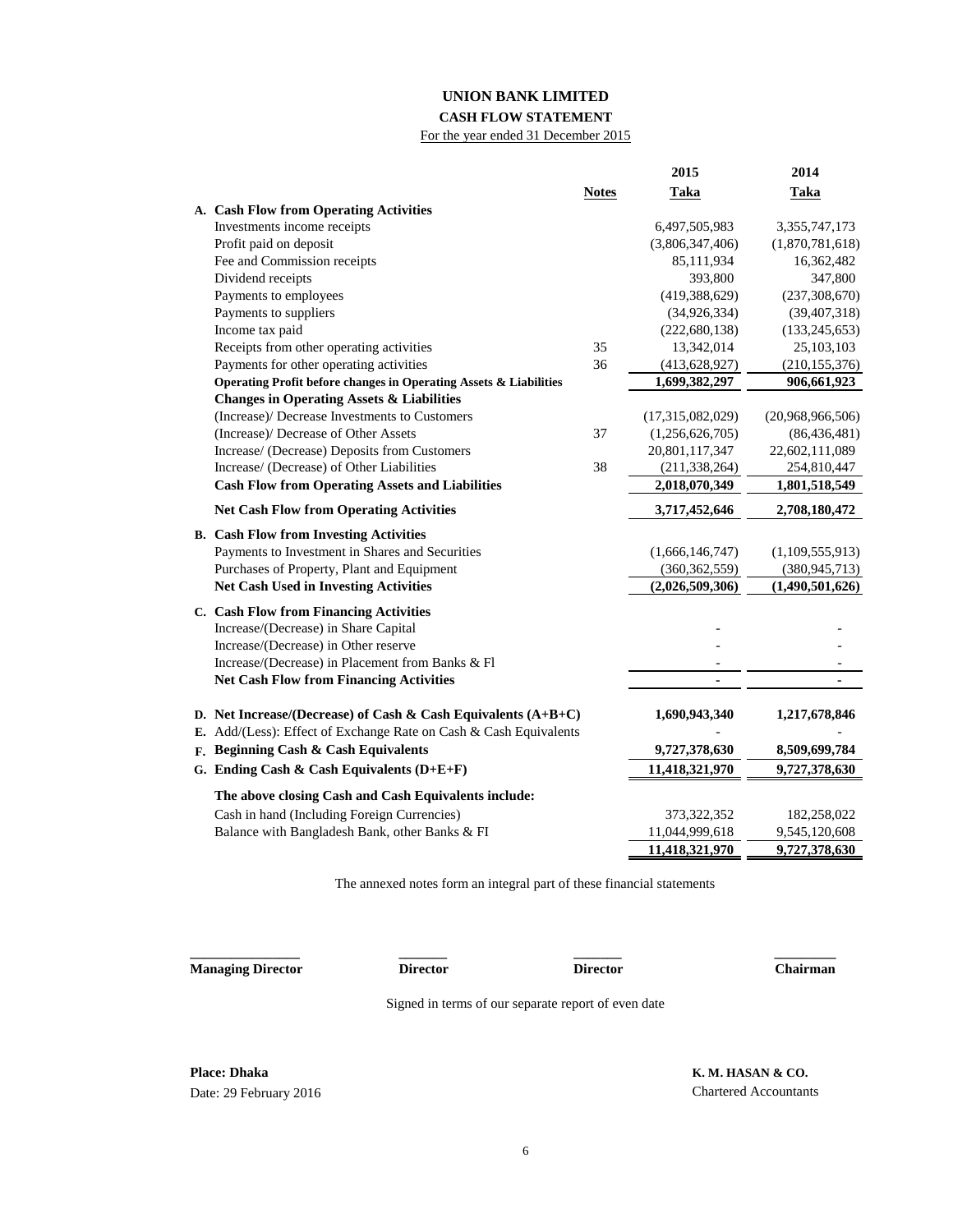# **UNION BANK LIMITED STATEMENT OF CHANGES IN EQUITY**

For the year ended 31 December 2015

| <b>Particulars</b>                                                             | Paid-up Capital | <b>Statutory Reserve</b> | <b>Other Reserve</b> | <b>Retained Earnings</b> | <b>Total</b>  |
|--------------------------------------------------------------------------------|-----------------|--------------------------|----------------------|--------------------------|---------------|
|                                                                                | Taka            | <b>Taka</b>              | Taka                 | <b>Taka</b>              | <b>Taka</b>   |
| Balance as on 01 January 2015<br>Changes in Accounting Policy                  | 4,280,000,000   | 75,578,898               | 145,749,665          | 122,315,596              | 4,623,644,159 |
| Surplus/Deficit on account of<br><b>Revaluation of Investments</b>             |                 |                          |                      |                          |               |
| <b>Currency Translation Differences</b>                                        |                 |                          |                      |                          |               |
| Net Gains and Losses not Recognized<br>in the Income Statement                 |                 |                          |                      |                          |               |
| Net Profit for the year                                                        |                 |                          |                      | 488,313,699              | 488,313,699   |
| Dividends                                                                      |                 |                          |                      |                          |               |
| <b>Transfer to Statutory Reserve</b><br>Issue of Share Capital during the year |                 | 157,662,740              |                      | (157, 662, 740)          |               |
| <b>Balance as on 31 December 2015</b>                                          | 4,280,000,000   | 233, 241, 638            | 145,749,665          | 452,966,555              | 5,111,957,858 |
| <b>Balance as on 31 December 2014</b>                                          | 4,280,000,000   | 75,578,898               | 145,749,665          | 122,315,596              | 4,623,644,159 |

**Managing Director Director Chairman**

 $\overline{\phantom{a}}$ **Director**

Signed in terms of our separate report of even date

\_\_\_\_\_\_\_\_\_\_\_\_\_\_\_ \_\_\_\_\_\_\_ \_\_\_\_\_\_\_

Date: 29 February 2016 Chartered Accountants

**Place: Dhaka K. M. HASAN & CO.**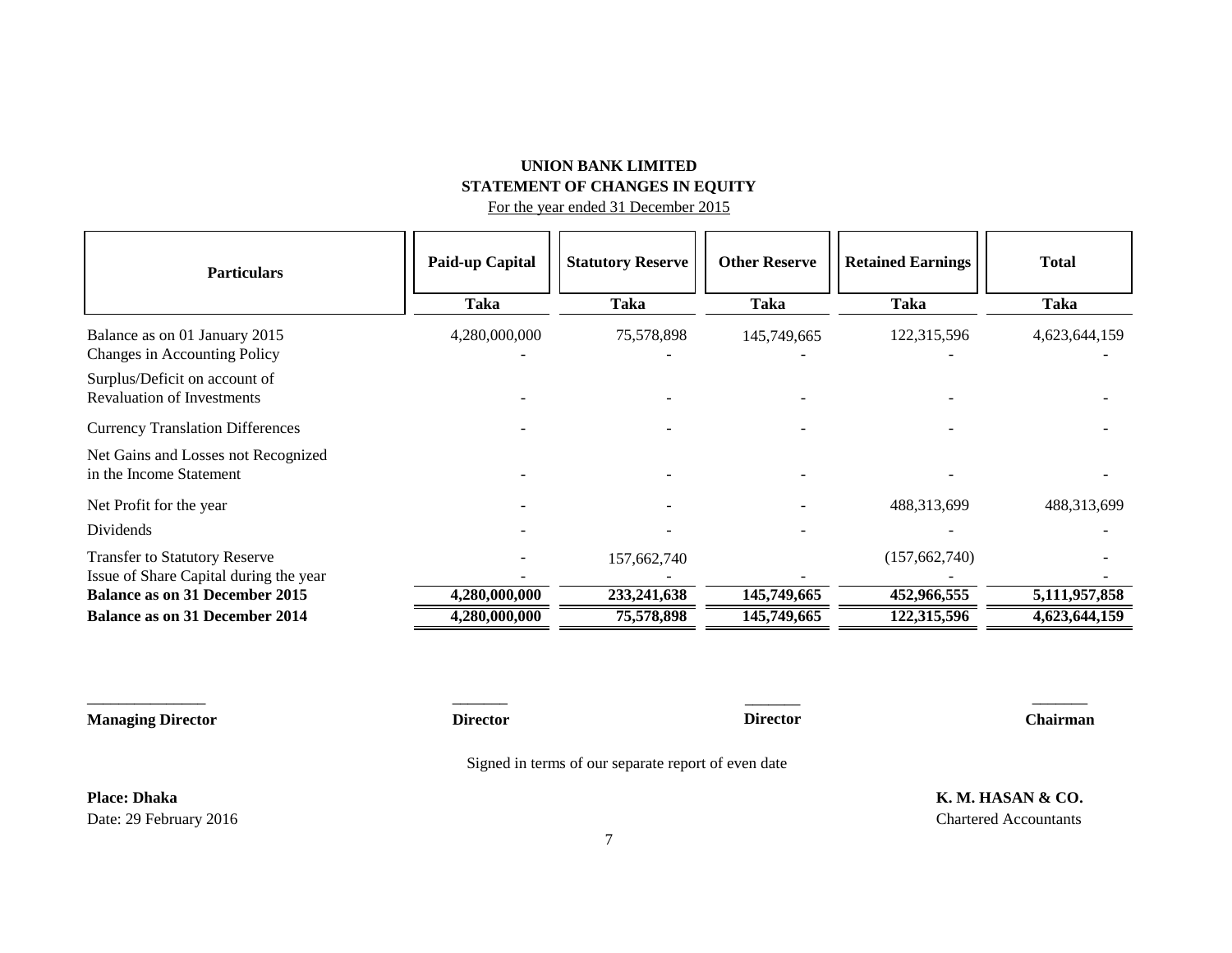# **UNION BANK LIMITED LIQUIDITY STATEMENT (ASSETS AND LIABILITY MATURITY ANALYSIS)**

As at 31 December 2015

|                                      | Up to 01      | $01-03$         | $03 - 12$      | $01 - 05$     | More than   |                |
|--------------------------------------|---------------|-----------------|----------------|---------------|-------------|----------------|
| <b>Particulars</b>                   | Month         | <b>Months</b>   | <b>Months</b>  | <b>Years</b>  | 05 years    | <b>Total</b>   |
|                                      | Taka          | Taka            | Taka           | Taka          | Taka        | <b>Taka</b>    |
| <b>Assets</b>                        |               |                 |                |               |             |                |
| Cash                                 | 373,322,352   |                 |                |               |             | 373, 322, 352  |
| Balance with other Banks and FI      | 4,445,802,360 | 3,474,811,230   |                | 3,124,386,028 |             | 11,044,999,618 |
| Investments in Shares and Securities | 606, 187, 398 | 500,000,000     | 2,000,000,000  |               |             | 3,106,187,398  |
| Investments                          | 1,922,600,000 | 5,621,800,000   | 34,494,600,000 | 3,553,869,263 |             | 45,592,869,263 |
| Fixed Assets including               |               |                 |                |               |             |                |
| Premises, Furniture & Fixtures       |               |                 |                |               | 679,198,080 | 679,198,080    |
| <b>Other Assets</b>                  | 62,100,000    | 154,900,000     | 491,000,000    | 1,544,632,429 |             | 2,252,632,429  |
| Non-banking Assets                   |               |                 |                |               |             |                |
| <b>Total Assets</b>                  | 7,410,012,110 | 9,751,511,230   | 36,985,600,000 | 8,222,887,720 | 679,198,080 | 63,049,209,140 |
| <b>Liabilities</b>                   |               |                 |                |               |             |                |
| Placement from Banks & Other         |               |                 |                |               |             |                |
| <b>Financial Institutions</b>        |               |                 |                |               |             |                |
| Deposits and Other Accounts          | 3,183,400,000 | 17,782,200,000  | 26,919,400,000 | 7,683,427,147 |             | 55,568,427,147 |
| <b>Other Liabilities</b>             | 399,300,000   | 1,112,600,000   | 520,800,000    | 336, 124, 135 |             | 2,368,824,135  |
| <b>Total Liabilities</b>             | 3,582,700,000 | 18,894,800,000  | 27,440,200,000 | 8,019,551,282 |             | 57,937,251,282 |
| <b>Net Liquidity Gap</b>             | 3,827,312,110 | (9,143,288,770) | 9,545,400,000  | 203,336,438   | 679,198,080 | 5,111,957,858  |

**Managing Director Director Director Chairman**

**Place: Dhaka** Date: 29 February 2016

**\_\_\_\_\_\_\_\_\_\_\_\_\_\_\_ \_\_\_\_\_\_\_ \_\_\_\_\_\_\_ \_\_\_\_\_\_\_**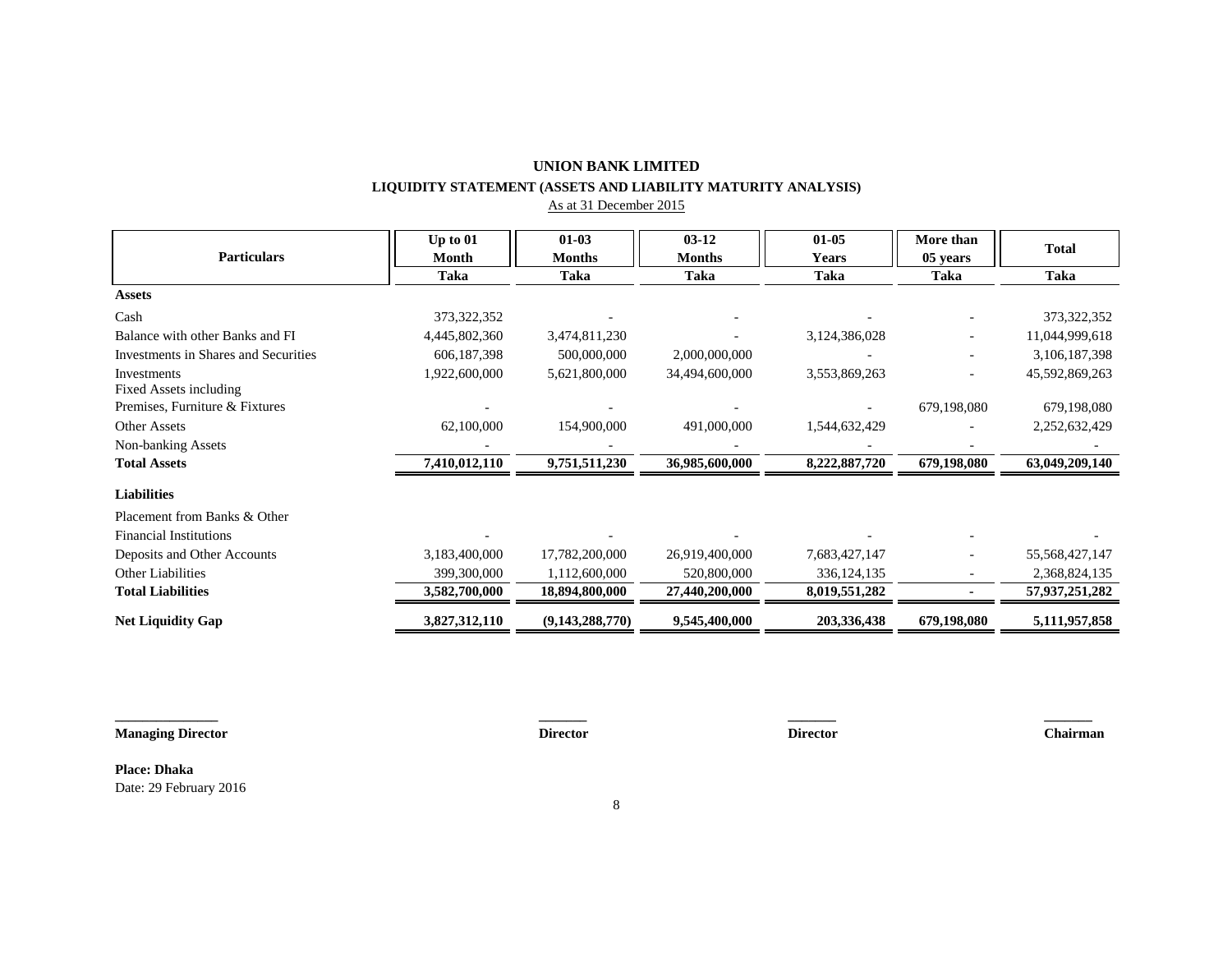## **UNION BANK LIMITED NOTES TO THE FINANCIAL STATEMENTS** For the year ended 31 December 2015

### **1 THE BANK AND ITS ACTIVITIES**

#### **1.1 Status of the Bank**

Union Bank Limited (UBL) was incorporated (No. C-107837/13) in Bangladesh on 07 March 2013 as a banking company under Companies Act 1994 to carry on Sharia'h based scheduled commercial banking business. It obtained permission from Bangladesh Bank on 10 March 2013 to commence its business (Ref: BRPD (P-3)/745(60)/2013-1153). Presently the Bank carries banking activities through its forty four (44) branches in the country. The Bank has no overseas branches as at 31 December 2015.

The registered office of the Bank is located at Bahela Tower, 72 Gulshan Avenue, Gulshan-1, Dhaka-1212.

#### **1.2 Principal Activities**

All kinds of commercial banking services are provided by the Bank to the customers following the principles of Islamic Sharia'h, the provisions of the Bank Company Act, 1991 and Bangladesh Bank's directives.

The bank renders commercial banking services to all types of customers. The range of services offered by the bank includes accepting deposit, making investment, discounting bills, conducting domestic and international money transfer, carrying out foreign exchange transactions in addition to international money transfers, and offering other customer services such as safe keeping, collections and issuing guarantees, acceptances and letters of credit. Core business of the bank includes deposit mobilization and investing activities comprising short-term, long-term, import and export financing. Financing activities are extended to different sectors of the economy that could be grouped into several sectors including Rural & agriculture, Garments & Textiles, Jute, Cement & Bricks, Tannery, Steel & Engineering, Food & Beverage, Chemical & Pharmaceuticals, Printing & Packaging, Glass & Ceramics and Miscellaneous.

At a glance, the principal activities of the bank are:

- (a) To facilitate and handle all kinds of commercial banking services to its customers authorized by Bangladesh Bank.
- (b) To handle the export and import trade of Bangladesh
- (c) To take part in international banking etc.

# **2 SIGNIFICANT ACCOUNTING POLICIES AND BASIS FOR PREPARATION OF FINANCIAL STATEMENTS**

#### **2.1 Basis of Accounting**

#### **Statements of Compliance**

The financial statements of the Bank are made up to 31 December 2015 and are prepared under the historical cost convention on a going concern basis and in accordance with the " First Schedule Section 38(4) of the Bank Companies Act, 1991, BRPD Circular # 14 dated 25 June 2003, BRPD Circular # 15 dated 09 November 2009, Other Bangladesh bank Circulars, Bangladesh Accounting Standards and Bangladesh Financial Reporting Standards, The Companies Act 1994,The Bank Company Act, 1991, Income Tax Ordinance 1984, the AAOIFI and other laws and rules applicable in Bangladesh.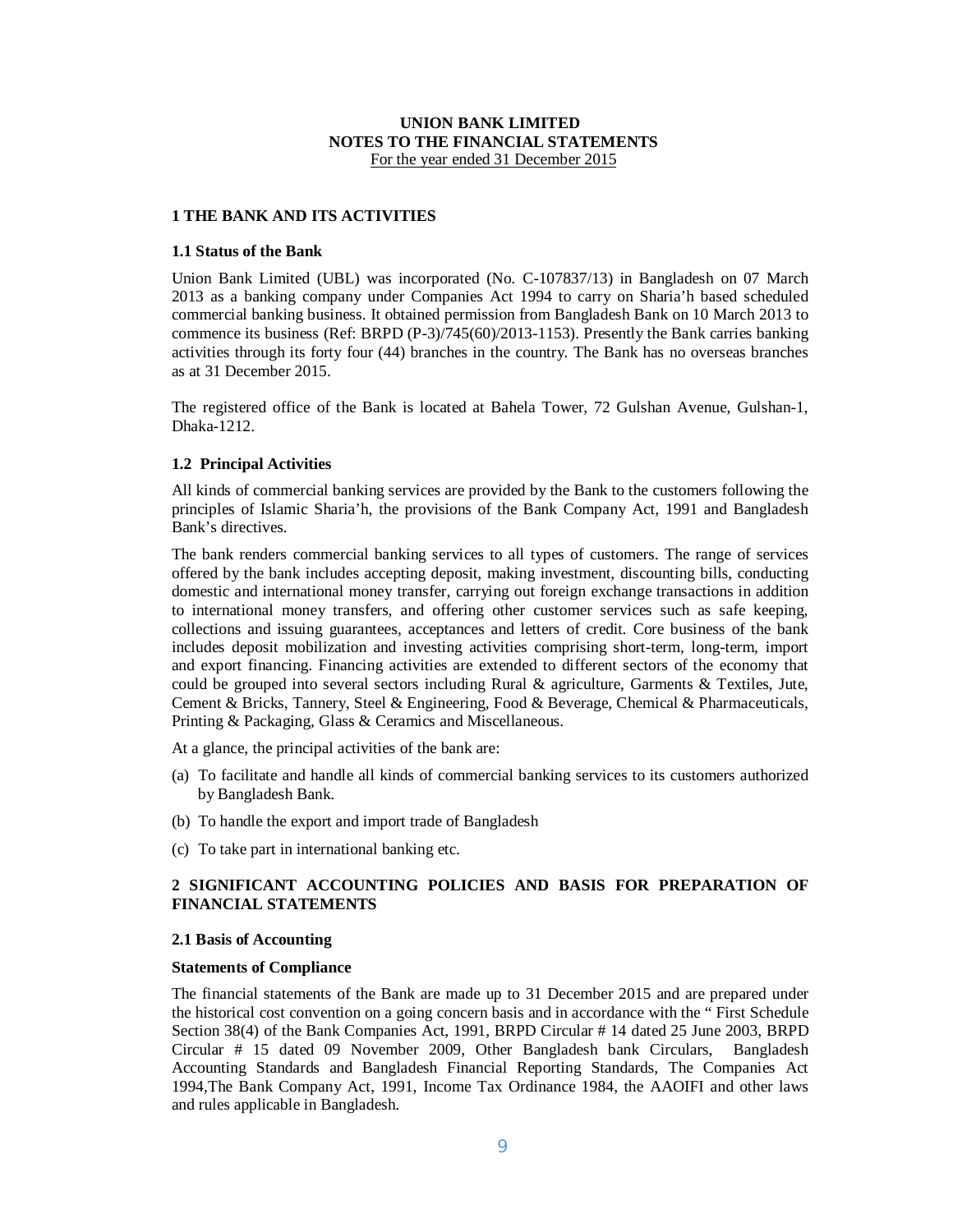#### **2.2 Basis of Preparation of Financial Statements**

The Financial Statements of UBL represent Balance Sheet and Profit and Loss Account, Statement of Changes in Equity and Cash Flow Statement which comprise of the financial information/ transaction of all branches. All significant inter-branches transactions are eliminated on preparation of these financial statements.

#### **2.3 Use of estimates and Judgments**

In the preparation of the financial statements management is required to make judgments, estimates and assumptions that affect the application of accounting policies and the reported amounts of assets, liabilities, income and expenses. Actual results may differ from these estimates.

Estimates and underlying assumptions are reviewed on an on going basis. Revisions to accounting estimates are recognized in the year in which the estimate is revised and in any future periods affected.

# **2.4 Accruals and Deferrals**

Accruals and deferrals have been made as per the guidance of IAS # 1: Presentation of Financial Statements. In order to meet their objectives, financial statements except for Cash Flow Statement and related information are prepared on accrual basis of accounting. Under this basis, the effects of transactions and other events are recognized when they occur (and not when cash or its equivalent is received or paid) and they are recorded in accounts and reported in the financial statements of the year to which they relate.

#### **2.5 Revenue Recognition**

The revenues during the year are recognized on an accrual basis, which comply with the conditions of revenue recognition as provided in IAS # 18: Revenue.

#### **2.5.1 Income from Investments**

- Income from investments has been accounted for on accrual basis except investment under Musharaka, Mudaraba and Bai-Salam. Income in case of Musharaka is accounted for on realization basis. The bank does not charge any rent during the gestation/interim period of investment under hire purchase, but it fixes the rent of the assets at a higher price in such a way to cover its expected rate of return. Such income is recognized on realization basis.
- Income was calculated on daily product basis and charged periodically.

#### **2.5.2 Income from Investments in Securities**

- Investment in shares and securities are stated at cost. Provisions have been made against probable losses on the basis of year end reviewed by the management and in compliance with Bangladesh Bank circulars.
- As per BAS-18 "Revenue" dividend income from investments in shares is recognized when the "Bank's" right to receive dividend is established. Bank recognized dividend income when:
	- I. It is probable that economic benefits, associated with transaction will flow to the entity; and
	- II. The amount of the revenue can be measured reliably.
- Gain on sale of shares transferred to other income on realization basis.
- Profit on investment in Bangladesh Govt. Islamic Investment Bond is recognized on accrual basis.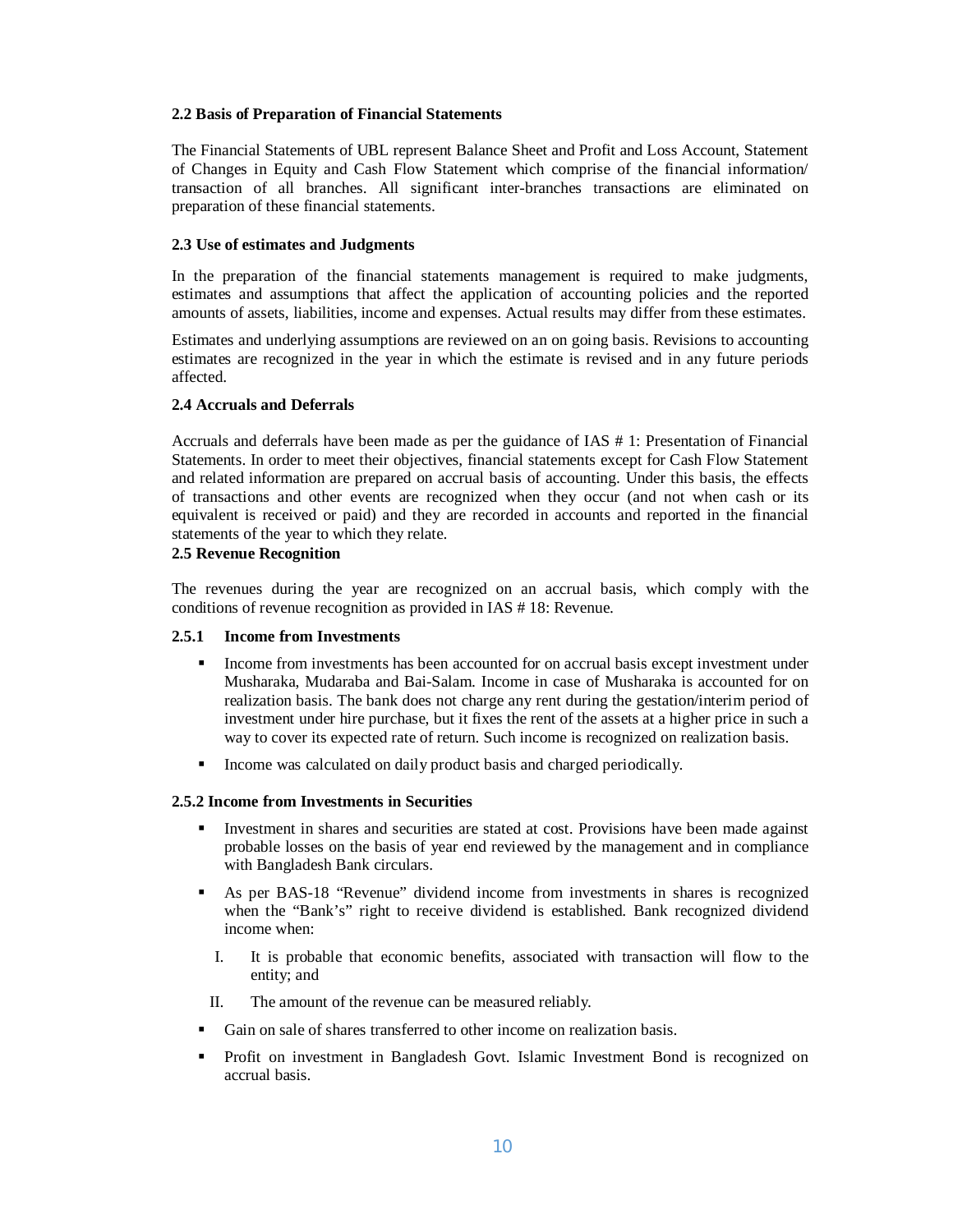### **2.5.3 Commission Income**

Commission and discount on Bills Purchased and Discounted are recognized at the time of realization. Commission charged to customers on letter of credit and guarantees are credited to income at the time of effecting the transactions.

#### **2.5.4 Profit/Rent/Compensation Suspense Account**

Profit/rent/compensation accrued on classified investments are suspended and accounted for as per circulars issued by the Bangladesh Bank. Moreover, income which are irregular (doubtful) as per Sharia'h are not included in the distributable income of the Bank.

Compensation on unclassified overdue Bai-Murabaha investments is charged as per Islamic Sharia'h such compensation is not shown as income of the Bank.

Profit received from the balances held with foreign banks and foreign currency charging account with Bangladesh Bank are also not credited to regular income since it is not permissible as per Sharia'h.

## **2.5.5 Profit paid and Other Expenses**

In terms of the provision of IAS # 1: Presentation of Financial Statements, profit paid and other expenses are recognized on accrual basis.

## **2.5.6 Dividend Payments**

Interim dividend is recognized when they are paid to shareholders. Final dividend is recognized when it is approved by the shareholders. The proposed dividend for the year ended 31 December 2015 has not been recognized as a liability in the balance sheet in accordance with the IAS # 10: Events After the Balance Sheet Date.

Dividend payable to the Bank's shareholders is recognized as a liability and deducted from the shareholders' equity in the period in which the shareholders' right to receive payment is established.

#### **2.6 Foreign Currency Transactions**

#### **2.6.1 Foreign Currency**

Items included in the financial statements of each entity of the bank are measured using the currency of the primary economic environment in which entity operates i.e. functional currency. The financial statements of the bank are presented in Taka which is bank's functional and presentation currency.

#### **2.6.2 Foreign Currency Translations**

Foreign currency transactions are converted into equivalent Taka currency at the ruling exchange rates on the respective dates of such transactions as per IAS # 21. Assets and liabilities in foreign currencies as at 31 December 2015 have been converted into Taka currency at the average of the prevailing buying and selling rates of the concerned foreign currencies at that date except "balances with other banks and financial institutions" which have been converted as per directives of Bangladesh Bank vide its circular no BRPD(R) 717/2004-959 dated 21 November 2004.

#### **2.6.3 Commitments**

Commitments for outstanding forward foreign exchange contracts disclosed in these financial statements are translated at contracted rates. Contingent liabilities / commitments for letters of credit and letters of guarantee denominated in foreign currencies are expressed in Taka terms at the rates of exchange ruling on the balance sheet date. The outstanding balances for the same as at 31 December 2015 have been shown in the Balance Sheet under Off-Balance Sheet items.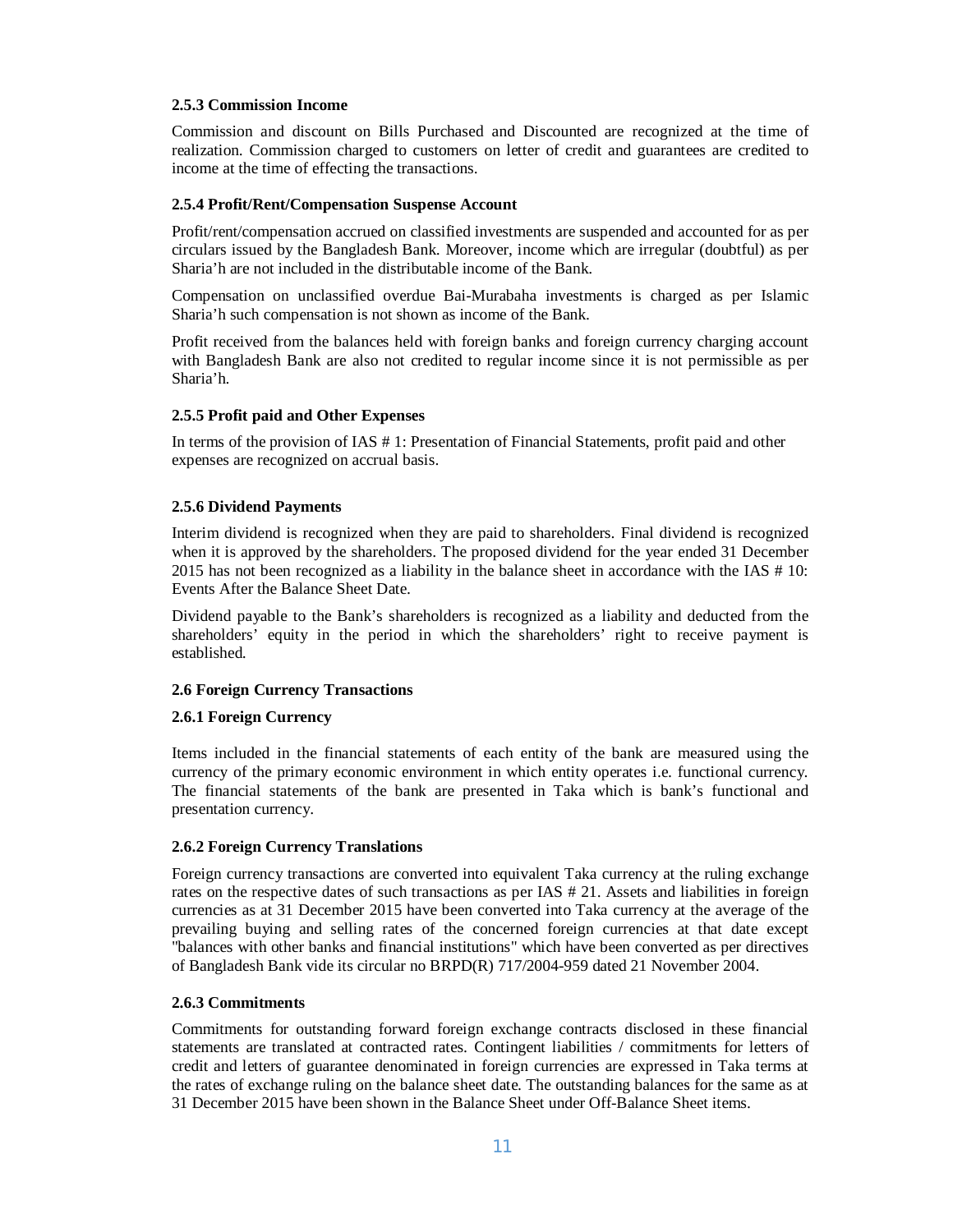| <b>Currency Name</b> | <b>Exchange Rate (TK)</b> |
|----------------------|---------------------------|
| US \$                | 78.8500                   |
| Euro                 | 86.1239                   |
| Yen                  | 0.6645                    |
| <b>ACU</b>           | 78.8500                   |
| <b>GBP</b>           | 116.8766                  |
| <b>CHF</b>           | 80.1227                   |
| <b>SGD</b>           | 58.7098                   |
| <b>AUD</b>           | 57.6851                   |
| CAD                  | 56.8482                   |

Exchange rates with major foreign currencies as on 31 December 2015 were as:

#### **2.6.4 Translation gains and losses**

As par provision of IAS # 21: The Effects of Changes in Foreign Exchange Rates, foreign currency transactions are translated into Taka at rates prevailing on the dates of such transactions. The resulting exchange transaction gains and losses arising through foreign currency buying and selling transactions effected on different dates of the year have been adjusted by debiting /crediting exchange gain or loss account.

#### **2.7 Assets and their basis of valuation**

#### **2.7.1 Cash and Cash Equivalents**

As per provision of IAS # 7 Cash Flow Statements of Banks and Similar Financial Institutions for the purpose of the cash flow statement, cash and cash equivalents comprise balances with less than 90 days maturity from the date of acquisition including: cash and balances with central banks, treasury bills, and other eligible bills, amounts due from other banks and dealing securities other than those which are not available to finance the UBL day to day operations.

## **2.7.2 Investments**

a) Investments are stated in the balance Sheet at the net amount excluding unearned income and profit receivable.

b) Provision for Investments Impairment:

As per instructions contained in Bangladesh Bank BCD circular no 34, dated November 16 1989, BCD circular no 20, dated 27 December 1994, BCD circular no 12, dated September 4, 1995, BRPD circular no 16, dated December 6, 1998, BRPD circular no 09, dated May 2001, BRPD circular no 5, dated June 5, 2006, BRPD circular no 14, dated September 23, 2012, BRPD circular no 19, dated December 27, 2012, BRPD circular no. 16, dated November 18, 2014 and BRPD circular no. 08, dated August 02, 2015 respectively specific provisions are made against non performing investments are at the following rates:

| Provision on Substandard Investments | 20%   |
|--------------------------------------|-------|
| Provision on Doubtful Investments    | .50%  |
| Provision on Bad & Loss Investments  | 100\% |

As per instruction of BRPD circular no 16, 09, 08, 05, 14 and 19 dated December 6, 1998, May 14, 2001, October 2005, June 5, 2006, September 23, 2012 and December 27, 2012 respectively an amount has been set aside up of the total unclassified investments as on the balance sheet date at the following rates: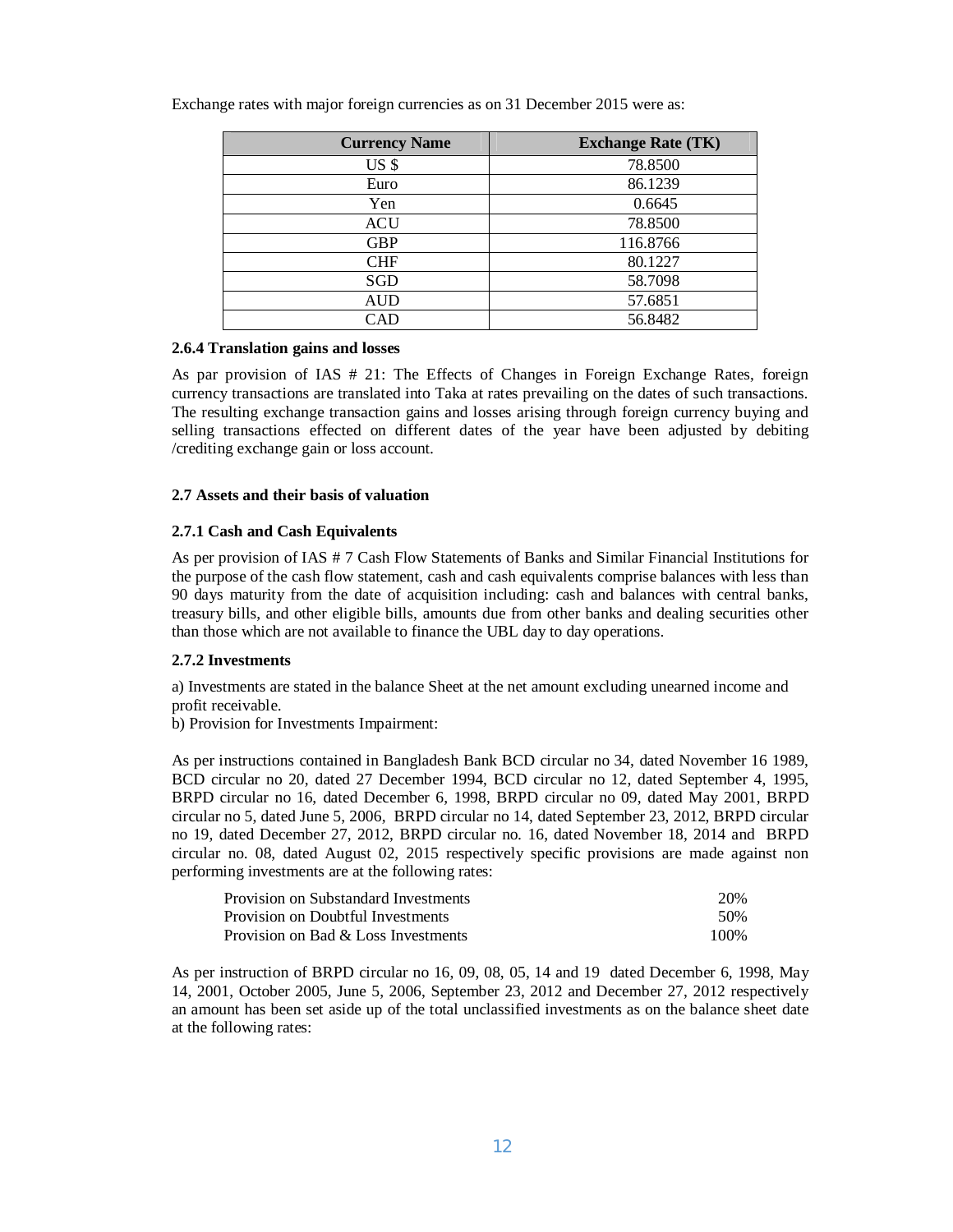| <b>General Provision on:</b>                                                            |       |
|-----------------------------------------------------------------------------------------|-------|
| All Unclassified Investments of Small and Medium Enterprise (SME)                       | 0.25% |
| All Unclassified Investments (Other than investments under consumer<br>$\bullet$        |       |
| Financing, Investment to Brokerage House, Merchant Banks, Stock Dealers                 | 1%    |
| etc., Special Mention Account as well as SME Financing)                                 |       |
| Unclassified Consumer Financing (Other than Housing Finance and<br>$\bullet$            | 5%    |
| Investment for Professionals to set up business)                                        |       |
| Unclassified Consumer Financing (For Investments to Housing Finance and<br>$\bullet$    |       |
| Investment for Professionals to set up business under Consumer Financing                | 2%    |
| Scheme.)                                                                                |       |
| Unclassified Investment to Brokerage House, Merchant Banks, Stock dealers,<br>$\bullet$ |       |
| etc Housing Finance and Investment for Professionals to set up business under           | 2%    |
| <b>Consumer Financing Scheme</b>                                                        |       |
| Special Mention Account (SMA) Investments<br>٠                                          | 5%    |
| Off-Balance Sheet Exposure<br>٠                                                         | 1%    |
| <b>Provision for Short-term Agricultural and Micro-Credits:</b>                         |       |
| All unclassified credits (irregular $\&$ regular)<br>٠                                  | 2.5%  |
| Classified as "Sub-Standard" & "Doubtful"<br>٠                                          | 5%    |
| Classified as "Bad/Loss"                                                                | 100%  |

d) When an investment is deemed to be uncollectible, it is written off against the related provision for impairments. Subsequent recoveries of such investments are credited to the income statement.

e) Investment are normally written off, when there is no chance of recovery of these amounts in accordance with BRPD Circular no. 2, Dated 13 January 2003 and BRPD Circular no. 15, Dated 23 September 2012 respectively. A separate Investment Monitoring and Recovery Division (IMRD) have been set up at the Head Office, which monitors investment written off and legal action through the Money Court. The process of write-offs does not undermine or affect the amount claimed against the borrower by the bank.

## **2.7.3 Valuation Method**

Considerable value of Investments has been considered as follows:

| <b>Particulars</b>                             | <b>Valuation Method</b> |
|------------------------------------------------|-------------------------|
| Bangladesh Government Islamic Investment Bonds | Cost Price              |
| Shares                                         | <b>Cost Price</b>       |

#### **2.7.4 Offsetting Financial Instruments**

Financial assets and liabilities are offset and the net amount reported in the balance sheet when there is a legally enforceable right to offset the recognized amounts and there is an intention to settle on a net basis, or realize the asset and settle the liability simultaneously.

#### **2.7.5 Property, Plant and Equipment**

All property and equipment are classified and grouped on the basis of their nature as required in as per provision of IAS # 16: Property, Plant and Equipment.

The major categories of property and equipment held by the bank are furniture and fixtures, office equipments, motor vehicles and books.

As guided in paragraph 30 of IAS # 16 Property Plant and Equipment: all property and equipment are stated at historical cost less accumulated depreciation. The opening and closing carrying amounts of all property and equipment are presented including the amount of additions, disposals and depreciation charged during the year as required by paragraph  $73$  (a-e)of IAS  $#$  16. Maintenance expenses that does not increase the value of assets is charged to profit  $\&$  loss account.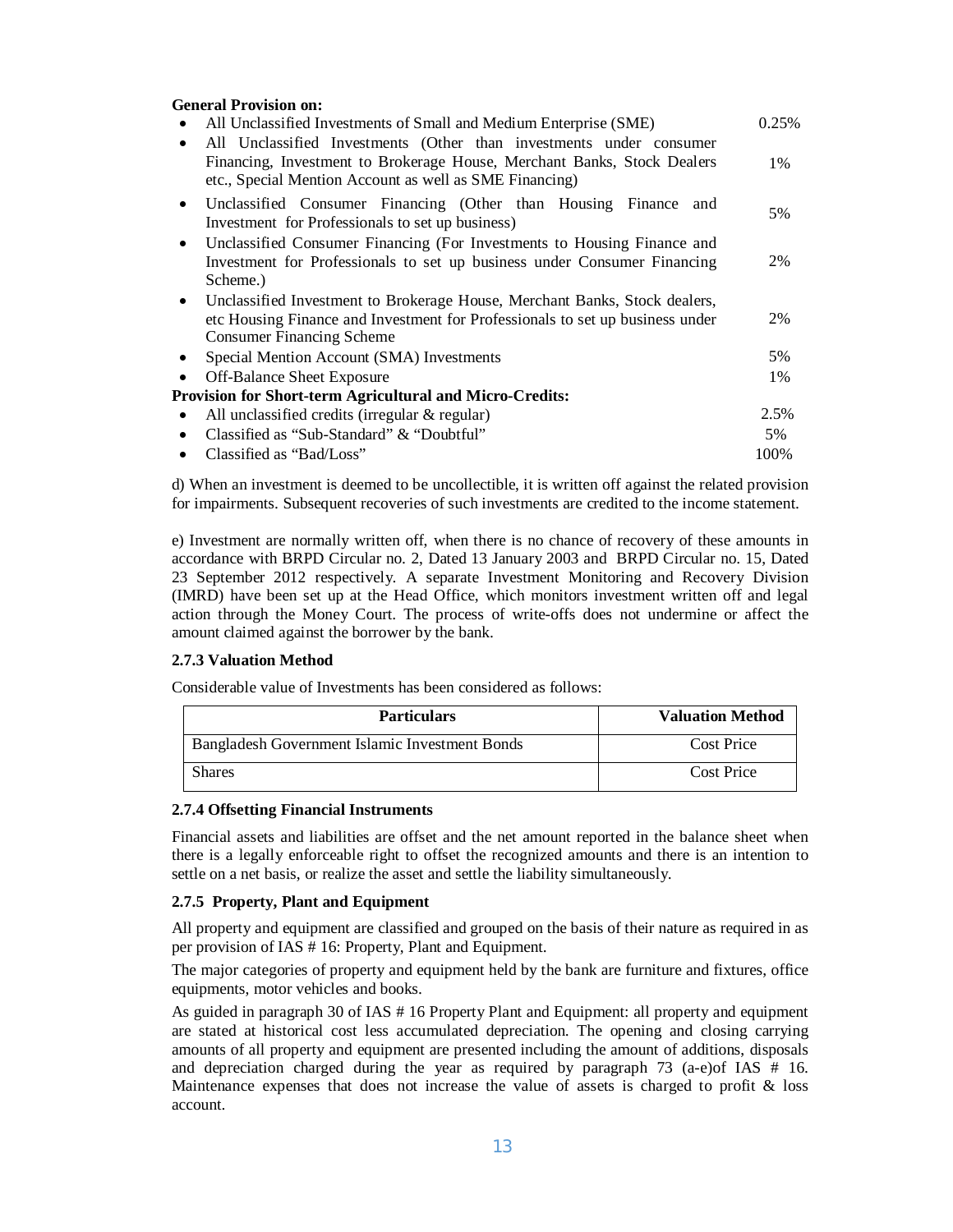## **Depreciation on Property, Plant and Equipment**

As required in paragraph 43 of IAS # 16 Property Plant and Equipment depreciation has been charged on property and equipment at the following rates using reducing balance method, except on office equipment, motor vehicles and building on which straight-line method is applied.

| <b>Nature of Assets</b>       | Rate of<br><b>Depreciation</b> | <b>Method of Depreciation</b>                                                               |
|-------------------------------|--------------------------------|---------------------------------------------------------------------------------------------|
| <b>Furniture and Fixtures</b> | 10%                            | Reducing Balance Method                                                                     |
| Office Equipment              | 20%                            | Reducing Balance Method except<br>Computer Equipment where used<br>Straight Balance Method. |
| Vehicles                      | 20%                            | <b>Straight Line Method</b>                                                                 |
| <b>Books</b>                  | 20%                            | Reducing Balance Method                                                                     |

Depreciation on addition to fixed assets is charged in compliance with International Accounting Standard (IAS) # 16.

# **2.8 Liabilities and Provisions**

# **2.8.1 Taxation**

Tax expenses represent the sum of the tax which are payable during the current period.

## **2.8.1.1 Current Tax**

Provision for corporate current income tax has been made @ 40% as prescribed in the Finance Act 2015 of the accounting profit made by the Bank after considering some of the add backs to income and disallowances of expenditure as per income tax laws in compliance with IAS # 12: Income Taxes.

## **2.8.1.2 Deferred Tax**

As per IAS # 12 Deferred Tax Asset are the amounts of income taxes recoverable in future periods in respect of deductable temporary differences. Deferred Tax Liabilities are the amounts of income taxes payable in future periods in respect of taxable temporary differences. Deferred Tax Assets and liabilities are recognized for the future tax consequences of timing differences arising between the carrying values of assets, liabilities, income and expenditure and their respective tax bases. Deferred Tax is provided using the liability method for all temporary difference arising between the tax base of assets and liabilities and their carrying value for financial reporting purposes. The tax rate @ 40% prevailing at the balance sheet date is used to determine deferred tax.

## **2.8.2 Retirement Benefits of Employees**

Required in IAS # 19: Employee Benefit, provident fund and gratuity benefits are given to eligible staff of the bank in accordance with the locally registered rules and the entity shall disclose the amount recognized as an expense for defined contribution plan.

## **2.8.2.1 Provident Fund**

Provident fund benefits are given to staffs of UBL in accordance with the locally registered Provident Fund Rules. The employees' provident fund is administered by a Board of Trustees and is funded by contributions of employees and the Bank at predetermined rates in equal proportion. These contributions are invested separately from the assets of UBL and the profit on such contributions credited to the members' account. The Fund is recognized by the National Board of Revenue vide their letter # PFR(UBL)/LTU/2013-2014/1057(1-3) dated 30/04/2014.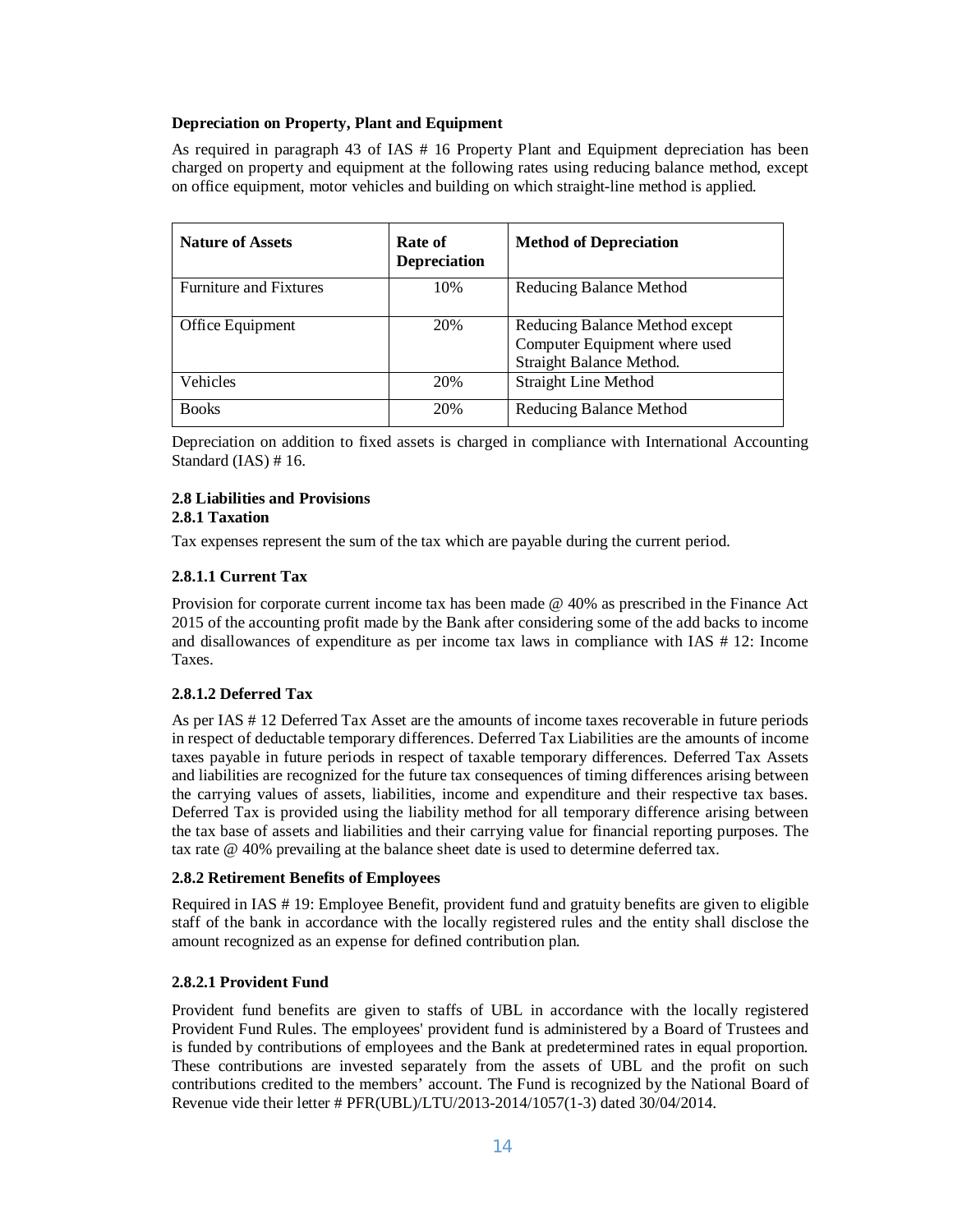# **2.8.2.2 Gratuity**

The Company operates an unfunded gratuity scheme for its permanent employees, under which an employee is entitled to the benefits if his/her length of service is at least six (06) years. Actual valuation of gratuity scheme had been made to assess the adequacy of the liabilities provided for the scheme as per IAS # 19 "Employee Benefits''.

## **2.8.2.3 Social Security Benevolent Fund**

The Bank operates a social security benevolent fund by all employees' contribution for the sake of death and disability of employees.

## **2.8.3 Deposits and Other Accounts**

Deposit include non-profit bearing deposits, saving deposits, term deposits etc. They are brought to account at the gross value of the outstanding balance. Profit paid is charged to the Income Statement.

## **2.8.4 Contingent Liabilities, Commitments and Other Off-Balance Sheet items**

As required in IAS # 37, Contingent Liabilities, commitments and other Off-Balance Sheet items are presented in details in the financial statements.

## **2.8.5 Sharing of Investment Income**

In case of investments, Mudaraba fund gets preference over cost free fund. The investment income earned through deployment of Mudaraba fund is shared by the bank and the Mudaraba depositors at the pre-determined ratio fixed by the bank.

## **2.8.6 Zakat**

Zakat is paid by the bank at the rate of 2.58% (instead of 2.50% as the bank maintains its account following Gregorian year) on the closing balances of share premium, statutory reserve, general reserve and exchange equalization account. Payment of zakat on paid up capital and deposits is the responsibility of the shareholders and depositor's respectively.

# **2.9 Others**

# **2.9.1 Cash Flow Statement**

Cash flow statement is prepared as it provides information about cash flows of the Union Bank Limited which is useful in providing users of financial statements with a basis to assess the ability of the Union Bank Limited to generate cash and cash equivalents and the needs of the Union Bank Limited to utilize those cash flows. Cash flows statement has been prepared under the direct method for the year, classified by operating, investing and financing activities as prescribed in paragraph 10 and 18 (a) of IAS # 7.

## **2.9.2 Liquidity Statement**

The liquidity statement of assets and liabilities as on the reporting date has been prepared on residual maturity term as per the following basis.

- Balance with other Banks and financial institutions are on the basis of their maturity term;
- $\blacksquare$  Investments are on the basis of their respective maturity;
- Investments are on the basis of their repayment schedule.
- Fixed assets are on the basis of their useful lives;<br> $\blacksquare$  Other assets are on the basis of their realization
- Other assets are on the basis of their realization / amortization;
- Borrowing from other Banks, financial institutions and agents, etc. are as per their maturity / repayment term;
- Deposits and other accounts are on the basis of their maturity term and past trend of withdrawal by the depositors;
- Provisions and other liabilities are on the basis of their payment / adjustments schedule.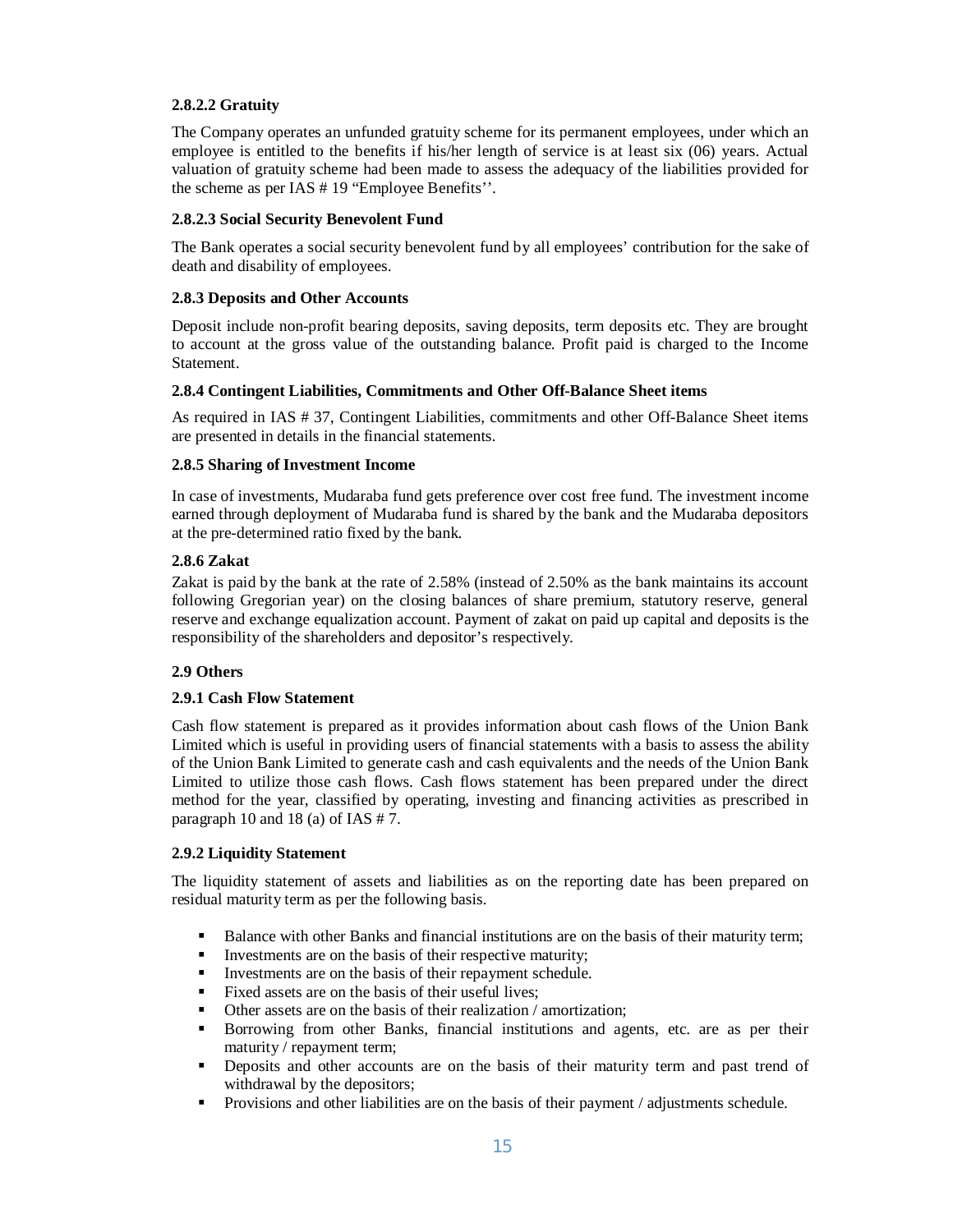#### **2.9.3 Comparative Information**

As guided in paragraph 36 and 38 of IAS # 1 presentation of financial statements, comparative information in respect of the previous year have been presented in all numerical information in the financial statements and the narrative and descriptive information where, it is relevant for understanding of the current year's financial statements.

#### **2.9.4 Earnings Per Share (EPS)**

#### **2.9.4.1 Basic Earnings Per Share**

Earnings per share have been calculated in accordance with IAS # 33 "Earnings Per Share" (EPS) which has been shown on the face of profit and loss account. This has been calculated by dividing the basic earnings by the weighted average number of ordinary shares outstanding during the year.

#### **2.9.4.2 Diluted Earnings Per Share**

No diluted earnings per share is required to calculate for the year as there was no scope for dilution during the year under review.

#### **2.9.5 Functional and Presentation Currency**

The financial statements are presented in Bangladesh Taka (BDT).

#### **2.10 Risk Management**

In the ordinary course of business, the bank is exposed to a variety of risks the most important of which are investments risk, liquidity risk, market risk, operational risk, legal risk, and profit rate risk. These risks should be identified, measured and monitored through various control mechanisms across the bank in order to price its products and services on a risk-adjusted basis and to prevent undesirable concentrations. The policies and procedures for managing these risks are outlined in the notes below. The Bank has designed and implemented a framework of controls to identify, monitor and manage these risks, which are as follows:

#### **2.10.1 Investments Risk**

Investments risk is the risk that one party to a financial instrument will fail to discharge an obligation and cause the other party to incur a financial loss. Concentration of investments risk arises when a number of counter parties are engaged in similar business activities, or activities in the same geographical region, or have similar economic features that would cause their ability to meet contractual obligations to be similarly affected by changes in economic, political or other conditions. To manage investments risk, the bank applies credit limits to its customers and obtains adequate collaterals. Investments risk in the Union Bank's portfolio is monitored, reviewed and analyzed by the Investments Risk Management (IRM).

Union Bank Ltd. established Asset-Liability Management Committee (ALCO) to screen out the banks/financial institutions and determine the maximum risk exposure on each of them. ALCO also assesses recommends and controls cross border/country risk. To manage the Non-Performing Investments (NPI), Union Bank Ltd. has in place comprehensive remedial management policy, which includes a framework of controls to identify weak investments and monitoring of these accounts.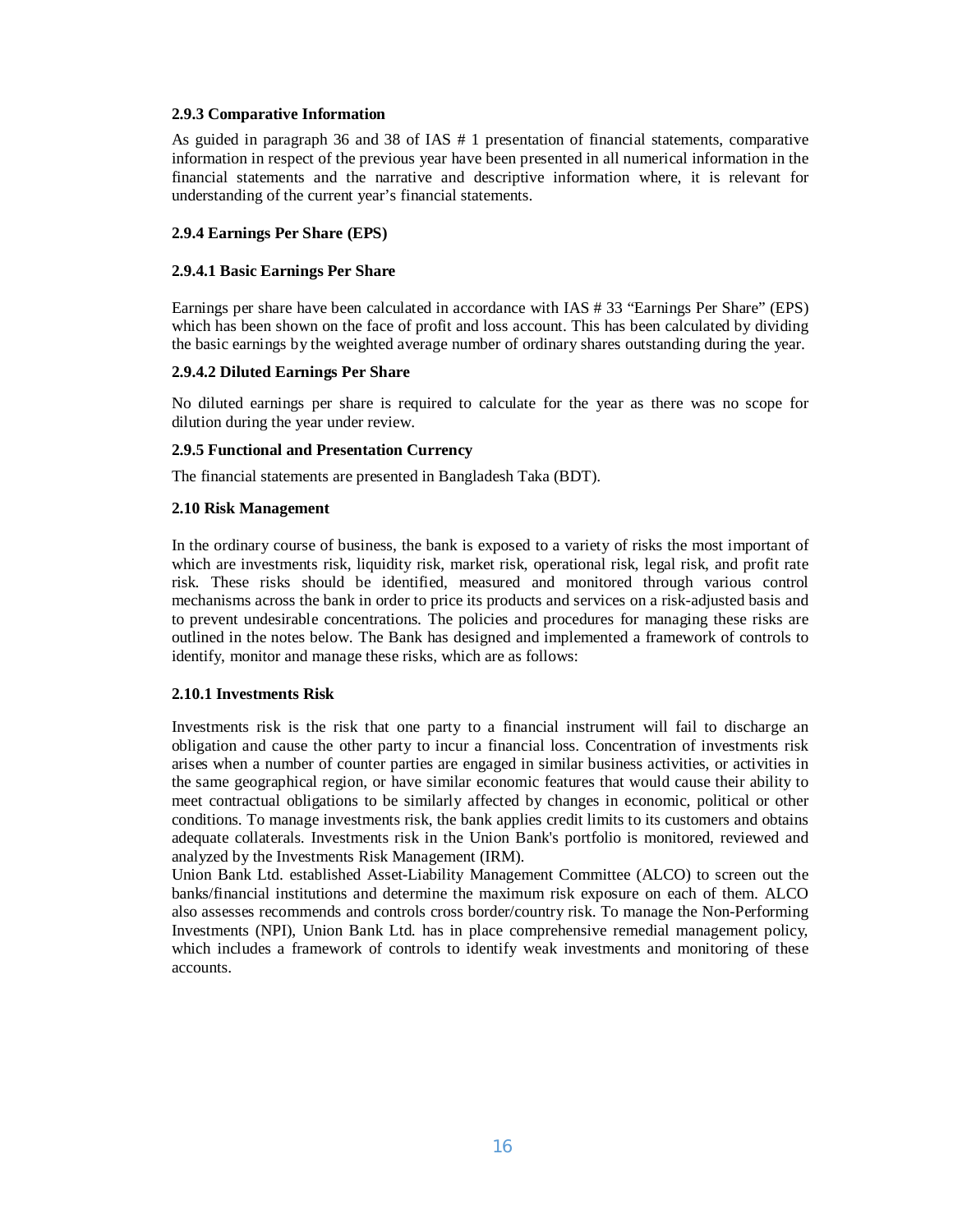#### **2.10.2 Foreign Exchange Risk**

Since Foreign Exchange Risk involves purchase and sale of any national currency against other national currency, thus Foreign Exchange Risk is the chance of loss due to unexpected movement of market price of the currencies of different countries or the price of the assets denominated by foreign currencies. The Foreign Exchange Risk of the bank is minimal as all the transactions are carried out on behalf of the customers against underlying Foreign Exchange transactions.

Treasury Division independently conducts the transactions and the Back Office of treasury is responsible for verification of the deals and passing of their entries in the books of account. All foreign exchange transactions are revalued at Market-to-Market rate as determined by Bangladesh Bank at the month end. All Nostro accounts are reconciled on daily basis and outstanding entries beyond 30 days are reviewed by the Management for their settlement.

#### **2.10.3 Asset Liability Management**

Asset Liability Management is the key success of any financial intermediary especially for Banks. Asset Liability Committee (ALCO) of the Bank monitors Balance Sheet Risk and liquidity risks of the bank. The Balance Sheet Risk encompasses most part of the Asset Liability risk and deal with change in earnings due to change in rate of profit, foreign exchange rates which are not of trading nature on the other hand, liquidity risk can be defined as the risk or chance of failure to meet up any withdrawal /disbursement request by a counterparty/customer. Asset Liability Committee (ALCO) reviews Liquidity requirement of the bank, the maturity of assets and liabilities, deposits and investments pricing strategy and the Liquidity contingency plan. The primary objective of the Asset Liability Committee (ALCO) is to monitor and avert significant volatility in Net Investments Income (NII), investment value and exchange earnings for the purpose of taking future action plan for better interest of the organization.

## **2.10.4 Prevention of Money Laundering**

Money Laundering is the criminal practice of filtering ill-gotten gains or dirty money through a series of transaction so as to give the money a clean look that it appears to have originated from legal activities. It is a process of filtering money obtained through predicate offence such as corruption, fraud, drug trafficking etc. through the financial system. Money Laundering now a days is one of the greatest challenges that the Governments, Banks and Financial Institutions face in the globalize financial system.

Union Bank Limited identified the money laundering as one of its core risk areas and has been making all out efforts to prevent money laundering. For mitigating the risk, the bank has a designated Chief Anti-Money Laundering Compliance Officer (CAMLCO) at Central Compliance Unit under Anti-Money Laundering Division, Head Office, who has sufficient authority to implement and enforce corporate wide AML policy, procedure & measure and who is reporting directly to the Senior Management and the Board of Directors. Moreover, every branch of our bank has a designated Branch Anti-Money Laundering Compliance Officer (BAMLCO) under Branch Anti-Money Laundering Compliance Unit, who independently reviews the transaction of accounts, with verification of Know Your Customer (KYC) and Suspicious Transaction Report (STR). They are also sending Cash Transaction Report (CTR) to the Central Compliance Unit, Head Office on monthly basis by using FIU Reporting System Software provided by Bangladesh Bank and finally we send the same to Anti-Money Laundering Department of Bangladesh Bank. The Central Compliance Unit has also arranged Training/Workshop for developing awareness and skill regarding AML activities of Executives and Officers of the bank and conducting inspection regarding AML activities of our branch. Bank has established a Manual for Prevention of Money Laundering and issues circulars time to time giving specific guidelines in accordance with Bangladesh Bank guidelines, regulations, Anti-Money Laundering Act, 2009 & Anti Terrorism Act, 2009. All the guidelines and circulars issued by Bangladesh Bank from time to time are being strictly complied with by Central Compliance Unit and branches of the Bank.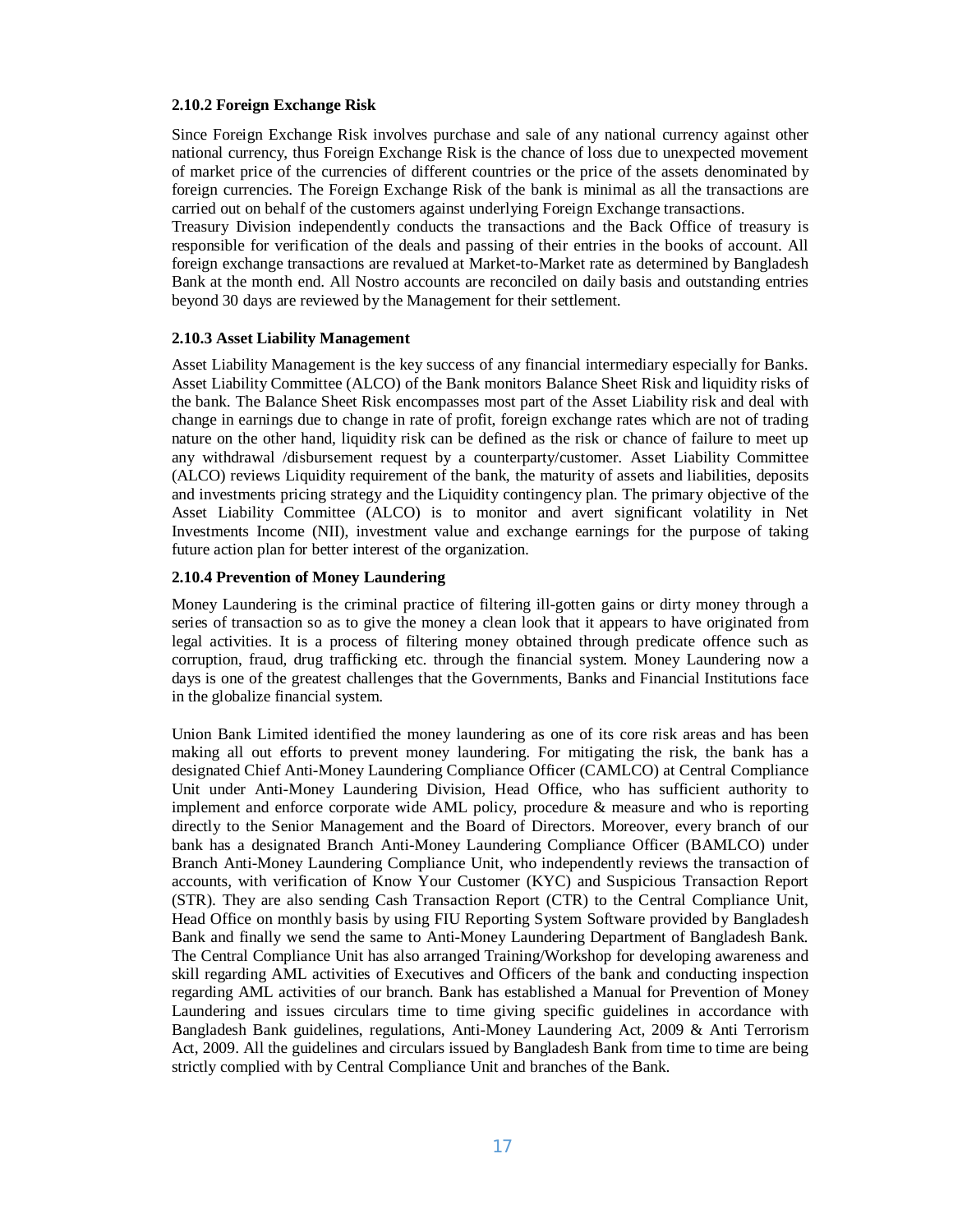#### **2.10.5 Internal Control and Compliance**

Internal Control & Compliance is considered as an eye of an organization. It is a mirror of operations and keeps record of the same. The primary objectives of internal control system are to help the bank to perform in a better height through the use of its resources & under the guidance of Internal Control system; bank identifies its weakness and takes appropriate measures to overcome the same. The main objectives of Internal Control are to ascertain the efficiency and effectiveness of activities, reliability, completeness and timeliness of financial and management information, compliance with applicable laws and regulations.

Operational loss arises for the cause of errors and fraud due to lack of internal control and compliance. Internal Control & Compliance Division undertakes periodical and special audit & inspection of its branches and departments/divisions of Head Office for reviewing its operation and compliance of the statutory requirement. The Audit Committee of the Board of Directors plays a vital role in providing a bridge between the Board and Management. The committee reviews the Financial Reporting process, Audit process and the Bank's process for compliance with laws, regulations and code of conduct.

#### **2.10.6 Guideline on Information & Communication Technology**

Banks are increasingly using sophisticated digital technology for banking activities with a view to achieving more customer satisfaction with less cost. In addition, it increases the efficiency of the banking and payment system, benefiting consumers and merchants leading to bring additional risks. These risks must be balanced against benefits i.e. must be controlled. Under this advanced and highly technical ICT environment banks must ensure that critical systems are not threatened by the risk exposures the banks take. For this purpose, a risk management process consisting of assessing risks, controlling risk exposure, and monitoring risks should be in place.

Information assets are critical to the services provided by the Bank to its customers. Protection and maintenance of these assets are vital to its sustainability. In order to ensure protection of critical IT assets from unauthorized access modification, disclosure and destruction, the Bank has already taken initiatives, which safeguard the interest of customers.

In this context bank is implementing a core banking software (Ababil) ensuring adequate security. To protect sensitive information of core banking software and other software in the event of any disaster, the bank implementing a disaster recovery site. The Bank has already developed its own ICT policies for various operation and services which are closely in line with the ICT guidelines of Bangladesh Bank.

The Bank has developed fault tolerance plan of human resources with detail job description for each IT personnel, segregation of duties of IT tasks and system support in respect of severity. Training is a key component of ICT Risk Management. The Bank has been continuously conducting training sessions on sensitive IT tasks (i.e. operational procedure, Business Continuity Planning, Disaster Recovery Planning etc.) for relevant employees. The Bank management has been putting continuous efforts to improve IT Operation Management, Problem Management, Change Management, Asset Management and Request Management to maintain maximum uptime of automated banking business. The Bank has been maintaining adequate physical security inside its workplace to properly protect ICT resources. The Bank is strictly following the Information Security Standard of Bangladesh Bank covering Password Control, User ID Maintenance, Input Control, Network Security, Data Encryption, Virus Protection and Access Control to Internet and Emailing. The bank is regularly conducting internal ICT audit to all its' branches and Head Office divisions to ensure proper implementation of the ICT policies.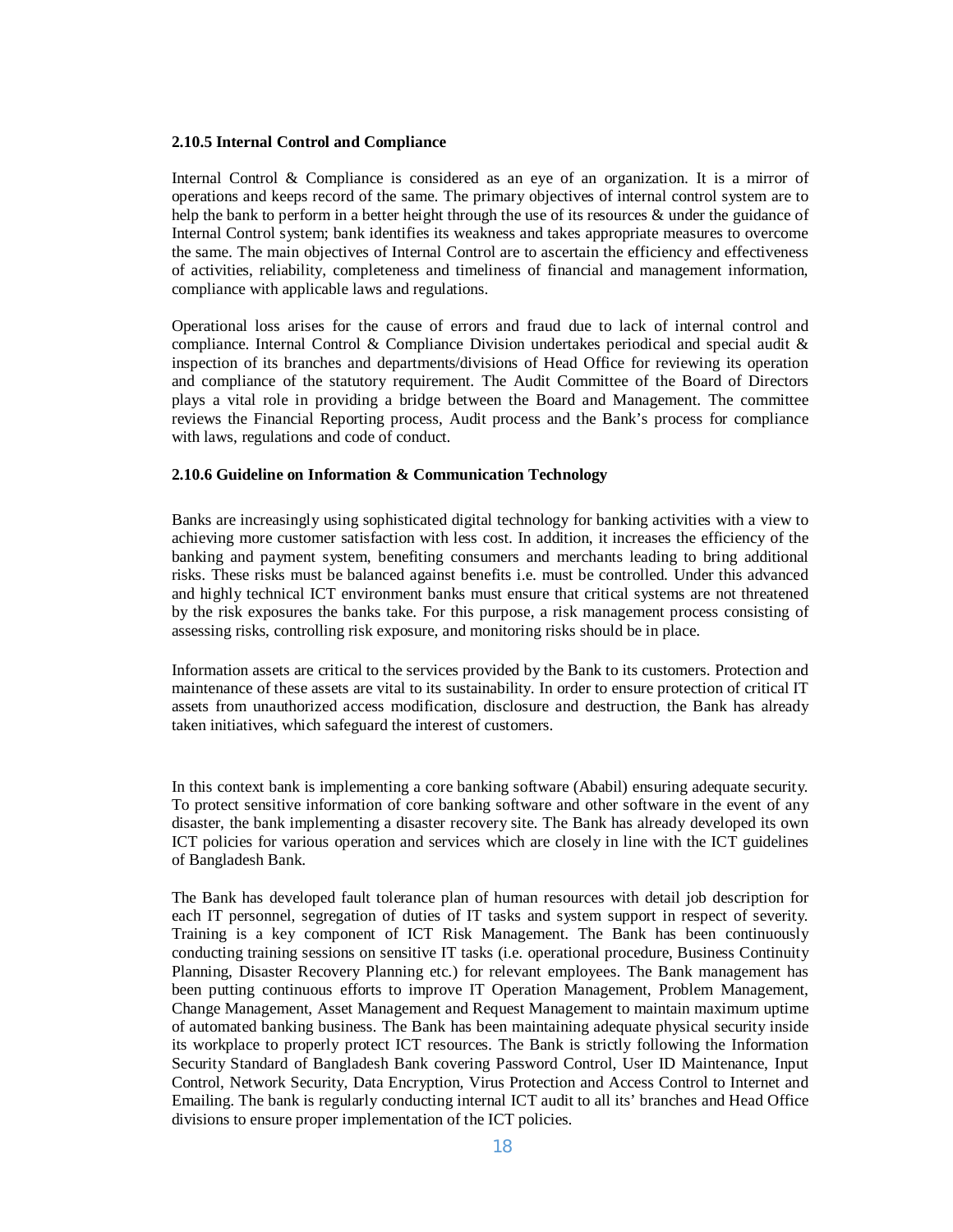#### **2.11 Risk Based Capital Adequacy**

Basel III (or the Third Basel Accord) is a global, voluntary regulatory framework on bank capital adequacy, stress testing and market risk. Basel III has introduced to strengthen bank's capital requirements by increasing bank liquidity and decreasing bank leverage, to improve the banking sector's ability to absorb shocks arising from financial and economic stress; reducing the risk of spillover from the financial sector to the real economy; to improve risk management and governance as well as strengthen bank's transparency and disclosures. Bangladesh Bank BRPD circular no – 18 dated December 21, 2014, Bangladesh Bank issued a roadmap for implementation Basel – III in Bangladesh. From 2015 bank started it's reporting under Basel – III. Each year bank has to maintain additional capital conservation buffer 0.625%, this way after 2019 bank has to maintain capital conservation buffer 2.50%. So, after 2019 every bank must maintain Capital to Risk Weighted Assets Ratio (CRAR) 12.50%.

#### **2.12 Stress Testing**

Stress testing is one of the sophisticated risk management techniques that have been used to determine the reactions of different financial institution under a set of exceptional, but plausible assumptions through a series of test. At institutional level, stress testing techniques provide a way to quantity the impact of change in a number of risk factors on the assets and liabilities portfolio of the institution. Presently stress testing is being done by considering five different risk factors namely interest rate, sale value of collateral, non-performing loans, stock price and foreign exchange rate.

UBL supplements their analysis of risk with stress testing. They perform stress tests because value-at-risk calculations are based on relatively recent historical data and only purport to estimate risk up to a defined confidence level. Therefore, they only reflect possible losses under relatively normal market conditions.

### **2.13 Reporting Period**

The accounting year is 01 January to 31 December. The reporting year of 2015 from 01 January 2015 to 31 December 2015.

## **2.14 General**

- **2.14.1** The figures have been rounded off to the nearest Taka.
- **2.14.2** Wherever considered necessary, previous year's figures have been rearranged for the

purpose of comparison.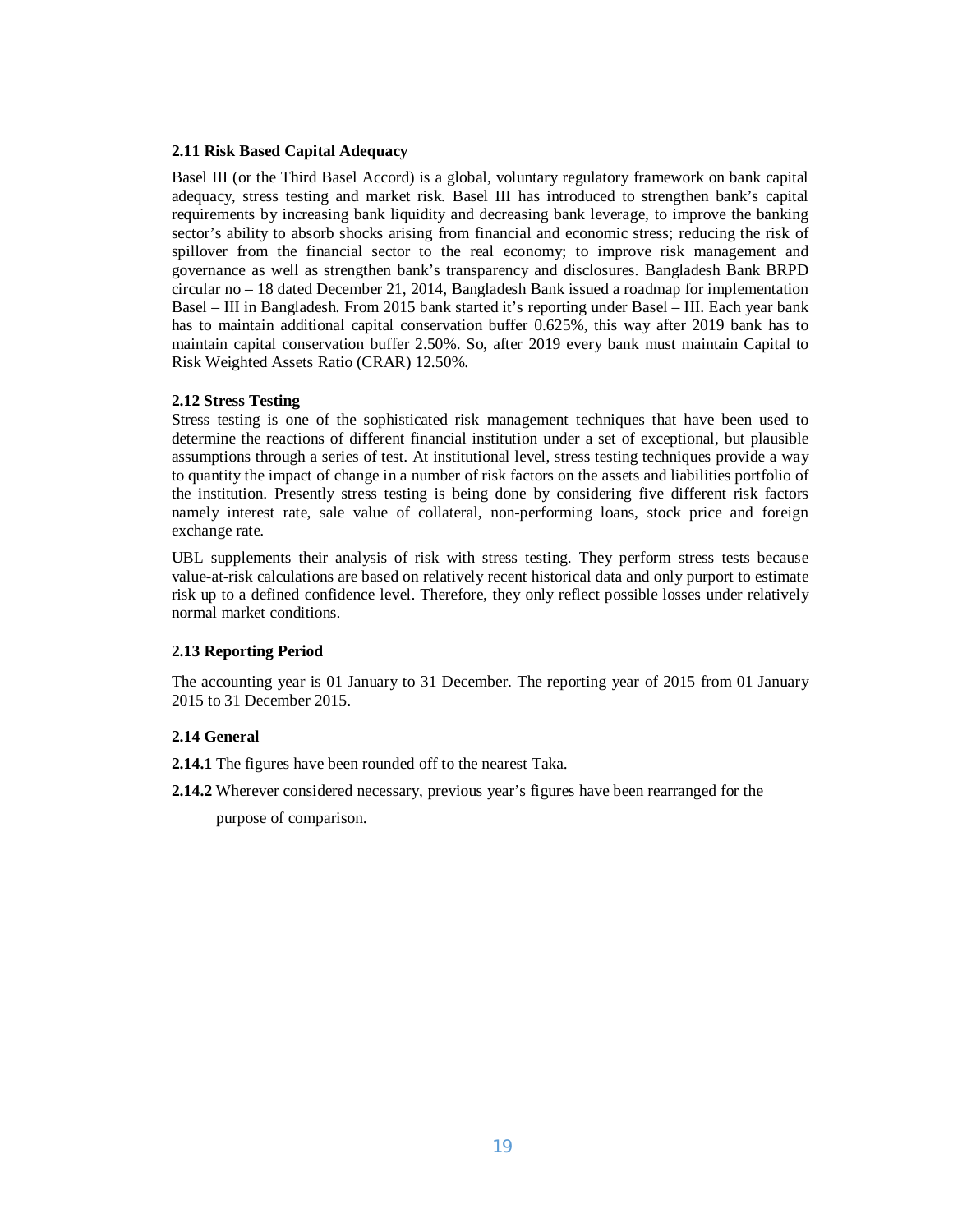|     |                                                        | 2015<br>Taka  | 2014<br>Taka  |
|-----|--------------------------------------------------------|---------------|---------------|
|     | <b>CASH</b>                                            |               |               |
| 3.1 | <b>Cash in Hand</b>                                    |               |               |
|     | In Local Currency                                      | 372,935,237   | 180,706,229   |
|     | In Foreign Currencies                                  | 387,115       | 1,551,793     |
|     |                                                        | 373, 322, 352 | 182,258,022   |
| 3.2 | <b>Balance with Bangladesh Bank and its Agent Bank</b> |               |               |
|     | In Local Currency                                      | 3,898,518,327 | 2,734,081,394 |
|     | In Foreign Currencies                                  | 56,614,037    | 30,916,064    |
|     |                                                        | 3,955,132,364 | 2,764,997,458 |
|     |                                                        | 4,328,454,716 | 2,947,255,480 |

#### **3.3 Cash Reserve Ratio (CRR) and Statutory Liquidity Ratio (SLR)**

Cash Reserve Ratio (CRR) and Statutory Liquidity Ratio (SLR) have been calculated and maintained in accordance with the Section 25 & 33 of the Bank Companies Act, 1991 and subsequent BCD Circular No.13 dated May 24,1992; BRPD Circular No. 12 dated September 06, 1998, BRPD Circular No.12, dated September 20, 1999, BRPD Circular No. 22 dated November 06, 2003, BRPD Circular No. 03 dated 17 February, 2005 and BRPD Circular No. 11 & 12 dated 25 August 2005, Bangladesh Bank Letter # DOS (SR) 1153/120-A/2009-46 dated 22 March 2009, MPD circular # 01 dated 04 May 2010, MPD circular # 04 & 05 dated 01 December 2010 and MPD circular # 01 dated 23 June 2014.

#### **3.4 Cash Reserve Ratio (CRR): 6.50% of Average Demand and Time Liabilities**

| <b>Required Reserve</b>   | 3,110,319,277 | 1,825,553,440 |
|---------------------------|---------------|---------------|
| Actual Reserve maintained | 3,895,326,446 | 2,485,702,553 |
| Surplus/(Short)           | 785,007,169   | 660.149.113   |

#### **3.5 Statutory Liquidity Ratio (SLR): 5.50% of Average Demand and Time Liabilities:**

| Surplus/(Short)         | 1.224.937.412 | 695,964,560   |
|-------------------------|---------------|---------------|
| Actual Reserve held     | 3,856,746,031 | 4.066.217.000 |
| <b>Required Reserve</b> | 2,631,808,619 | 3.370.252.440 |
|                         |               |               |

#### **4 BALANCE WITH OTHER BANKS AND FINANCIAL INSTITUTIONS**

## **A. Inside Bangladesh**

#### **Al-Wadiah Current Accounts**

| Janata Bank Ltd.                      | 23,035        | 537,831       |
|---------------------------------------|---------------|---------------|
| <b>Others Accounts:</b>               |               |               |
| <b>Mudaraba Short Notice Deposits</b> |               |               |
| First Security Islami Bank Ltd.       | 130, 120, 712 | 193,477,519   |
| Prime Bank Ltd.                       | 25,000        | 25,000        |
| Sonali Bank Ltd.                      | 602,640       |               |
| Islami Bank Bangladesh Ltd.           | 8,050,000     |               |
|                                       | 138,798,352   | 193,502,519   |
| Mudaraba Term Deposits                |               |               |
| Reliance Finance Limited              | 6,605,732,775 | 6,471,712,613 |
| Phoenix Finance and Investments Ltd.  | 90,000,000    | 90,000,000    |
|                                       | 6,695,732,775 | 6,561,712,613 |
|                                       | 6.834.554.162 | 6,755,752,963 |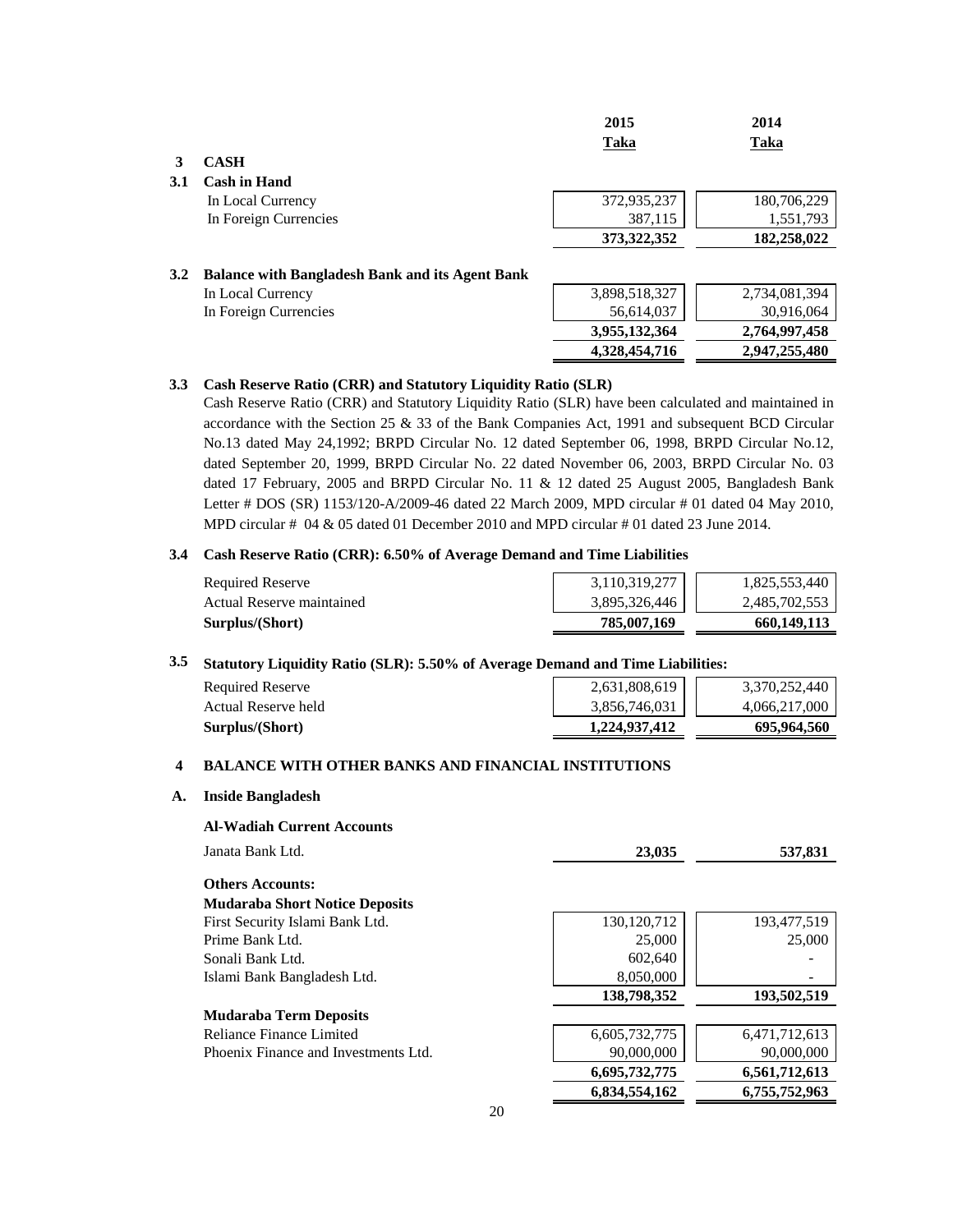| 2015 | 2014 |
|------|------|
| Taka | Taka |

| <b>B.</b> Outside Bangladesh            | <b>Currency</b> | Amount       | Rate     |               |               |
|-----------------------------------------|-----------------|--------------|----------|---------------|---------------|
| <b>Current Account</b>                  |                 |              |          |               |               |
| Sonali Bank (UK) Limited, UK            | <b>EURO</b>     | 567.33       | 86.1239  | 48,861        | 4,766,015     |
| Sonali Bank (UK) Limited, UK            | <b>GBP</b>      | 796.00       | 116.8766 | 93,034        | 2, 101, 779   |
| Sonali Bank (UK) Limited, UK            | <b>USD</b>      | 935,081.63   | 78.8500  | 73,731,187    | 10,718,152    |
| Habib Bank Limited, New York, USA       | <b>USD</b>      | 1.850.430.98 | 78.8500  | 145,906,483   | 1,028,084     |
| Habib Bank Limited, Karachi, Pakistan   | <b>ACU</b>      | 9.788.99     | 78.8500  | 771,862       | 804,415       |
| AB Bank Ltd., Mumbai, India             | <b>ACU</b>      | 211.354.13   | 78.8500  | 16,665,273    | 2,478,773     |
| United Bank of India, Kolkata, India    | <b>ACU</b>      | 225,423.19   | 78.8500  | 17,774,618    | 2,461,818     |
| National Australia Bank                 | <b>AUD</b>      | 4.832.00     | 57.6851  | 278,734       |               |
| Mizuho Bank Ltd. Tokyo, Japan           | <b>JPY</b>      | 64,400.00    | 0.6645   | 42,369        |               |
| National Bank of Pakistan, Tokyo, Japan | <b>JPY</b>      | 1.010.00     | 0.6645   | 671           | 11,152        |
|                                         |                 |              |          | 255,313,092   | 24,370,187    |
| Total $(A+B)$                           |                 |              |          | 7,089,867,254 | 6,780,123,150 |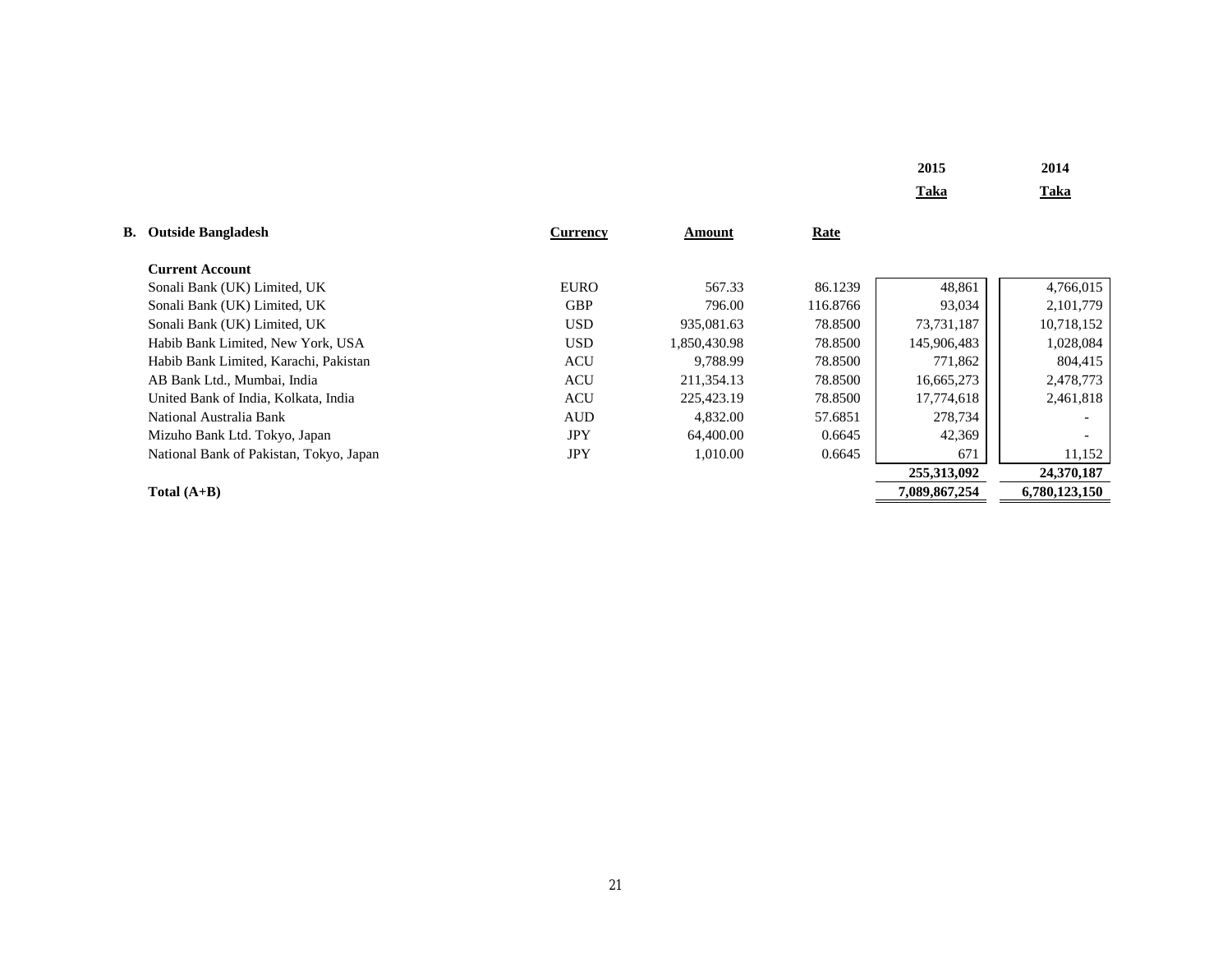|     |                                                                      | 2015                    | 2014                    |
|-----|----------------------------------------------------------------------|-------------------------|-------------------------|
|     |                                                                      | Taka                    | Taka                    |
|     |                                                                      |                         |                         |
| C.  | <b>Maturity-wise Grouping (Inside and Outside Bangladesh)</b>        | 394,134,479             | 218,410,537             |
|     | Payable on Demand<br>Up to Three Months                              | 6,695,732,775           | 4,036,300,000           |
|     | Three Months to One Year                                             |                         | 2,525,412,613           |
|     | One Year to Five Years                                               |                         |                         |
|     | <b>Above Five Years</b>                                              |                         |                         |
|     |                                                                      | 7,089,867,254           | 6,780,123,150           |
|     |                                                                      |                         |                         |
| 5   | <b>INVESTMENTS IN SHARES AND SECURITIES</b>                          |                         |                         |
|     | <b>Government Securities</b>                                         |                         |                         |
|     | Bangladesh Govt. Islamic Investment Bonds                            | 2,700,000,000           | 1,400,000,000           |
|     |                                                                      |                         |                         |
|     | <b>Others</b>                                                        |                         |                         |
|     | Quoted Shares (Note - 5.1)                                           | 406,187,398             | 40,040,651              |
|     |                                                                      | 3,106,187,398           | 1,440,040,651           |
| 5.1 | <b>Quoted Shares</b>                                                 |                         |                         |
|     |                                                                      |                         |                         |
|     | <b>Name of Companies</b>                                             | <b>Acquisition cost</b> | <b>Acquisition cost</b> |
|     |                                                                      |                         |                         |
|     | CVO Petrochemical Refinery Limited<br>Confidence Cement Ltd.         | 18,693,911              | 18,048,657              |
|     | Grameenphone Ltd.                                                    | 2,392,092               | 673,845                 |
|     | RAK Ceramics (Bangladesh) Ltd.                                       | 1,895,371               |                         |
|     | Heidelberg Cement Bangladesh                                         | 617,460                 |                         |
|     | Lafarge Surma Cement Ltd.                                            | 14,297,535              | 16,175,946              |
|     | Legacy Footwear Ltd.                                                 |                         | 5,820                   |
|     | Matin Spinning Mills Ltd.                                            |                         | 369,030                 |
|     | National Bank Ltd.                                                   | 365,696,892             |                         |
|     | Shahjibazar Power Co. Ltd.                                           | 488,213                 |                         |
|     | Rahima Food Corporation Ltd.                                         | 1,446,907               | 4,051,341               |
|     | Tallu Spinning Mills Ltd.                                            | 659,017                 | 716,012                 |
|     |                                                                      | 406,187,398             | 40,040,651              |
|     |                                                                      |                         |                         |
| 5.2 | <b>Market Value of Quoted Shares</b>                                 | 359,200,980             | 53,423,855              |
|     |                                                                      |                         |                         |
| 5.3 | <b>Maturity Grouping of Investments in Shares and Securities</b>     |                         |                         |
|     | On Demand                                                            | 606,187,398             | 40,040,651              |
|     | One Month to three Months                                            | 500,000,000             |                         |
|     | Three Months to One Year                                             | 2,000,000,000           | 300,000,000             |
|     | One Year to Five Years                                               |                         | 1,100,000,000           |
|     | More than Five Years                                                 |                         |                         |
|     |                                                                      | 3,106,187,398           | <u>1,440,040,651</u>    |
|     |                                                                      |                         |                         |
| 6   | <b>INVESTMENTS (All Inside Bangladesh)</b>                           |                         |                         |
|     | General Investments (Bai-Murabah, Bai-Muajjal, HPSM etc.) (Note-6.A) | 37,548,628,509          | 22,097,263,399          |
|     | Bills Purchased and Discounted (Note - 6.B)                          | 8,044,240,754           | 6,180,523,835           |
|     |                                                                      | 45,592,869,263          | 28, 277, 787, 234       |
|     |                                                                      |                         |                         |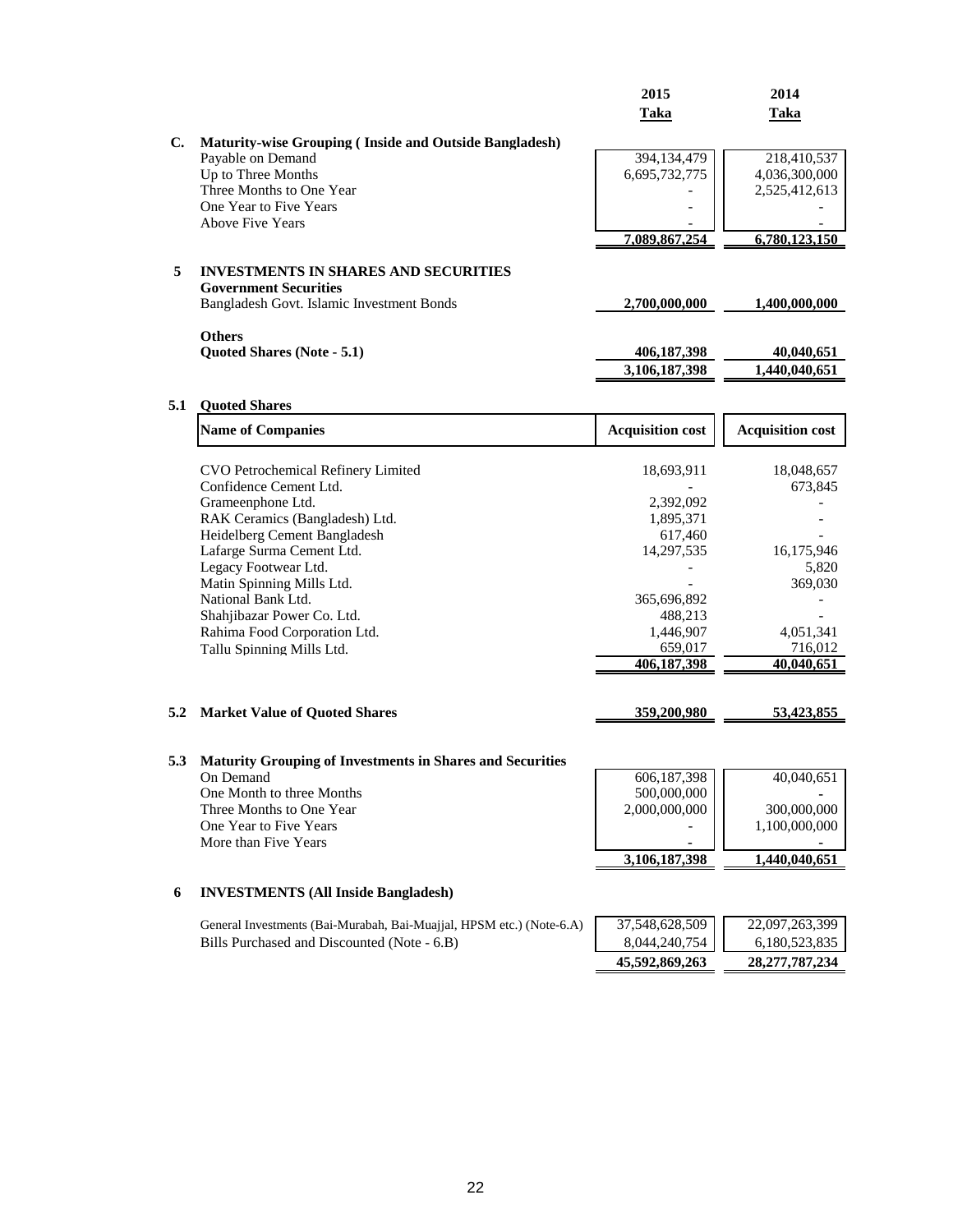|     |                                                                                                     | 2015           | 2014                            |
|-----|-----------------------------------------------------------------------------------------------------|----------------|---------------------------------|
|     |                                                                                                     | Taka           | Taka                            |
|     | 6.A General Investment (Bai-Murabaha, Bai-Muajjal, HPSM etc.)                                       |                |                                 |
|     | <b>Inside Bangladesh</b>                                                                            |                |                                 |
|     | Bai Murabaha (Hypo)                                                                                 | 1,544,427,878  | 1,449,227,826                   |
|     | Bai Murabaha against MTDR                                                                           | 3,324,237,489  | 3,821,189,619                   |
|     | Bai Murabaha TR                                                                                     | 13,457,181,155 | 2,498,324,223                   |
|     | Bai Murabaha (Post Import) TR                                                                       | 418,271,296    | 5,066,470                       |
|     | Bai Murabaha (TR) SME                                                                               | 795,267,157    | 214,786,050                     |
|     | Bai Murabaha Agriculture                                                                            | 464,004,392    | 431,972,381                     |
|     | Bai Murabaha (TR) Agriculture                                                                       | 4,474,802      | 18,858,679                      |
|     | Bai Murabaha (TR) Women Entrepreneur                                                                | 2,404,717      |                                 |
|     | Bai Murabaha General                                                                                | 14,814,863,298 | 11,110,528,036                  |
|     | Bai Muajjal                                                                                         | 81,118,686     | 52,516,500                      |
|     | HPSM (Real Estate)                                                                                  | 583,407,285    | 943,760,428                     |
|     | <b>HPSM</b> (Transport)                                                                             | 16,146,564     | 7,647,929                       |
|     | HPSM (SME)                                                                                          | 967,158        | 580,465                         |
|     | <b>HPSM House Building Staff</b>                                                                    | 74,889,113     | 17,244,382                      |
|     | <b>HPSM House Building General</b>                                                                  | 31,399,557     | 21,955,783                      |
|     | <b>HPSM</b> Industrial Term                                                                         | 837,726,946    | 692,474,413                     |
|     | <b>HPSM</b> Machinery                                                                               | 358,102,803    | 118,969,887                     |
|     | HPSM Machinery Women Entrepreneur                                                                   | 1,384,000      |                                 |
|     | Quard against MTDR                                                                                  | 636, 644, 075  | 633, 387, 530                   |
|     | Car Leasing Scheme Staff                                                                            | 49,887,826     | 28,543,735                      |
|     | Murabaha EDF Investment                                                                             | 13, 148, 175   |                                 |
|     | <b>HPSM Consumer Durables (Scheme)</b>                                                              | 38,674,137     | 30,229,063                      |
|     |                                                                                                     | 37,548,628,509 | 22,097,263,399                  |
|     | <b>Outside Bangladesh</b>                                                                           |                |                                 |
|     |                                                                                                     | 37,548,628,509 | 22,097,263,399                  |
| 6.B | <b>Bills Purchased and Discounted</b>                                                               |                |                                 |
|     | Payable in Bangladesh                                                                               | 8,044,240,754  | 6,180,523,835                   |
|     | Payable outside Bangladesh                                                                          |                |                                 |
|     |                                                                                                     | 8,044,240,754  | 6,180,523,835                   |
|     |                                                                                                     | 45,592,869,263 | 28,277,787,234                  |
| 6.1 | <b>Maturity Grouping of Investments</b>                                                             |                |                                 |
|     | Payable on Demand                                                                                   | 1,922,600,000  | 2,101,200,000                   |
|     | Up to Three Months                                                                                  | 5,621,800,000  | 5,451,600,000                   |
|     | Three Months to One Year                                                                            | 34,494,600,000 |                                 |
|     | One Year to Five Years                                                                              | 3,553,869,263  | 13,000,320,000<br>7,724,667,234 |
|     | <b>Above Five Years</b>                                                                             |                |                                 |
|     |                                                                                                     | 45,592,869,263 | 28,277,787,234                  |
|     |                                                                                                     |                |                                 |
| 6.2 | Analysis to disclose the following Significant Concentration including Bills Purchased & Discounted |                |                                 |
|     | Investments to Directors of other Banks                                                             | 5.113.066.046  | 4.314.507.663                   |

|                                                         | 45,592,869,263 | 28,277,787,234 |
|---------------------------------------------------------|----------------|----------------|
| Investment to staff                                     | 155,020,562    | 69.375.537     |
| Investments to Industry                                 | 7,770,141,761  | 5,178,612,998  |
| Investments to Customers Group                          | 32,554,640,894 | 18,715,291,036 |
| Investments to Chief Executive and Other high Officials |                |                |
| Investments to Directors of other Banks                 | 5,113,066,046  | 4,314,507,663  |

**6.3 Investments to Customers amounting to 10% or more of UBL's Total Regulatory Capital** 

Number of Clients **13 07** Amount of Outstanding Investments:  $\mbox{Non-fundred}$ 

| <b>Amount of Outstanding Investments:</b> |                |               |
|-------------------------------------------|----------------|---------------|
| Funded                                    | 7,155,100,000  | 4.026.800.000 |
| Non-funded                                | 2.936.900.000  | 781,000,000   |
|                                           | 10.092.000.000 | 4,807,800,000 |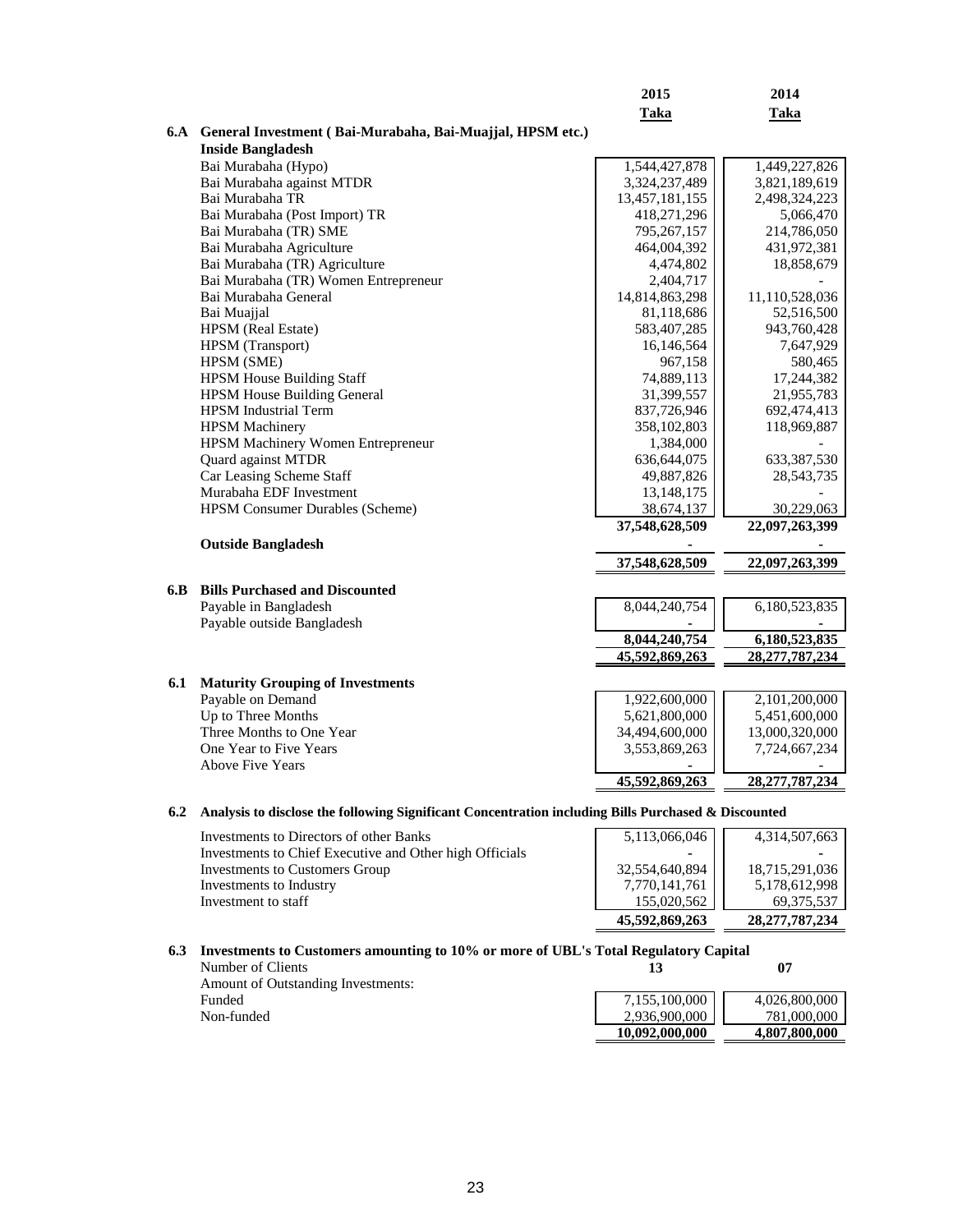|     |                                                     | 2015                         | 2014                            |
|-----|-----------------------------------------------------|------------------------------|---------------------------------|
|     |                                                     | <b>Taka</b>                  | <b>Taka</b>                     |
|     | <b>6.4</b> Economic Sector wise Investments         |                              |                                 |
|     | <b>Agriculture:</b>                                 |                              |                                 |
|     | Fishing                                             | 497,074                      |                                 |
|     | Tea                                                 |                              |                                 |
|     | Others                                              | 467,982,120                  | 450,831,059                     |
|     |                                                     | 468,479,194                  | 450,831,059                     |
|     | <b>Textile and Readymade Garments:</b><br>Garments  |                              |                                 |
|     | Readymade Garments - Export                         | 602,513,279                  | 520,398,649                     |
|     | Textile and Textile Products- Import                | 2,839,554,412                | 6,169,713,199                   |
|     | Others -Export                                      |                              |                                 |
|     | Others - Import                                     |                              |                                 |
|     | Medicine - Import                                   |                              |                                 |
|     | Chemical - Import                                   | 133,085,223                  |                                 |
|     | <b>Contractor Finance</b>                           |                              |                                 |
|     | Transport                                           | 8,228,917                    |                                 |
|     | <b>Bricks</b>                                       | 13,080,304                   | 6,006,667                       |
|     | Cold Storage                                        |                              |                                 |
|     | Steel and Engineering                               |                              |                                 |
|     |                                                     | 3,596,462,135                | 6,696,118,515                   |
|     | <b>Internal Trade Finance:</b>                      | 25,518,041,616               |                                 |
|     | <b>Whole Sale Trading</b><br><b>Retail Trading</b>  | 2,869,318,340                | 14,222,916,780<br>577, 763, 513 |
|     | Others                                              | 7,954,454,075                |                                 |
|     |                                                     | 36, 341, 814, 031            | 14,800,680,293                  |
|     | <b>House Building:</b>                              |                              |                                 |
|     | Commercial                                          | 2,809,656,533                | 2,598,760,796                   |
|     | Staff                                               | 74,889,113                   | 69,375,537                      |
|     |                                                     | 2,884,545,646                | 2,668,136,333                   |
|     | <b>Special Program:</b>                             |                              |                                 |
|     | Consumer Finance and Hire Purchase Scheme<br>Others | 178,931,282<br>2,122,636,975 | 136,782,479                     |
|     |                                                     | 2,301,568,257                | 3,525,238,555<br>3,662,021,034  |
|     |                                                     | 45,592,869,263               | 28, 277, 787, 234               |
|     |                                                     |                              |                                 |
| 6.5 | <b>Geographical Location-wise Investments</b>       |                              |                                 |
|     | Urban                                               |                              |                                 |
|     | <b>Dhaka</b>                                        | 26,827,872,319               | 17,350,475,754                  |
|     | Chittagong                                          | 16,239,175,952               | 9,991,895,842                   |
|     | <b>Barisal</b>                                      |                              |                                 |
|     | Rajshahi                                            | 32,131,508                   | 4,151,926                       |
|     | Khulna                                              | 14,329,157                   | 2,340,155                       |
|     | Rangpur                                             |                              |                                 |
|     | Sylhet                                              | 31,291,881                   | 4,344,408                       |
|     |                                                     | 43,144,800,817               | 27,353,208,085                  |
|     | <b>Rural</b>                                        |                              |                                 |
|     | Dhaka                                               | 84,942,327                   | 118,447,816                     |
|     | Chittagong                                          | 2,318,205,225                | 791,731,362                     |
|     | Khulna                                              |                              |                                 |
|     | <b>Barisal</b>                                      |                              |                                 |
|     | Rangpur                                             | 36,254,643                   | 13,051,558                      |
|     | Sylhet                                              | 8,666,251                    | 1,348,413                       |
|     |                                                     | 2,448,068,446                | 924,579,149                     |
|     |                                                     | 45,592,869,263               | 28,277,787,234                  |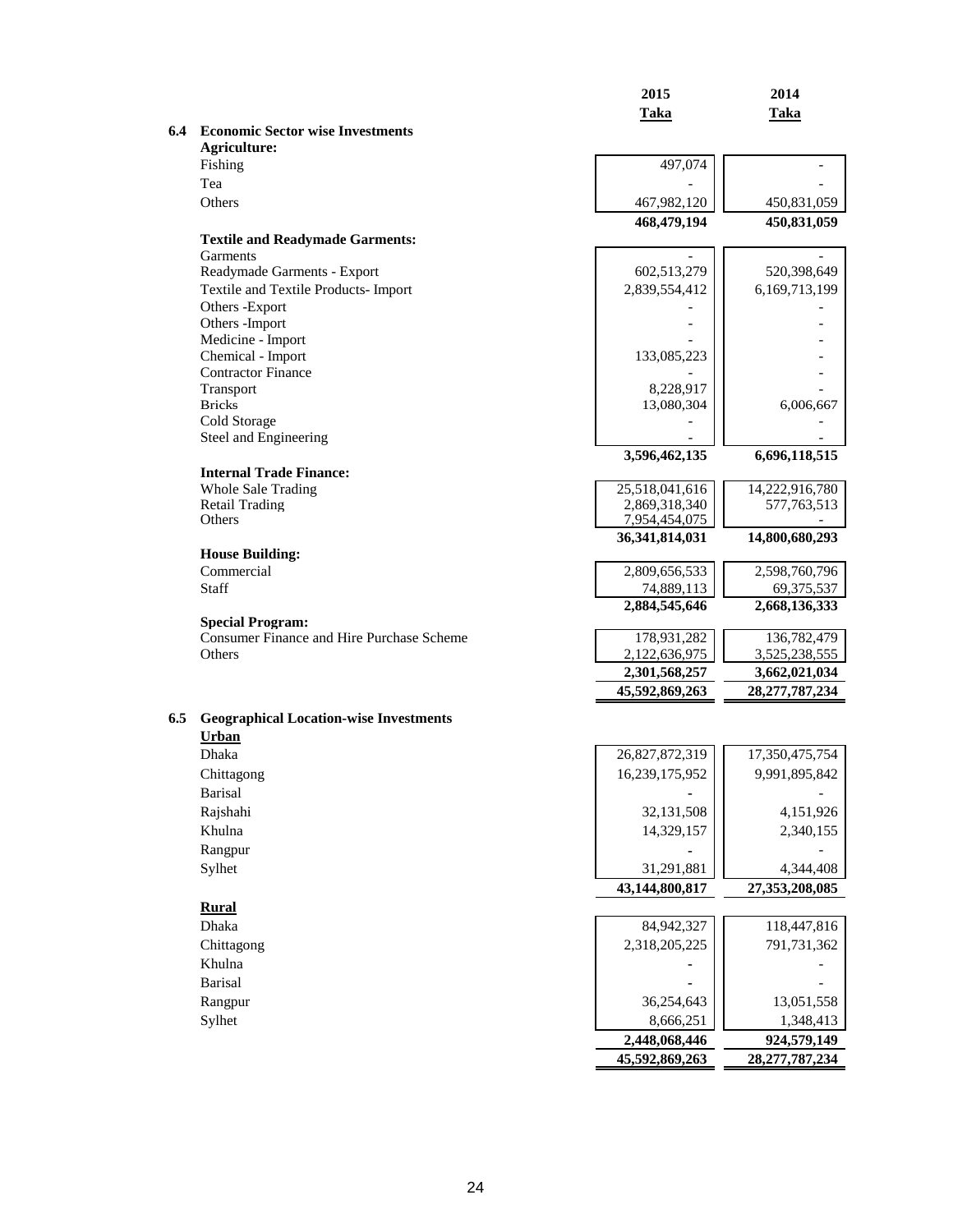| 2015        | 2014        |
|-------------|-------------|
| <b>Taka</b> | <b>Taka</b> |

#### **6.6 Classification of Investments as per Bangladesh Bank (BRPD) Circular**

| <b>Unclassified</b> |  |
|---------------------|--|
| Standard            |  |
| Special Mention     |  |

| Standard                       | 45,586,497,608 | 28, 277, 787, 234 |
|--------------------------------|----------------|-------------------|
| <b>Special Mention Account</b> | 5,484,518.00   |                   |
|                                | 45,591,982,126 | 28, 277, 787, 234 |
| <b>Classified:</b>             |                |                   |
| Sub-standard                   | 396,938        |                   |
| Doubtful                       | 490.199        |                   |
| Bad & Loss                     |                |                   |
|                                | 887,137        |                   |
|                                | 45,592,869,263 | 28, 277, 787, 234 |

## **6.7 Particulars of Required Provision for Investments**

| <b>Classification status</b><br><b>Unclassified</b> |             |             |
|-----------------------------------------------------|-------------|-------------|
| Standard                                            | 514,996,197 | 313,018,462 |
| <b>Special Mention Account</b>                      | 81,845      |             |
|                                                     | 515,078,042 | 313,018,462 |
| <b>Classified:</b>                                  |             |             |
| Sub - Standard                                      | 76,323      |             |
| Doubtful                                            | 225,672     |             |
| Bad and Loss                                        |             |             |
|                                                     | 301,995     |             |
|                                                     | 515,380,037 | 313,018,462 |
|                                                     |             |             |
| <b>Required Provision for Investments</b>           | 515,380,037 | 313,018,462 |
| <b>Total Provision Maintained</b>                   | 529,500,000 | 320,000,000 |
| <b>Provision Excess/ (Shortfall)</b>                | 14,119,963  | 6.981.538   |

**\* Details of provision may kindly be in note 2.7.2**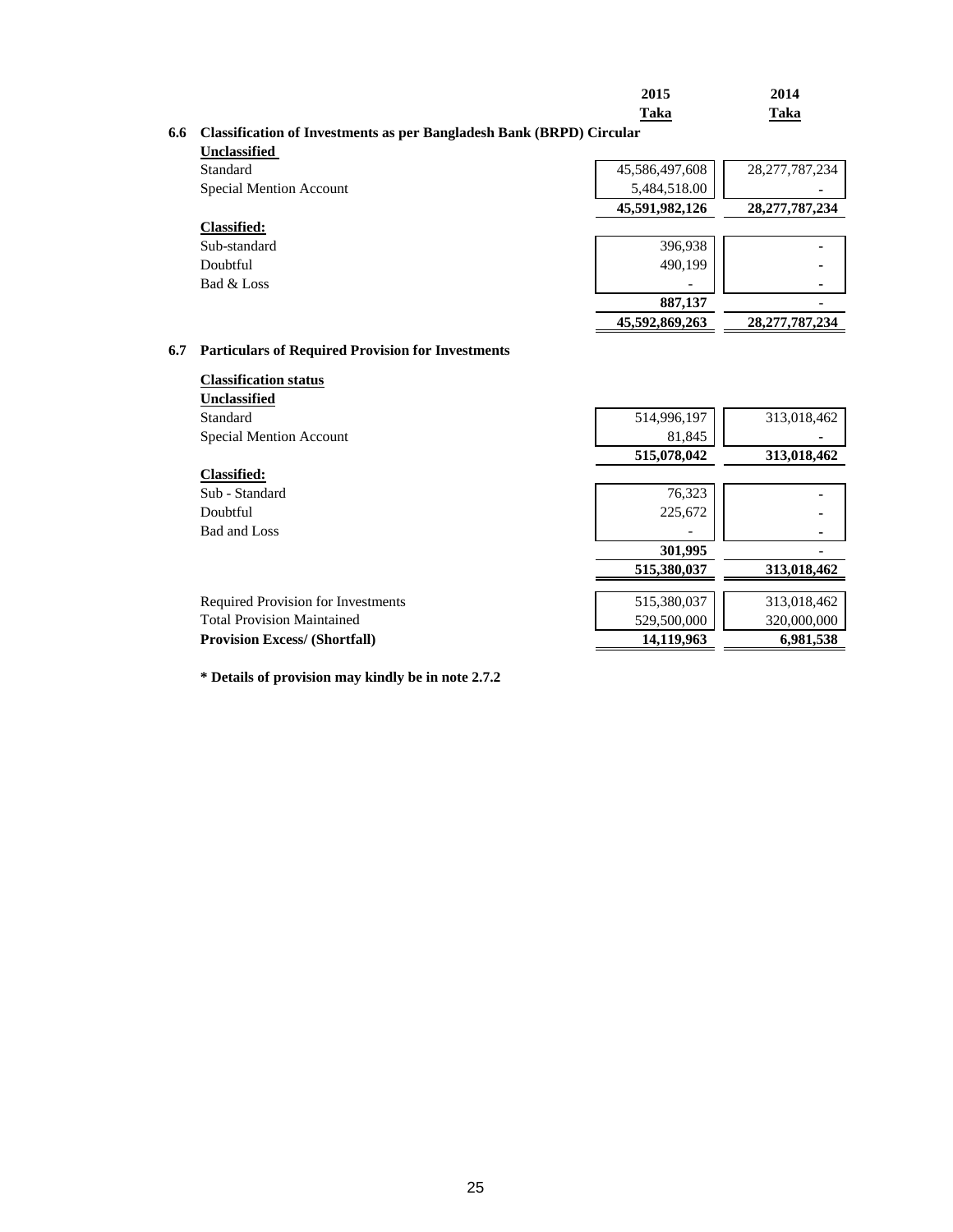|              |                                                                                                                                                                                                                                                                                         | 2015               | 2014              |
|--------------|-----------------------------------------------------------------------------------------------------------------------------------------------------------------------------------------------------------------------------------------------------------------------------------------|--------------------|-------------------|
|              |                                                                                                                                                                                                                                                                                         | <b>Taka</b>        | <b>Taka</b>       |
| 6.8          | <b>Particulars of Investments</b>                                                                                                                                                                                                                                                       |                    |                   |
| $\mathbf{i}$ | Investments considered good in respect of which the Bank<br>Company is fully secured                                                                                                                                                                                                    | 32,633,107,990     | 21,746,747,439    |
| ii)          | Investments considered good for which the bank holds no Security<br>other than the debtors personal security                                                                                                                                                                            | 2,613,810,101      | 4,633,663,487     |
| iii)         | Investment considered good and secured by the personal security of<br>one or more parties in addition to the personal security of the<br>debtors                                                                                                                                        | 10,345,951,172     | 1,897,376,308     |
| iv)          | Investments adversely classified; provision not maintained there<br>against                                                                                                                                                                                                             |                    |                   |
|              |                                                                                                                                                                                                                                                                                         | 45,592,869,263     | 28, 277, 787, 234 |
| V)           | Investments due by directors or executives of the banking company<br>or any of them taken either severally or jointly with any other<br>person.                                                                                                                                         |                    |                   |
| vi)          | Investments due by companies or firms in which the directors of the<br>bank company are interested as directors partners or managing<br>agents or in case of private companies, as members.                                                                                             |                    |                   |
| vii)         | Maximum total amount of investments, including temporary<br>advances made at any time during the year to directors or managers<br>or officers of the banking company or any of them either separately<br>or jointly with any other person.                                              |                    |                   |
| viii)        | Maximum total amount of investments, including temporary<br>advances granted during the year to the companies or firms in<br>which the directors of the banking company are interested as<br>directors, partners or managing agents or in the case of private<br>companies, as members. |                    |                   |
|              | Investment due from other banking companies                                                                                                                                                                                                                                             |                    |                   |
| ix)<br>X)    | Total amount of classified Investments on which profit is not<br>credited to income                                                                                                                                                                                                     |                    |                   |
|              |                                                                                                                                                                                                                                                                                         |                    |                   |
| a.           | Movement of classified Investments                                                                                                                                                                                                                                                      |                    |                   |
|              | Opening balance                                                                                                                                                                                                                                                                         |                    |                   |
|              | Increase/ (Decrease) during the year                                                                                                                                                                                                                                                    | 887,137<br>887,137 |                   |
| b.           | Amount of provision kept against investment classified as 'bad/loss'                                                                                                                                                                                                                    |                    |                   |
|              | on the reporting date of Balance Sheet                                                                                                                                                                                                                                                  |                    |                   |
| c.           | Profit credited to the profit/Rent/Compensation Suspense Account                                                                                                                                                                                                                        |                    |                   |
| xi)          | Amount of written off Investment:                                                                                                                                                                                                                                                       |                    |                   |
| a.           | Cumulative amount                                                                                                                                                                                                                                                                       |                    |                   |
| b.           | Amount written off during the period                                                                                                                                                                                                                                                    |                    |                   |
| c.           | Total amount of written off $(a+b)$                                                                                                                                                                                                                                                     |                    |                   |
| d.           | Amount recovered against such written- off up to this year                                                                                                                                                                                                                              |                    |                   |
| e.           | Amount of investment written- off against which suit has been<br>filled to recover the same.                                                                                                                                                                                            |                    |                   |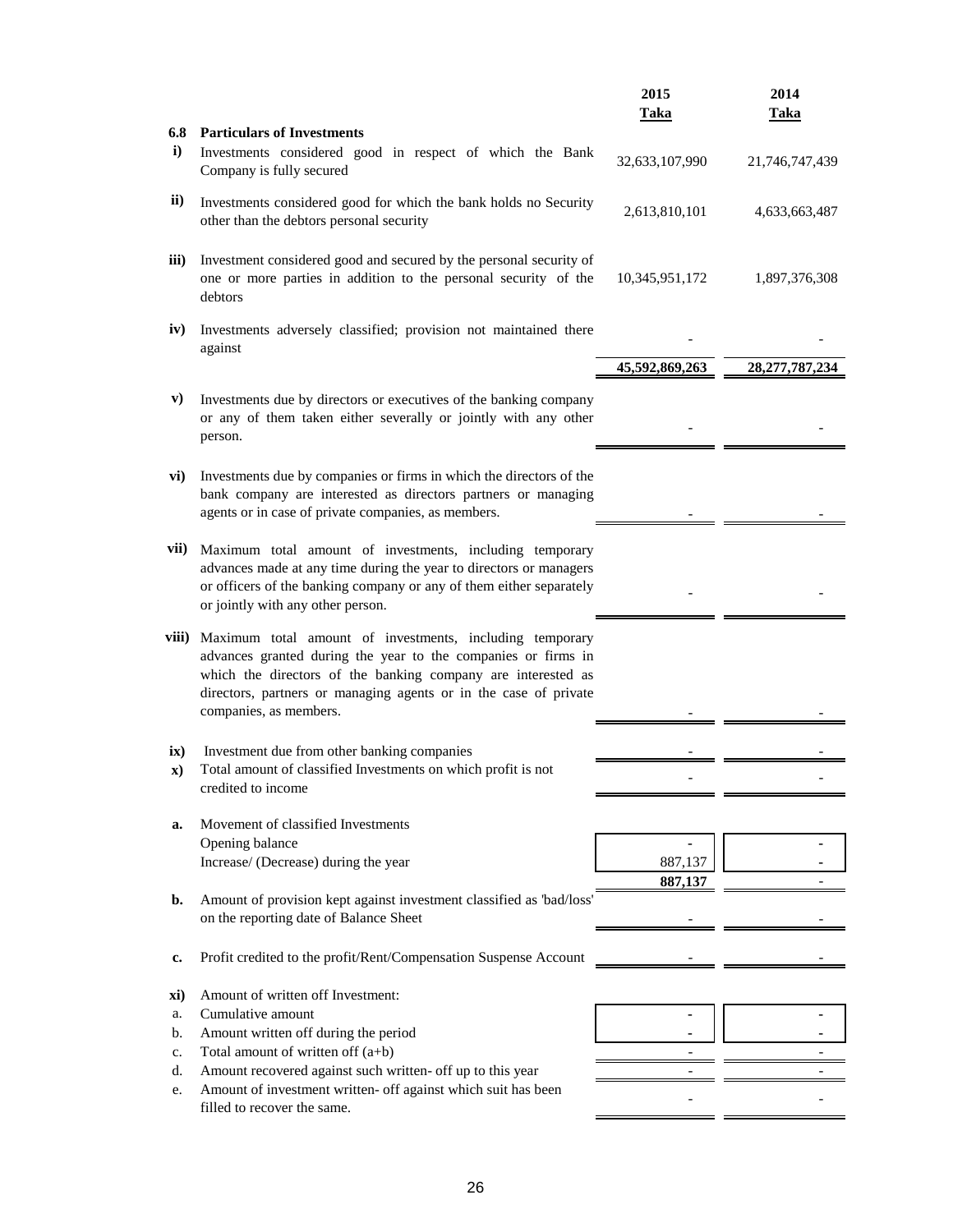| 2015        | 2014        |
|-------------|-------------|
| <b>Taka</b> | <b>Taka</b> |

## **6.9 Security against Investments including bills purchased & discounted:**

| Collateral of movable/immovable assets         | 22,239,920,341 | 11,111,646,445 |
|------------------------------------------------|----------------|----------------|
| Local banks & financial institutions guarantee |                |                |
| Government Guarantee                           |                |                |
| Foreign Banks guarantee                        |                |                |
| <b>Export documents</b>                        | 7,881,825,440  | 6,180,523,845  |
| Fixed deposits receipts:                       |                |                |
| Own MTDR                                       | 3,960,881,564  | 4,454,577,149  |
| <b>MTDR</b> of other Banks                     |                |                |
| Government Bonds                               |                |                |
| Personal guarantee                             | 11,510,241,918 | 6,531,039,795  |
| Other security                                 |                |                |
| Unsecured                                      |                |                |
|                                                | 45,592,869,263 | 28,277,787,234 |

#### **6.10 Maturity Grouping of Bills Purchased and Discount**

| Payable within one month                   | 432,415,314   | 1,236,104,767 |
|--------------------------------------------|---------------|---------------|
| Over one month but less than three months  | 1,764,125,440 | 927.078.575   |
| Over three months but less than six months | 5,847,700,000 | 4.017.340.493 |
| Six Months and Above                       |               |               |
|                                            | 8,044,240,754 | 6.180.523.835 |

#### **7 FIXED ASSETS INCLUDING PREMISES, FURNITURE & FIXTURES AT COST LESS ACCUMULATED DEPRECIATION (ANNEXURE-A)**

|                                | 679,198,080 | 411.280.682   |
|--------------------------------|-------------|---------------|
| Less: Accumulated Depreciation | 153,818,475 | 61.373.314    |
|                                | 833,016,555 | 472,653,996   |
| <b>Books</b>                   | 40.470      | 3.926         |
| Vehicles                       | 91,486,719  | 71,601,822    |
| Office Equipment               | 328,953,739 | 226,873,557   |
| Furniture & Fixtures           | 412,535,627 | 174, 174, 691 |

#### **8 OTHER ASSETS**

| Inter - branch Transaction Account (*)         | 42,188,869    | 20.822.214    |
|------------------------------------------------|---------------|---------------|
| Accrued Income on MTDR                         | 142,150,582   | 463,867,266   |
| Advances, Deposits and Prepayment (Note - 8.1) | 1,565,231,726 | 270,468,916   |
| Advance Income Tax                             | 384,755,231   | 162,075,093   |
| <b>Stock of Stationery</b>                     | 5,814,921     | 4,620,541     |
| Suspense Account (Note - 8.2)                  | 111,665,302   | 172,546,487   |
| Stamps on Hand                                 | 378,225       | 194,180       |
| Deferred tax asset (Note - 2.8.1.2)            | 11,199,512    | 447,573       |
|                                                | 2,263,384,368 | 1,095,042,270 |

(\*) Inter-branch transaction account represents outstanding Inter-branch and Head Office transaction (net) originated but yet to be responded at the balance sheet date. However, the status of non respondent entries on 31.12.2015. have been reconciled on 25.02.2016.

#### **8.1 Advance, Deposits and Prepayment**

Advance against Rent - Office Prepayment

| 299,896,894<br>1,265,334,832 | 269,964,499 |
|------------------------------|-------------|
|                              | 504,417     |
| 1,565,231,726                | 270,468,916 |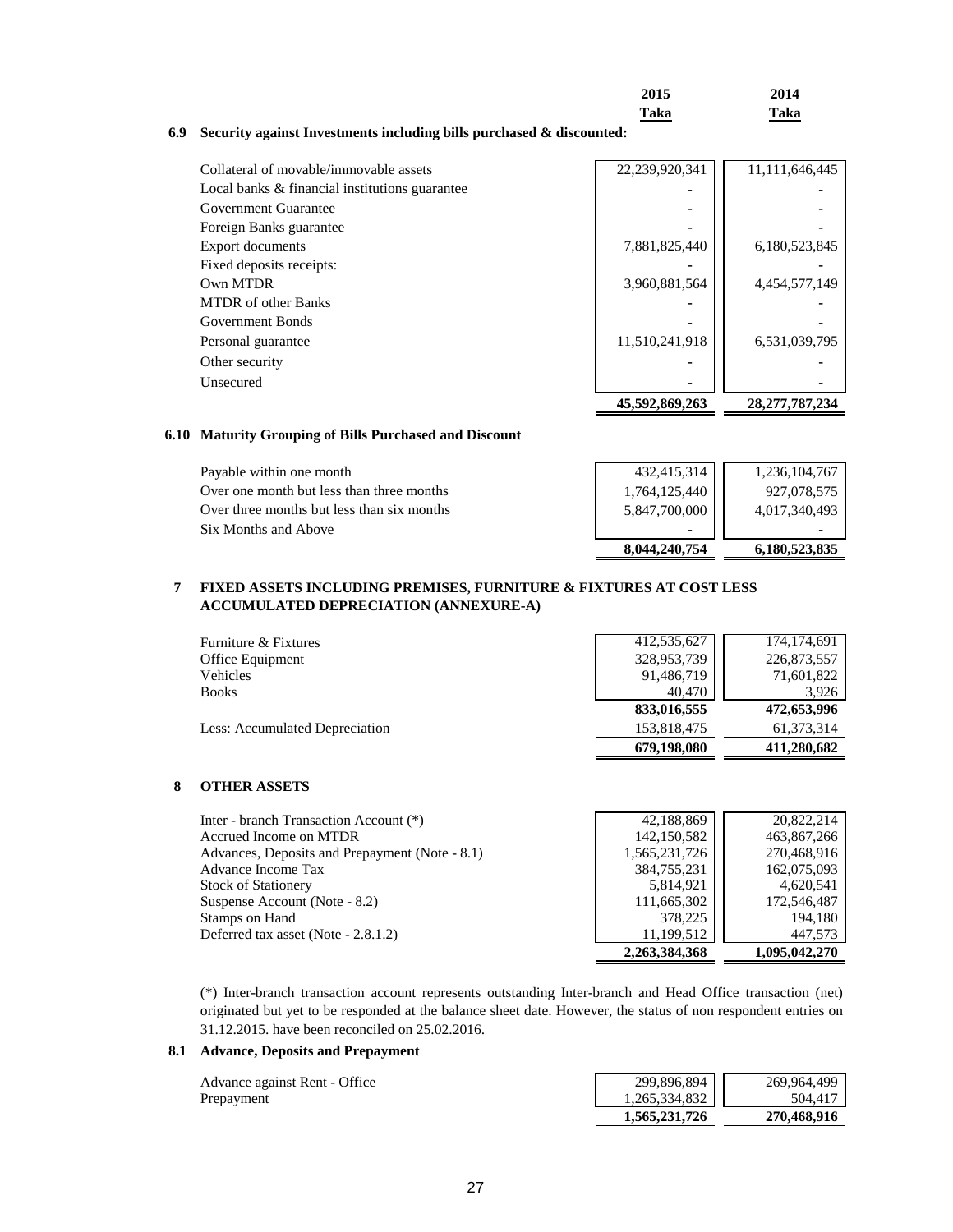|                |                                                              | 2015                            | 2014                  |
|----------------|--------------------------------------------------------------|---------------------------------|-----------------------|
|                |                                                              | Taka                            | Taka                  |
| 8.2            | <b>Suspense Account</b>                                      |                                 |                       |
|                |                                                              |                                 |                       |
|                | <b>Sundry Debtors</b>                                        | 108,381,342                     | 122,383,252           |
|                | Advance against TA/DA                                        | 60,300                          | 20,500                |
|                | Advance against New Branch                                   | 3,223,660                       | 50,142,735            |
|                |                                                              | 111,665,302                     | 172,546,487           |
| 9              | PLACEMENT FROM BANK AND OTHER FINANCIAL INSTITUTIONS         |                                 |                       |
|                |                                                              |                                 |                       |
|                | <b>Inside Bangladesh</b>                                     |                                 |                       |
|                | <b>Bangladesh Bank</b>                                       |                                 |                       |
|                |                                                              |                                 |                       |
|                | <b>Outside Bangladesh</b>                                    |                                 |                       |
|                |                                                              |                                 |                       |
| A.             | Security-wise grouping                                       |                                 |                       |
|                | <b>Secured Placement</b>                                     |                                 |                       |
|                | <b>Unsecured Placement</b>                                   |                                 |                       |
| В.             | <b>Repayment Nature wise Grouping</b>                        |                                 |                       |
|                | Repayable on demand                                          |                                 |                       |
|                | Others                                                       |                                 |                       |
|                |                                                              |                                 |                       |
|                |                                                              |                                 |                       |
| $\mathbf{C}$ . | <b>Maturity Analysis</b>                                     |                                 |                       |
|                | Repayable on Demand                                          |                                 |                       |
|                | Repayable within One Month                                   |                                 |                       |
|                | One Month to Six Months                                      |                                 |                       |
|                | Six Month to One Year                                        |                                 |                       |
|                | One Year to Five Years<br>Five Years to Ten Years            |                                 |                       |
|                | Unclaimed Deposits Ten Years and Over                        |                                 |                       |
|                |                                                              |                                 |                       |
|                |                                                              |                                 |                       |
| 10             | <b>DEPOSITS AND OTHER ACCOUNTS</b>                           |                                 |                       |
| А.             | Deposits received from Banks (Note A-1)                      | 2,000,000,000                   | 4,601,000,000         |
|                |                                                              |                                 |                       |
| В.             | Other than Bank<br>Payable on Demand (Note B-1)              |                                 | 1,177,921,051         |
|                |                                                              | 2,540,484,768<br>51,027,942,379 |                       |
|                | Other Deposits (Note B-2)                                    |                                 | 28,988,388,749        |
|                |                                                              | 53,568,427,147                  | 30,166,309,800        |
|                |                                                              | 55,568,427,147                  | <u>34,767,309,800</u> |
| C.             | <b>Maturity wise Grouping of Deposits and Other Accounts</b> |                                 |                       |
|                | Repayable within One Month                                   | 3,183,400,000                   | 2,309,200,000         |
|                | One Month to Three Months                                    | 17,782,200,000                  | 15,701,800,000        |
|                | Three Months to One Year                                     | 26,919,400,000                  | 14,636,200,000        |
|                | One Year to Five Years                                       | 7,683,427,147                   | 2,120,109,800         |
|                | Repayable over Five Years                                    |                                 |                       |
|                |                                                              | 55,568,427,147                  | 34,767,309,800        |
|                | <b>A-1 Deposits Received from Banks</b>                      |                                 |                       |
|                | <b>AB Bank Limited</b>                                       |                                 | 450,000,000           |
|                | Islami Bank Bangladesh Ltd.                                  | 1,850,000,000                   | 3,500,000,000         |
|                | Trust Bank Ltd.                                              |                                 | 200,000,000           |
|                | Exim Bank Ltd.                                               |                                 | 200,000,000           |
|                | Bank Asia Ltd.                                               | 150,000,000                     | 250,000,000           |
|                | Sonali Bank Ltd.                                             |                                 | 1,000,000             |
|                |                                                              | 2,000,000,000                   | 4,601,000,000         |
|                |                                                              |                                 |                       |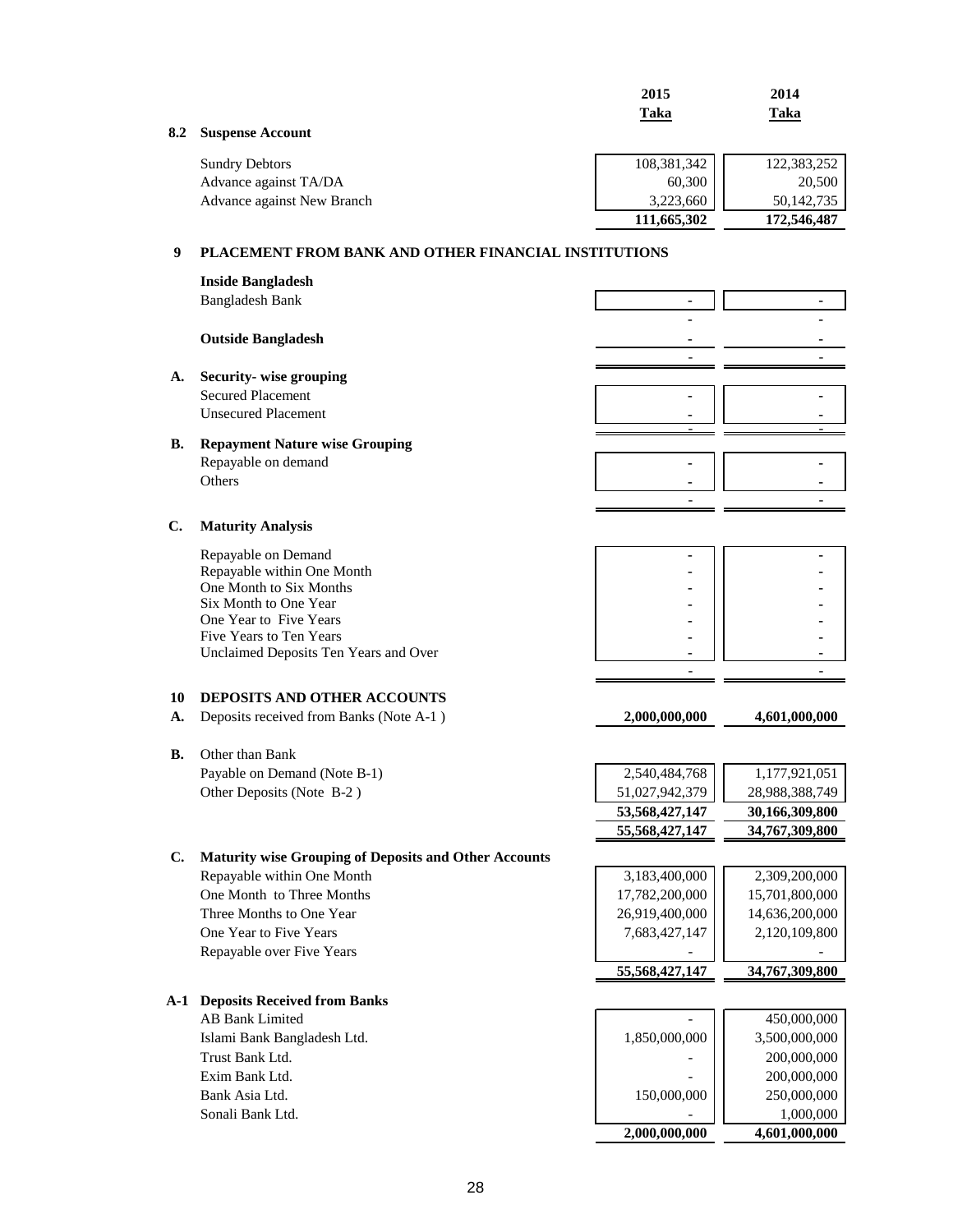|                                                                 | 2015                       | 2014                      |
|-----------------------------------------------------------------|----------------------------|---------------------------|
|                                                                 | <b>Taka</b>                | <b>Taka</b>               |
|                                                                 |                            |                           |
| <b>Maturity wise Grouping of Deposits Received from Banks</b>   |                            |                           |
| Repayable on Demand                                             |                            |                           |
| Repayable within One Month                                      | 400,000,000                | 1,550,000,000             |
| Repayable over One Month but within Six Months                  | 1,600,000,000              | 3,050,000,000             |
| Repayable over Six Months but within one Year                   |                            | 1,000,000                 |
| Repayable over One Year but within Five Years                   |                            |                           |
| Repayable over Five Years but within Ten Years                  |                            |                           |
| Unclaimed Deposits for Ten Years and above                      |                            |                           |
|                                                                 | 2,000,000,000              | 4,601,000,000             |
|                                                                 |                            |                           |
|                                                                 |                            |                           |
| <b>B-1</b> Payable on Demand                                    |                            |                           |
| Al-wadiah Current Deposits                                      | 1,993,573,378              | 908,481,252               |
| Mudaraba Saving Deposits (9%) (Note-10.3)                       | 83,118,217                 | 25,506,120                |
| Bills Payable (Note-10.2)                                       | 59,264,040                 | 171,196,226               |
| Sundry Deposits (Note-10.1.1)                                   | 404,529,133                | 72,737,453                |
|                                                                 | 2,540,484,768              | 1,177,921,051             |
|                                                                 |                            |                           |
| <b>B-2</b> Other Deposits                                       |                            |                           |
| Mudaraba Saving Deposits (91%) (Note-10.3)                      | 840,417,527                | 257,895,209               |
| Mudaraba Term Deposits                                          | 43,296,112,256             | 25,562,305,765            |
| Mudaraba Short Notice Deposits                                  | 462,126,562                | 642,995,381               |
| Mudaraba Deposit under Schemes (Note-10.5)                      | 6,429,286,034              | 2,525,192,394             |
|                                                                 | 51,027,942,379             | 28,988,388,749            |
|                                                                 |                            |                           |
| 10.1 Al-Wadiah Current Accounts & Other Deposit Accounts        |                            |                           |
| Al-wadiah Current Deposits                                      | 1,993,573,378              | 908,481,252               |
| Mudaraba Short Notice Deposits<br>Sundry Deposits (Note-10.1.1) | 462,126,562<br>404,529,133 | 642,995,381<br>72,737,453 |
|                                                                 | 2,860,229,073              | 1,624,214,086             |
|                                                                 |                            |                           |
| <b>10.1.1 Sundry Deposits</b>                                   |                            |                           |
| <b>Security Deposit</b>                                         | 120,020,540                | 30,128,283                |
| <b>Sundry Creditors</b>                                         | 32,607,386                 | 6,571,147                 |
|                                                                 |                            |                           |
| Income Tax Deduction at Source -Profit on Deposit               | 27,359,032                 | 27,182,757                |
| Income Tax on Local L/C<br>Income Tax on Export bill            | 10,256<br>1,017,592        | 69,350<br>179,887         |
| Excise Duty on Deposit & Investment                             | 33,047,997                 | 5,551,488                 |
| VAT on Online Charge                                            | 1,120                      | 1,036                     |
| VAT on Commission TT/DD/PO/LG                                   | 13,093                     | 186                       |
| VAT on Service Charge and Others                                | 834,982                    | 463,820                   |
| VAT Deduction Bills Paid                                        | 1,090,005                  | 405,118                   |
| VAT Deduction from advertisement Bill                           | 115,898                    | 401,877                   |
| VAT on Rent and Others                                          | 508,272                    | 191,807                   |
| VAT on Directors Fee                                            |                            | 1,500                     |
| VAT on L/C                                                      | 674,131                    | 146,408                   |
| VAT on Postage                                                  | 865                        | 45                        |
| VAT on Security Service                                         | 23,397                     | 55,199                    |
| VAT on Swift Charge                                             | 23,973                     | 17,667                    |
| VAT on L/C Advising Charge                                      | 2,034                      | 452                       |
| VAT on EXP Issue Charge                                         | 600                        | 270                       |
| VAT on Acceptance Commission                                    | 215,608                    | 41,634                    |
| VAT on Bank Guarantee Commission                                | 386,278                    |                           |
| VAT on ADD Confirmation charge                                  | 14,891                     |                           |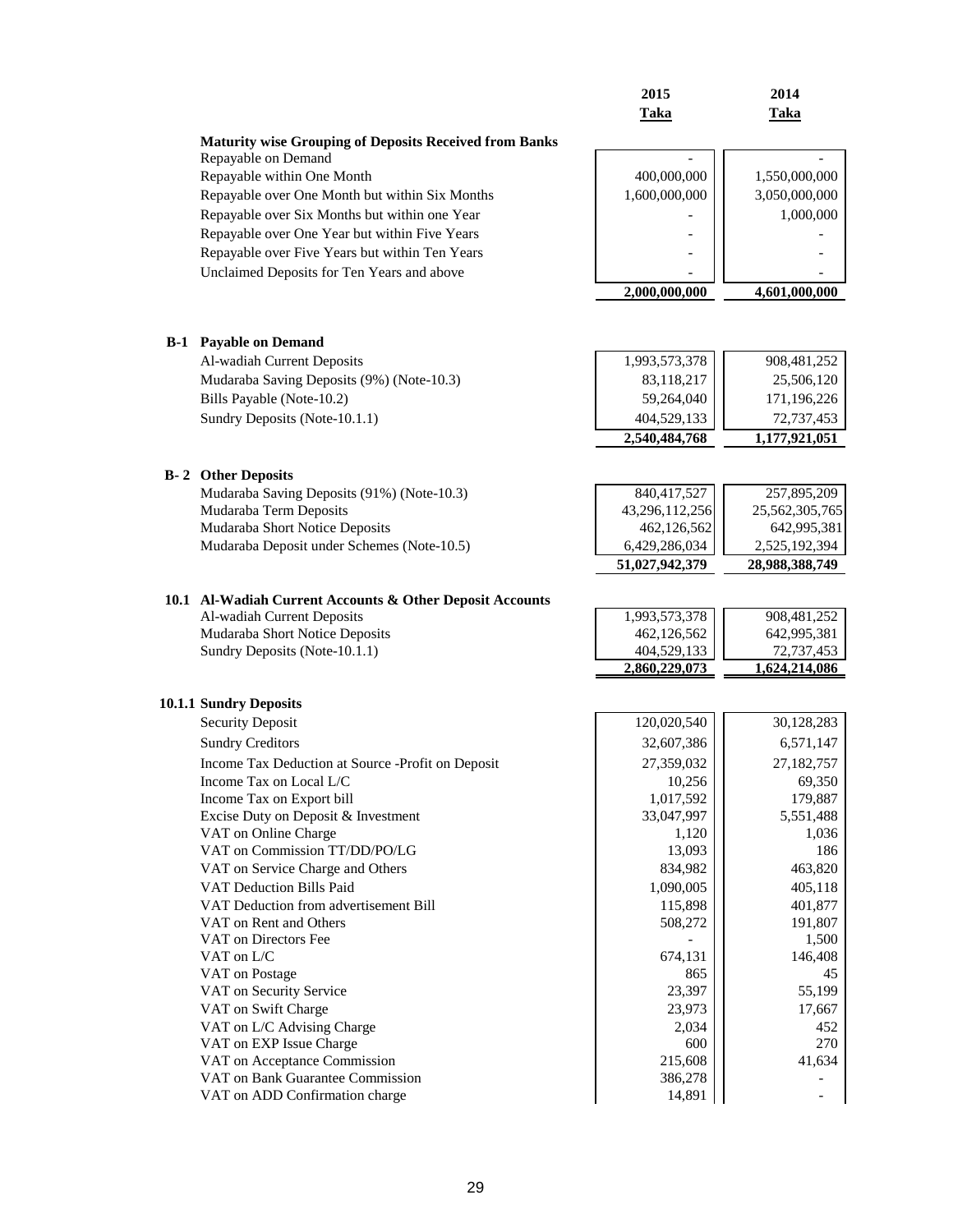|                                                   | 2015        | 2014        |
|---------------------------------------------------|-------------|-------------|
|                                                   | <b>Taka</b> | <b>Taka</b> |
|                                                   |             |             |
| VAT on FDD collection charge                      | 116,032     |             |
| VAT on commission on export bill                  | 171,293     |             |
| VAT on income from ATM                            | 55,969      |             |
| VAT in Misc. Earnings                             | 3,227       |             |
| Income Tax Deduction at Source - Office rent      | 282,166     | 106,760     |
| Income Tax Deduction at Source - Bills            | 688,887     | 382,887     |
| Income Tax Deduction at Source - Advertising Bill | 30,906      | 64,112      |
| Income Tax Deduction at Source-Employee's         | 890,743     | 773,763     |
| Govt. Tax on Export (Garments)                    | 5,348,284   |             |
| <b>Marginal Deposit Export</b>                    | 468,857     |             |
| F.C. Held against B.B. L/c                        | 106,899,842 |             |
| F.C. Held against EDF L/c (Dollar)                | 12,990,443  |             |
| Sundry Deposit - Swift charge                     | 30,908      |             |
| Sundry Deposit LAC (Export)                       | 2,635,532   |             |
| S/D/A/C ATM Charge collection Account             | 57,563      |             |
| D&B Credit report collection fee                  | 27,161      |             |
| ATM Charge (NPSB)                                 | 14,580      |             |
| S/D/A/C VAT on Polli Bidyut Samity                | 427,201     |             |
| NR. USD A/C Wall street Finance                   | 826,042     |             |
| NR. Taka A/C Wall street Finance                  | 680,055     |             |
| Security Deposit A/C Wall Street                  | 1,946,250   |             |
| S/D Cash incentive against export                 | 170,070     |             |
| NR. Tk. A/C Transfast Remittance                  | 49,849,172  |             |
| SD. A/C Transfast Remittance                      | 1,950,000   |             |
|                                                   | 404,529,133 | 72,737,453  |
| 10.2 Bills Payable                                |             |             |
| Pay Order Issued                                  | 59,264,040  | 171,196,226 |

## **10.3 Mudaraba Savings Bank Deposits**

9 % of total Mudaraba Savings Bank Deposits 91% of total Mudaraba Savings Bank Deposits As per BRPD Circular No. 06, dated 24 June 2007, total saving bank deposits amount is bifurcated into:

| 83,118,217  | 25,506,120  |
|-------------|-------------|
| 840,417,527 | 257,895,209 |
| 923,535,744 | 283,401,329 |

#### **10.4 Mudaraba Term Deposits including other Banks - Maturity wise Grouping**

| Payable on Demand                       | 102,300,000    | 156,300,000       |
|-----------------------------------------|----------------|-------------------|
| Up to Three Months                      | 19,784,345,831 | 15,743,592,009    |
| From Three Months to Six Months         | 10,654,412,090 | 3,985,595,574     |
| Above Six Months to One Year            | 14,741,084,335 | 10,272,618,182    |
| Above One Year to Two Years             | 5,900,000      | 350,000           |
| Above Two Years                         | 8,070,000      | 4,850,000         |
|                                         |                |                   |
|                                         | 45,296,112,256 | 30, 163, 305, 765 |
| 10.5 Mudaraba Deposit under Schemes     |                |                   |
| Mudaraba Monthly Savings Scheme         | 248,308,530    | 62,513,660        |
| Mudaraba Double Benefit Deposits Scheme | 3,432,194,132  | 1,582,686,308     |
| Mudaraba Monthly Profit Scheme          | 2,574,339,942  | 840, 104, 418     |
| Mudaraba Millionaire Savings Scheme     | 139,864,258    | 33,318,204        |
| Mudaraba Kotipoti Deposit Scheme        | 12,973,679     | 403,500           |

Mudaraba Muhor Savings Scheme 39,000 - 39,000 - 39,000 - 39,000 - 39,000 - 39,000 - 39,000 - 39,000 - 39,000 - 39,000 - 39,000 - 39,000 - 39,000 - 39,000 - 39,000 - 39,000 - 39,000 - 39,000 - 39,000 - 39,000 - 39,000 - 39, Mudaraba Corepoty Sanchaya Scheme 1,032,020 | 1,032,020 | 2,525,192,394

Mudaraba Marriage Scheme 2,593,228 703,832<br>Mudaraba Pension Scheme 2005,644 703,832 Mudaraba Pension Scheme 205,644 86,605<br>
Mudaraba Hajj Deposit Scheme 67,000 Mudaraba Hajj Deposit Scheme 164,500 164,500 67,000 67,000 67,000 67,000 67,000 67,000 67,000 67,000 67,000 67,000 67,000 67,000 67,000 67,000 67,000 67,000 67,000 67,000 67,000 67,000 67,000 67,000 67,000 67,000 67,000 67 Mudaraba Pension Scheme 17,571,101<br>
Mudaraba Muhor Savings Scheme 39,000

 **6,429,286,034 2,525,192,394**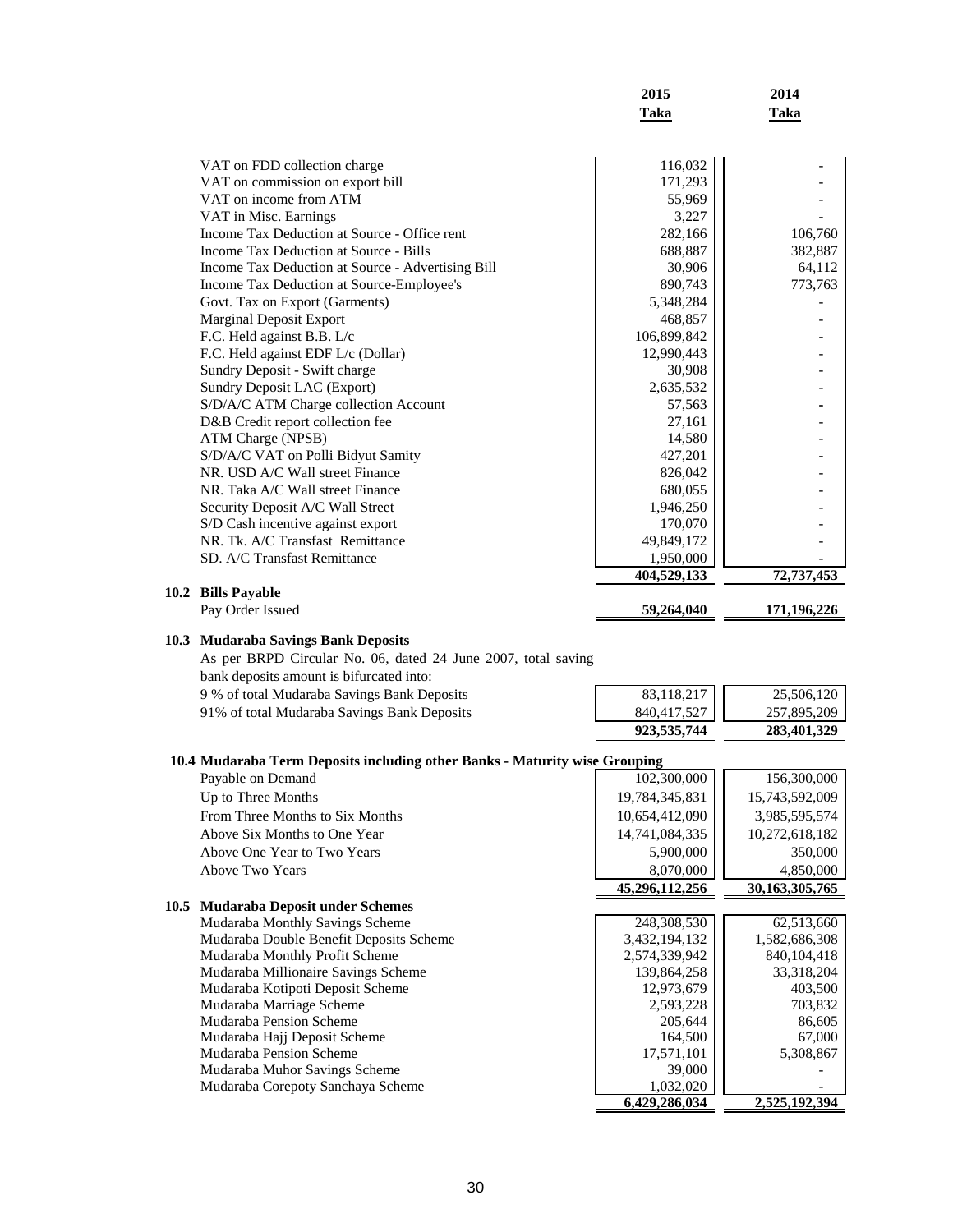|    |                                                            | 2015          | 2014          |
|----|------------------------------------------------------------|---------------|---------------|
|    |                                                            | Taka          | Taka          |
| 11 | <b>OTHER LIABILITIES</b>                                   |               |               |
|    | <b>Inter - branch Transaction Account</b>                  |               |               |
|    | Provision for Taxation (Note-11.1)                         | 491,199,512   | 180,447,573   |
|    | Accumulated Provision against Investments (Note-11.2)      | 529,500,000   | 320,000,000   |
|    | Accrued Profit and Expenses Payable (Note-11.3)            | 1,194,981,670 | 787,978,411   |
|    | <b>Provision for Gratuity</b>                              | 16,060,000    | 4,060,000     |
|    | Provisions for diminution in value of Investments in share | 50,850,000    | 3,850,000     |
|    | Provision for Zakat                                        | 6,025,000     | 7,625,000     |
|    | Provident Fund                                             | 188,695       | 125,677       |
|    | <b>Benevolent Fund</b>                                     | 868,504       | 1,329,446     |
|    | Provision for Incentive Bonus                              | 50,000,000    | 5,979,386     |
|    | Provision for Audit fee                                    | 200,000       | 200,000       |
|    | Clearing adjustment account                                | 18,391,607    | 248,068,439   |
|    | <b>Compensation Realized</b>                               | 930,308       |               |
|    | ATM Adjustment (NPSB)                                      | 4,620,260     |               |
|    | Settlement A/C Foreign Remittance                          | 3,199,632     |               |
|    | Profit Rent Suspense                                       | 54,179        |               |
|    | <b>Compensation Receivable</b>                             | 8,145,442     |               |
|    | Others                                                     | 4,361,265     | 911,576       |
|    |                                                            | 2,379,576,074 | 1,560,575,508 |
|    |                                                            |               |               |
|    | 11.1 Provision for Taxation during the year                |               |               |
|    | Opening balance                                            | 180,447,573   | 80,000,000    |
|    | Add: Provision made during the year                        | 310,751,939   | 100,447,573   |
|    | Less: Adjustment/settlement during the year                |               |               |
|    | Closing balance                                            | 491,199,512   | 180,447,573   |

Assessment for the year 2013 and 2014, return have been submitted u/s 82BB of Income Tax Ordinance 1984 but not yet completed and assessment for the year 2015 not yet due.

#### **11.2 Accumulated Provision aginst Investments**

Specific Provision for Classified Investments (Note -11.2.1) General Provision including off-B/S exposure (Note -11.2.2)

#### **11.2.1 Movement in Specific Provision for Classified Investments**

Provision held at the beginning of the year Fully Provided Debts written off Recoveries of amounts previously written off Specific Provision for the year (Note-11.2.a) Recoveries and Provisions no longer required Net Charge to Profit and Loss Account Provision held at the end of the year

| 1,000,000   |             |
|-------------|-------------|
| 528,500,000 | 320,000,000 |
| 529,500,000 | 320,000,000 |

| 1,000,000 |  |
|-----------|--|
|           |  |
|           |  |
| 1.000.000 |  |

#### **11.2.2 General Provision including off-balance sheet exposure**

- Provision held at the beginning of the year 320,000,000 75,100,000 Addition/transfer during the year (Note-11.2.a) 208,500,000 244,900,000 **Provision held at the end of the year 528,500,000 320,000,000** 320,000,000
- **11.2.a Provision for Investments during the year** Specific Provision for Classified Investments General Provision including off-B/S exposure

| $1,000,000$<br>208,500,000 |             |
|----------------------------|-------------|
|                            | 244,900,000 |
| 209,500,000                | 244,900,000 |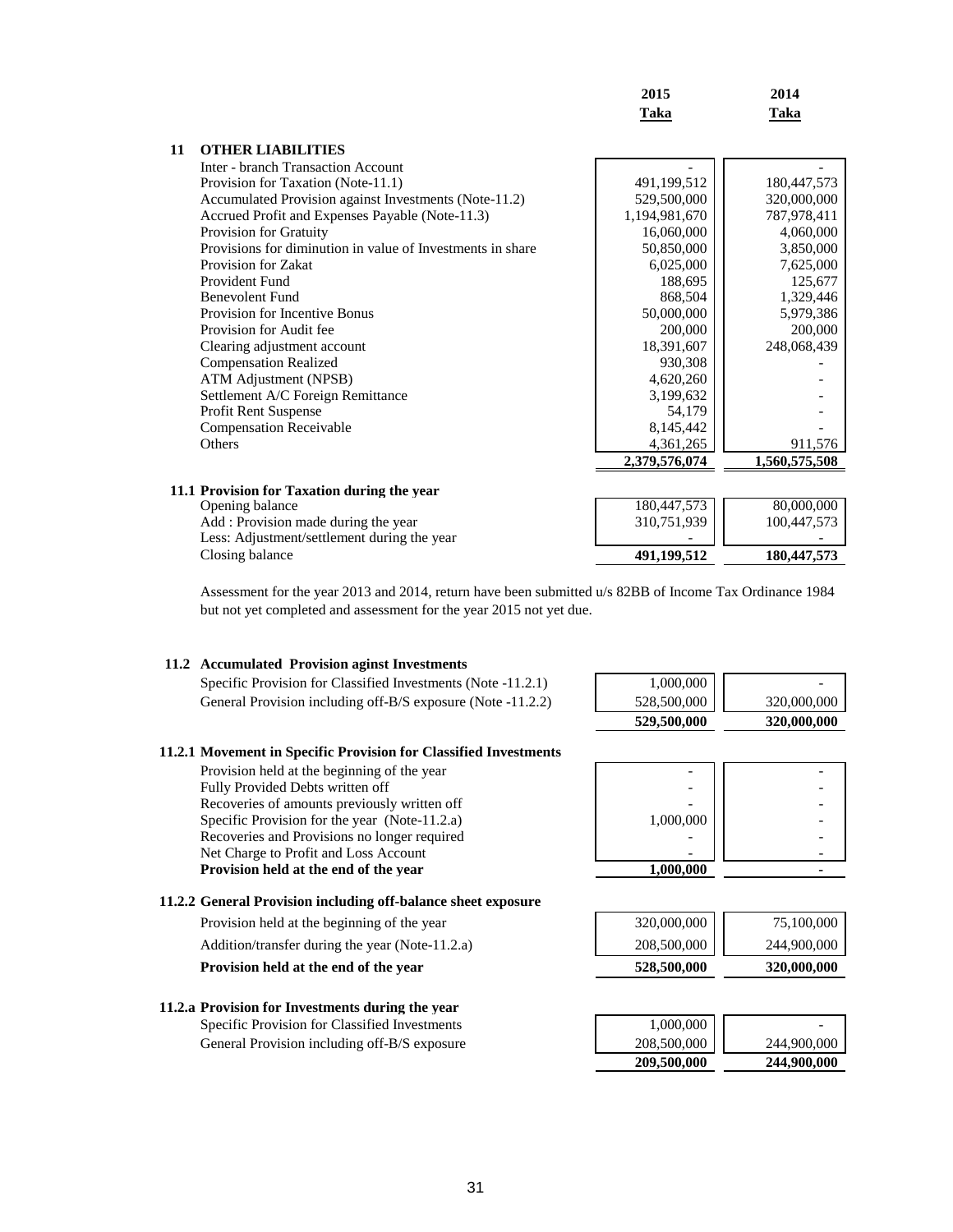|      |                                                    | 2015               | 2014               |
|------|----------------------------------------------------|--------------------|--------------------|
|      |                                                    | <b>Taka</b>        | <b>Taka</b>        |
| 11.3 | <b>Accrued Profit and Expenses Payable</b>         |                    |                    |
|      | Mudaraba Term Deposit Receipt (MTDR)               | 979,440,873        | 716,857,831        |
|      | Mudaraba Monthly Benefit Savings Scheme            | 9,889,772          | 2,042,903          |
|      | Mudaraba Double Benefit Savings Scheme             | 184,628,158        | 61,995,606         |
|      | Mudaraba Monthly Profit Scheme                     | 13,270,153         | 5,649,317          |
|      | Mudaraba Pension Prokolpa                          | 848,796            | 221,093            |
|      | Mudaraba Marriage Deposit Scheme                   | 80,811             | 14,928             |
|      | Mudaraba Hajj Deposit Scheme                       | 7,388              | 1,592              |
|      | Mudaraba Millionaire Savings Scheme                | 6,318,455          | 1,182,573          |
|      | Mudaraba Kotipoti Deposit Scheme (MKDS)            | 474,106            | 8,249              |
|      | Mudaraba Pension deposit Scheme                    | 14,585             | 4,319              |
|      | Mudaraba Mohor Saving Scheme                       | 645                |                    |
|      | Mudaraba Corepoty Sanchaya Prokalpa                | 7,928              |                    |
|      |                                                    | 1,194,981,670      | 787,978,411        |
| 12   | <b>CAPITAL</b>                                     |                    |                    |
|      | <b>AUTHORISED CAPITAL</b>                          |                    |                    |
|      | 1,000,000,000 Ordinary Shares of Taka 10 each.     | 10,000,000,000     | 10,000,000,000     |
| 12.1 | <b>Issued, Subscribed and Paid-Up Capital</b>      |                    |                    |
|      | 428,000,000 Ordinary Shares of Taka 10 each issued | 4,280,000,000      | 4,280,000,000      |
| 12.2 | Category of shareholding as at 31 December 2015    |                    |                    |
|      | <b>Name of Category</b>                            | Percentage $(\% )$ | Percentage $(\% )$ |
|      | Sponsors/Directors                                 | 100.00             | 100.00             |

|                             | General Public           | $\overline{\phantom{0}}$ |        |
|-----------------------------|--------------------------|--------------------------|--------|
|                             | Non-Resident Bangladeshi |                          |        |
|                             |                          | ۰                        |        |
| <b>Financial Institutes</b> | Sponsors/Directors       | 100.00                   | TUU.UU |

# **12.3 Classification of Shareholders by holding position as at 31 December 2015**

| <b>Shareholding Range</b>   | <b>No. of Shares</b> | Percentage $(\% )$ |
|-----------------------------|----------------------|--------------------|
| Less than 500 Shares        |                      |                    |
| 501 to 5000 Shares          |                      |                    |
| 5001 to 10,000 Shares       |                      |                    |
| 10,001 to 20,000 Shares     |                      |                    |
| 20,001 to 30,000 Shares     |                      |                    |
| 30,001 to 40,000 Shares     |                      |                    |
| 40,001 to 50,000 Shares     |                      |                    |
| 50,001 to 100,000 Shares    |                      |                    |
| 100,001 to 1,000,000 Shares | 4,000,000            | 0.93               |
| Over 1,000,001 Shares       | 424,000,000          | 99.07              |
|                             | 428,000,000          | 100.00             |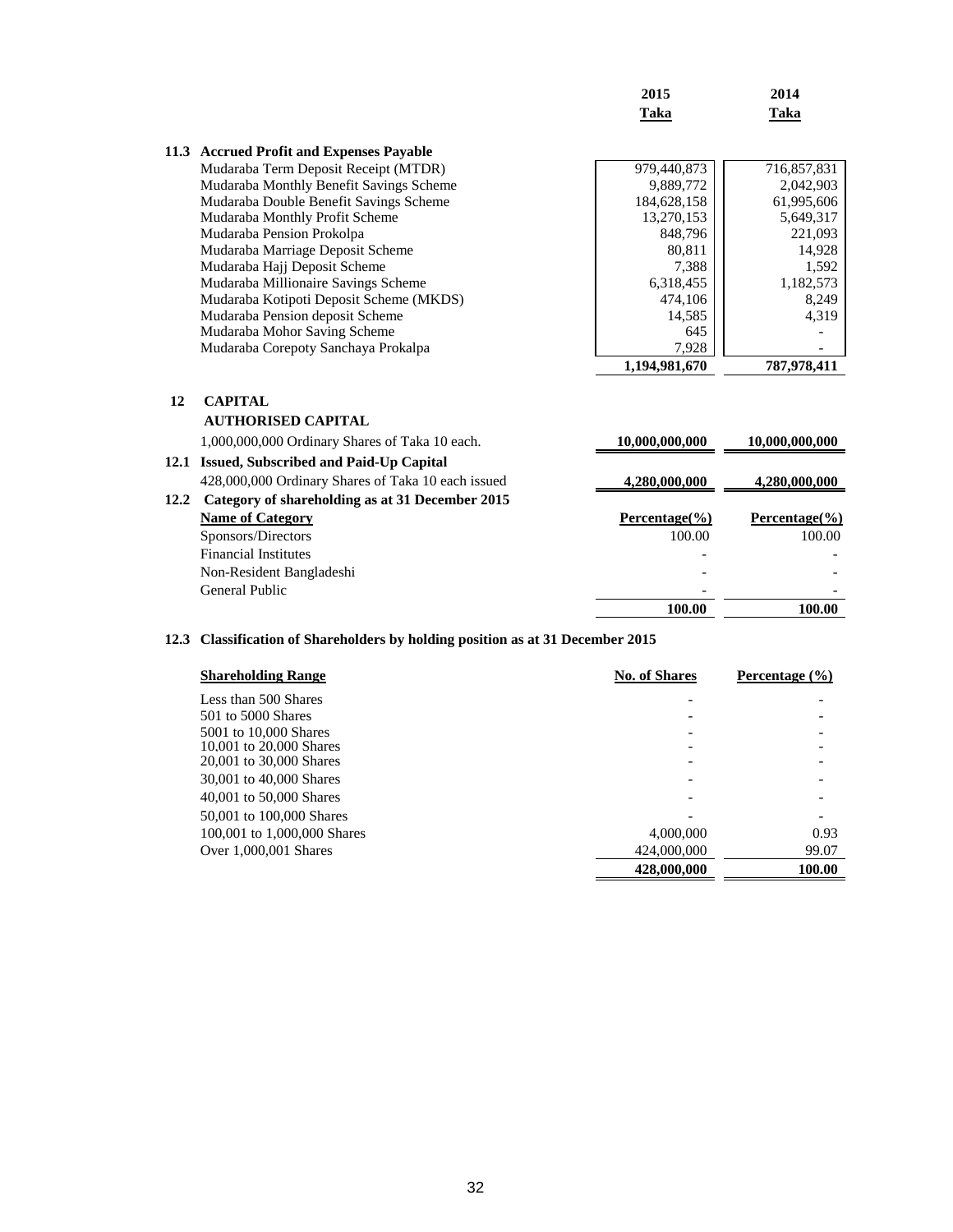|    |                                                                                                                                    | 2015<br><b>Taka</b>        | 2014<br>Taka             |
|----|------------------------------------------------------------------------------------------------------------------------------------|----------------------------|--------------------------|
|    |                                                                                                                                    |                            |                          |
|    | 12.4 Regulatory Capital Requirement in line with Basel-III                                                                         |                            |                          |
|    | I. Tier - 1 Capital                                                                                                                |                            |                          |
|    | a. Common Equity Tier-1 Capital (CET-1)                                                                                            |                            |                          |
|    | Paid up Capital                                                                                                                    | 4,280,000,000              | 4,280,000,000            |
|    | <b>Statutory Reserve</b>                                                                                                           | 233, 241, 638              | 75,578,898               |
|    | <b>Other Reserve</b>                                                                                                               | 145,749,665                | 145,749,665              |
|    | <b>Retained Earnings</b>                                                                                                           | 452,966,555                | 122,315,596              |
|    |                                                                                                                                    | 5,111,957,858              | 4,623,644,159            |
|    |                                                                                                                                    |                            |                          |
|    | b. Additional Tier -1 Capital (AT-1)                                                                                               |                            |                          |
|    | Total Tier 1 Capital $(a + b)$                                                                                                     | 5,111,957,858              | 4,623,644,159            |
|    |                                                                                                                                    |                            |                          |
|    | II. Tier -2 Capital                                                                                                                |                            |                          |
|    | <b>General Provision</b>                                                                                                           | 495,924,976                | 320,000,000              |
|    |                                                                                                                                    | 495,924,976                | 320,000,000              |
|    | A. Total Regulatory Capital (I+II)                                                                                                 | 5,607,882,834              | 4,943,644,159            |
|    | <b>B.</b> Total Risk Weighted Assets                                                                                               | 42,247,723,691             | 34,552,800,000           |
|    | C. Minimum Capital Requirement                                                                                                     | 4,224,772,369              | 3,455,280,000            |
|    | D. Surplus/(Deficiency)(A - C)                                                                                                     | 1,383,110,465              | 1,488,364,159            |
|    | <b>Capital to Risk Weighted Assets Ratio (CRAR)</b>                                                                                | 13.27%                     | 14.31%                   |
|    | <b>Capital to Risk Weighted Assets Ratio (CRAR):</b>                                                                               | Held                       | Held                     |
|    | a. Common Equity Tier-1 Capital to Risk Weighted Assets                                                                            | 12.10%                     | 13.38%                   |
|    | b. Tier - 1 Capital to Risk Weighted Assets                                                                                        | 12.10%                     | 13.38%                   |
|    | c. Tier - 2 Capital to Risk Weighted Assets                                                                                        | 1.17%                      | 0.93%                    |
|    | Total $(b+c)$                                                                                                                      | 13.27%                     | 14.31%                   |
| 13 | <b>STATUTORY RESERVE</b>                                                                                                           |                            |                          |
|    | <b>Opening Balance</b>                                                                                                             | 75,578,898                 | 33,468,582               |
|    | Transferred during the year from Profit & Loss A/C<br><b>Closing Balance</b>                                                       | 157,662,740<br>233,241,638 | 42,110,316<br>75,578,898 |
|    |                                                                                                                                    |                            |                          |
|    | This has been done according to Sec. 24 of Bank Companies Act, 1991 and shall be maintained until it equals<br>to Paid-up Capital. |                            |                          |

14 **OTHER RESERVE** 145,749,665 145,749,665 This represents profit prior to incorporation i.e. 07 March 2013. **15 RETAINED EARNINGS** Opening Balance 122,315,596 53,874,331<br>Add: Net Profit after tax for the year 488,313,699 110,551,581 Add: Net Profit after tax for the year 488,313,699 110,551,581<br>Less: Transferred to Statutory Reserve 157,662,740 12,110,316 Less: Transferred to Statutory Reserve Closing Balance **452,966,555** 122,315,596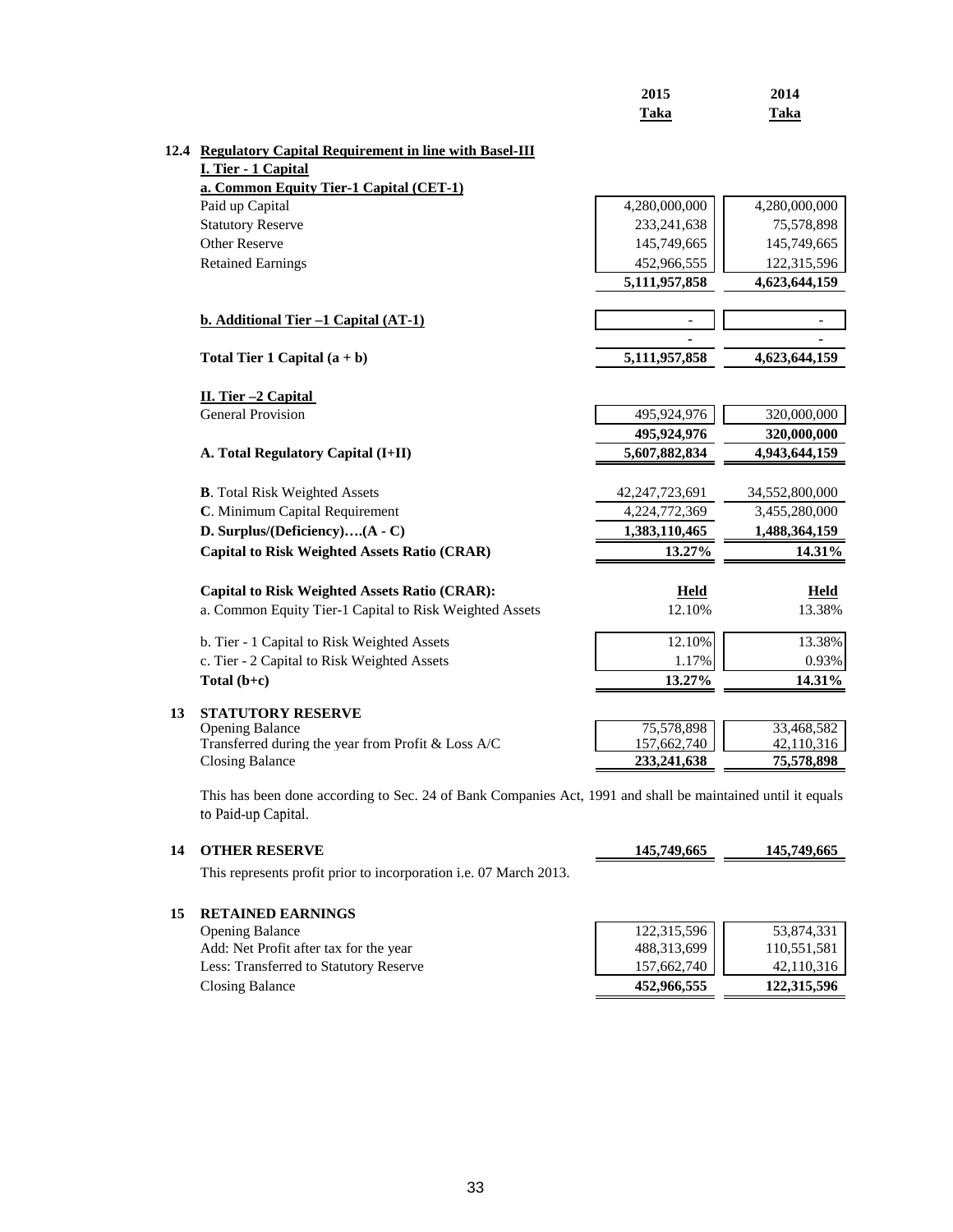| 2015 | 2014 |
|------|------|
| Taka | Taka |

#### **16 LETTER OF GUARANTEES**

Money for which the Bank is contingently liable in respect of guarantees are given favoring:

| Letters of Guarantee - Local     | $612,755,013$ | 606,973,300 |
|----------------------------------|---------------|-------------|
| Letter of Guarantee - Foreign    |               |             |
|                                  | 612,755,013   | 606,973,300 |
| Less: Margin Taken on Guarantees |               |             |
|                                  | 612.755.013   | 606.973.300 |

#### **16.1 Money for Which the Bank is Contingently Liable in respect of Guarantees:**

| Others                                 | 61.255.013<br>61,255,013 | 606.973.300<br>606.973.300 |
|----------------------------------------|--------------------------|----------------------------|
| Banks and Other Financial Institutions | $\overline{\phantom{a}}$ |                            |
| Government                             | $\overline{\phantom{a}}$ |                            |
| Directors                              | $\overline{\phantom{0}}$ | $\overline{\phantom{0}}$   |

#### **17 IRREVOCABLE LETTERS OF CREDIT**

| Letters of Credit - Cash                 | 1,458,229,907 | 420.984.086 |
|------------------------------------------|---------------|-------------|
| Letter of Credit - Cash Inland           |               |             |
| Back to Back Letters of Credit - Local   | 210,896,290   | 1.335.932   |
| Back to Back Letters of Credit - Foreign | 116.199.000   | 23.852.000  |
|                                          | 1,785,325,197 | 446,172,018 |

#### **18 BILLS FOR COLLECTION ISSUED BY THE BANK**

| <b>Foreign Documentary Bills</b> | 223,786,000 | 394,000     |
|----------------------------------|-------------|-------------|
| Outward Bills                    |             |             |
| Inland Documentary Bills         | 8.486.000   | 147,354,000 |
|                                  | 232,272,000 | 147,748,000 |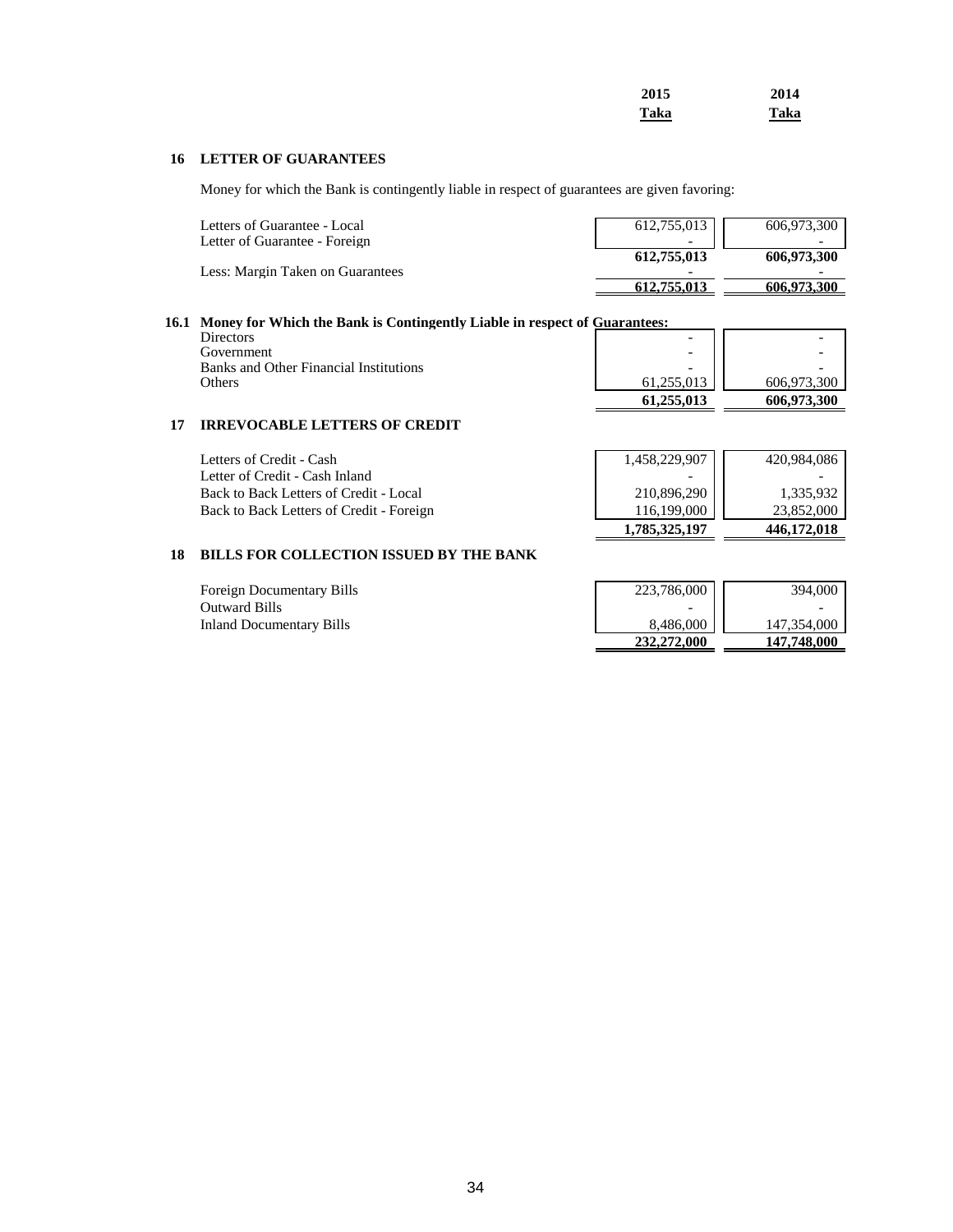|    |                                    | 2015          | 2014          |
|----|------------------------------------|---------------|---------------|
|    |                                    | <b>Taka</b>   | <b>Taka</b>   |
| 19 | <b>INVESTMENT INCOME</b>           |               |               |
|    | <b>Profit Received from:</b>       |               |               |
|    | Deposit with Other Banks           | 1,026,752,542 | 943,525,592   |
|    | Bai Murabaha - General             | 2,097,744,381 | 1,384,925,668 |
|    | Bai Murabaha Hypothecation         | 306,480,720   | 263,238,214   |
|    | Bai Murabaha against MTDR          | 518,829,621   | 389,559,019   |
|    | Bai Murabaha - TR                  | 900,416,293   | 95,604,356    |
|    | Bai Murabaha - Agriculture         | 62,108,732    |               |
|    | Musharaka - Agriculture            |               | 21,817,021    |
|    | Musharaka - MDB                    | 969,418,047   | 171,785,370   |
|    | Bai Muajial General                | 5,266,915     | 3,226,221     |
|    | Bai Muajjal Real Estate            | 536,240       | 310,308       |
|    | Bai Muajial Agriculture            | 35,139        |               |
|    | Bai Murabaha Post Import Bill - TR | 20,852,960    | 23,199,998    |
|    | <b>HPSM</b> Transport              | 1,610,807     | 708,769       |
|    | <b>HPSM</b> Industry               | 107,379,477   | 14,354,435    |
|    | <b>HPSM Real Estate</b>            | 89,568,576    | 41,499,550    |
|    | <b>HPSM</b> Machinery              | 27,492,188    | 5,580,537     |
|    | <b>HPSM Consumer Durables</b>      | 5,038,351     | 2,482,712     |
|    | <b>HPSM SME</b>                    | 81,034        | 100,985       |
|    | Quard against MTDR                 | 487,381       | 477,216       |
|    | <b>Bill Purchased - Inland</b>     |               | 2,182,677     |
|    | Bill Purchased - Foreign           |               | 10,768        |
|    | Bai Murabaha Post Import Bill      | 18,248,861    | 298,258       |
|    | Bai Murabaha EDF Investment        | 1,488,147     |               |
|    | <b>Back to Back Bill</b>           | 3,046,979     | 1,043,303     |
|    | Bai Istisna                        | 247,638       | 170,717       |
|    |                                    | 6,163,131,029 | 3,366,101,694 |

# **20 PROFIT PAID ON DEPOSITS**

| <b>Profit Paid on:</b> |  |  |
|------------------------|--|--|
|------------------------|--|--|

| Mudaraba Term Deposit                   | 3,550,436,561 | 2,290,777,480 |
|-----------------------------------------|---------------|---------------|
| Mudaraba Double Benefit Deposits Scheme | 340,500,332   | 63,717,411    |
| Mudaraba Monthly Savings Scheme         | 16,047,073    | 3,266,965     |
| Mudaraba Monthly Benefit Savings Scheme | 199,560,915   | 62,529,856    |
| Bangladesh Government Islami Bond       | 49,315,068    |               |
| Mudaraba Savings Deposits               | 19,095,969    | 4,934,535     |
| Mudaraba Short Notice Deposits          | 27,126,831    | 17,158,381    |
| Mudaraba Marriage Scheme                | 161,925       | 17,082        |
| Mudaraba Pension Deposit Scheme         | 1,207,160     | 262,317       |
| Mudaraba Millionaire Deposit Scheme     | 9.341.540     | 1.614.924     |
| Mudaraba Mohor Savings Scheme           | 645           |               |
| Mudaraba Corepoty Savings Scheme        | 7.928         |               |
| Mudaraba Kotipoti Deposit Scheme        | 548.718       | 8,249         |
|                                         | 4.213.350.665 | 2.444.287.200 |

# **21 INCOME FROM INVESTMENT IN SHARES AND SECURITIES**

| Bangladesh Govt. Islamic Investment Bond        | 13,750,000  | 18,664,929 |
|-------------------------------------------------|-------------|------------|
| Profit/(Loss) on sale of shares                 | (1,091,730) | 47,816     |
| Dividend Income                                 | 393,800     | 347,800    |
|                                                 | 13,052,070  | 19,060,545 |
| <b>COMMISSION, EXCHANGE AND BROKERAGE</b><br>22 |             |            |
| Commission                                      | 60,554,287  | 12,598,060 |
| <b>Exchange Gain</b>                            | 24,557,647  | 3,764,422  |
| <b>Exchange Earning</b>                         | 26,300,654  | 4,274,795  |
| Less: Exchange Loss                             | 1,743,007   | 510,373    |
|                                                 | 85,111,934  | 16,362,482 |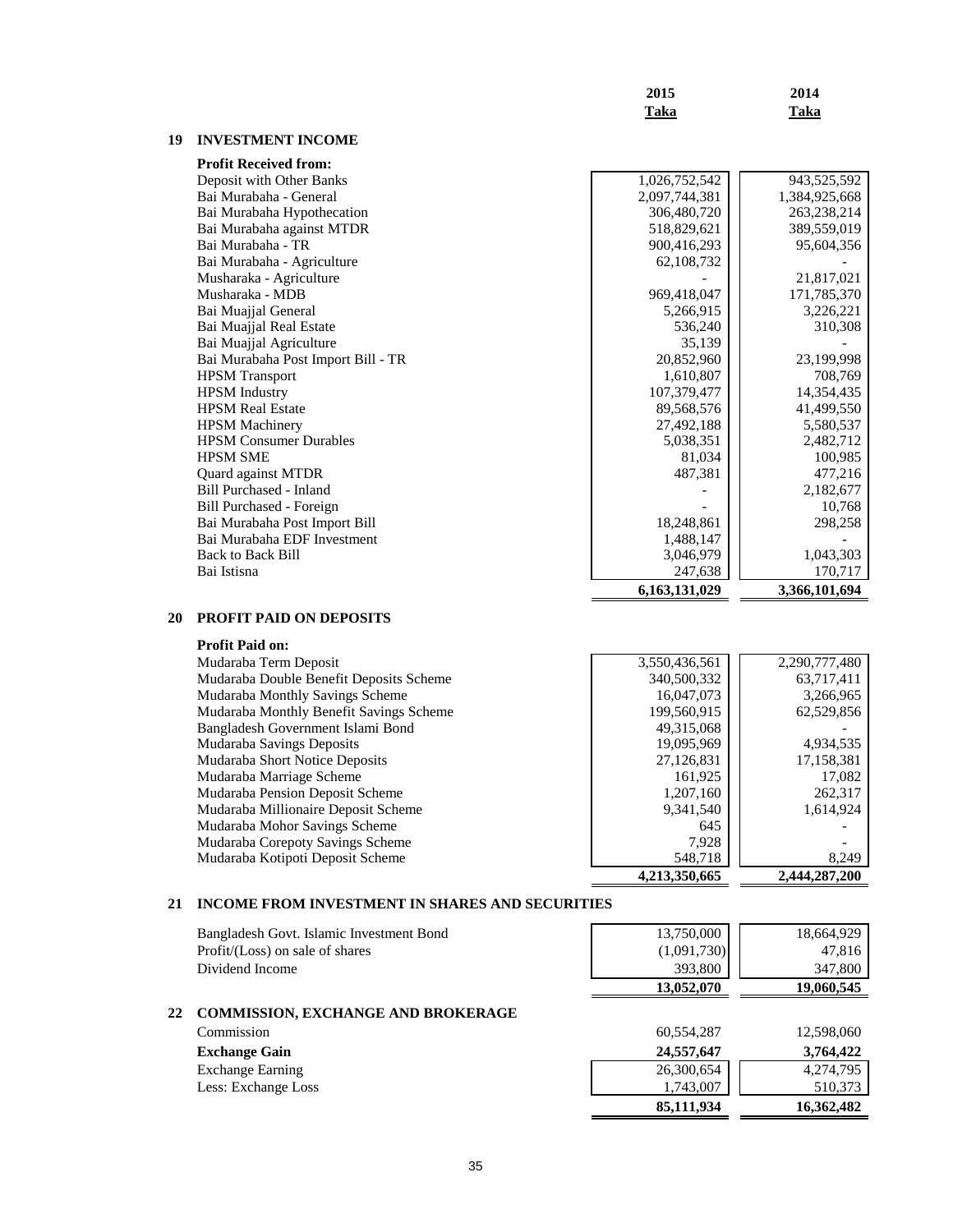|    |                                                 | 2015        | 2014        |
|----|-------------------------------------------------|-------------|-------------|
|    |                                                 | <b>Taka</b> | Taka        |
| 23 | <b>OTHER OPERATING INCOME</b>                   |             |             |
|    | Account maintenance charge                      | 7,751,043   | 4,013,111   |
|    | Clearing cheque processing fee                  | 81,985      | 25,163      |
|    | Investment processing fee                       | 1,009,593   | 6,641,500   |
|    | Miscellaneous Earnings                          | 4,499,393   | 14,423,329  |
|    |                                                 | 13,342,014  | 25,103,103  |
|    |                                                 |             |             |
| 24 | <b>SALARY AND ALLOWANCES</b>                    |             |             |
|    | <b>Basic Salary</b>                             | 168,499,007 | 96,164,451  |
|    | <b>Bonus</b>                                    | 97,640,071  | 11,975,476  |
|    | Bank's Contribution to Staff Provident Fund     | 10,892,212  | 6,879,451   |
|    | Gratuity                                        | 16,000,000  | 3,760,000   |
|    | House Rent                                      | 66,510,890  | 35,992,368  |
|    | Conveyance Allowance                            | 8,274,183   | 4,195,107   |
|    | Leave Fare Allowance                            | 34,547,003  | 17,674,096  |
|    | <b>Entertainment Allowance</b>                  | 13,139,558  | 7,563,938   |
|    | <b>Medical Allowance</b>                        | 16,009,920  | 9,362,096   |
|    | <b>Utility Services</b>                         | 16,041,397  | 8,632,741   |
|    | House Maintenance Allowance                     | 16,739,360  | 8,909,454   |
|    | <b>Other Allowances</b>                         | 2,378,660   | 1,461,445   |
|    |                                                 | 466,672,261 | 212,570,623 |
| 25 | RENT, TAXES, INSURANCE, LIGHTING ETC.           |             |             |
|    | Rent                                            | 124,861,917 | 74,343,706  |
|    | Insurance                                       | 22,367,861  | 11,363,873  |
|    | Rates and Taxes                                 | 2,998,498   | 2,267,627   |
|    | <b>Water Charges</b>                            | 282,564     | 131,295     |
|    | Gas Charges                                     | 199,580     | 104,388     |
|    | <b>Electric Bills</b>                           | 15,782,476  | 9,561,286   |
|    |                                                 | 166,492,896 | 97,772,175  |
|    |                                                 |             |             |
| 26 | <b>LEGAL EXPENSES</b>                           |             |             |
|    | Law Charges                                     | 42,750      | 14,600      |
|    | Stamp                                           | 15,086      | 14,570      |
|    | Other Professional Charges                      | 515,753     | 418,930     |
|    |                                                 | 573,589     | 448,100     |
| 27 | POSTAGE, STAMP AND TELECOMMUNICATION            |             |             |
|    |                                                 |             |             |
|    | Telephone - Office                              | 3,009,715   | 1,735,779   |
|    | Telegram, Telex, Internet, Fax and Email charge | 5,046,763   | 2,533,320   |
|    | Stamp                                           | 44,770      | 19,530      |
|    | Telephone - Residence                           | 3,019       | 2,817       |
|    | Swift charge                                    | 3,353,080   | 1,902,536   |
|    | Postage                                         | 1,144,489   | 452,166     |
|    |                                                 | 12,601,836  | 6,646,148   |
|    |                                                 |             |             |
| 28 | STATIONERY, PRINTING AND ADVERTISEMENT          |             |             |
|    |                                                 |             |             |

|                             | 34,926,334 | 39,407,318 |
|-----------------------------|------------|------------|
| Printing and Stationery     | 8.775.325  | 6.610.088  |
| Publicity and Advertisement | 26,151,009 | 32,797,230 |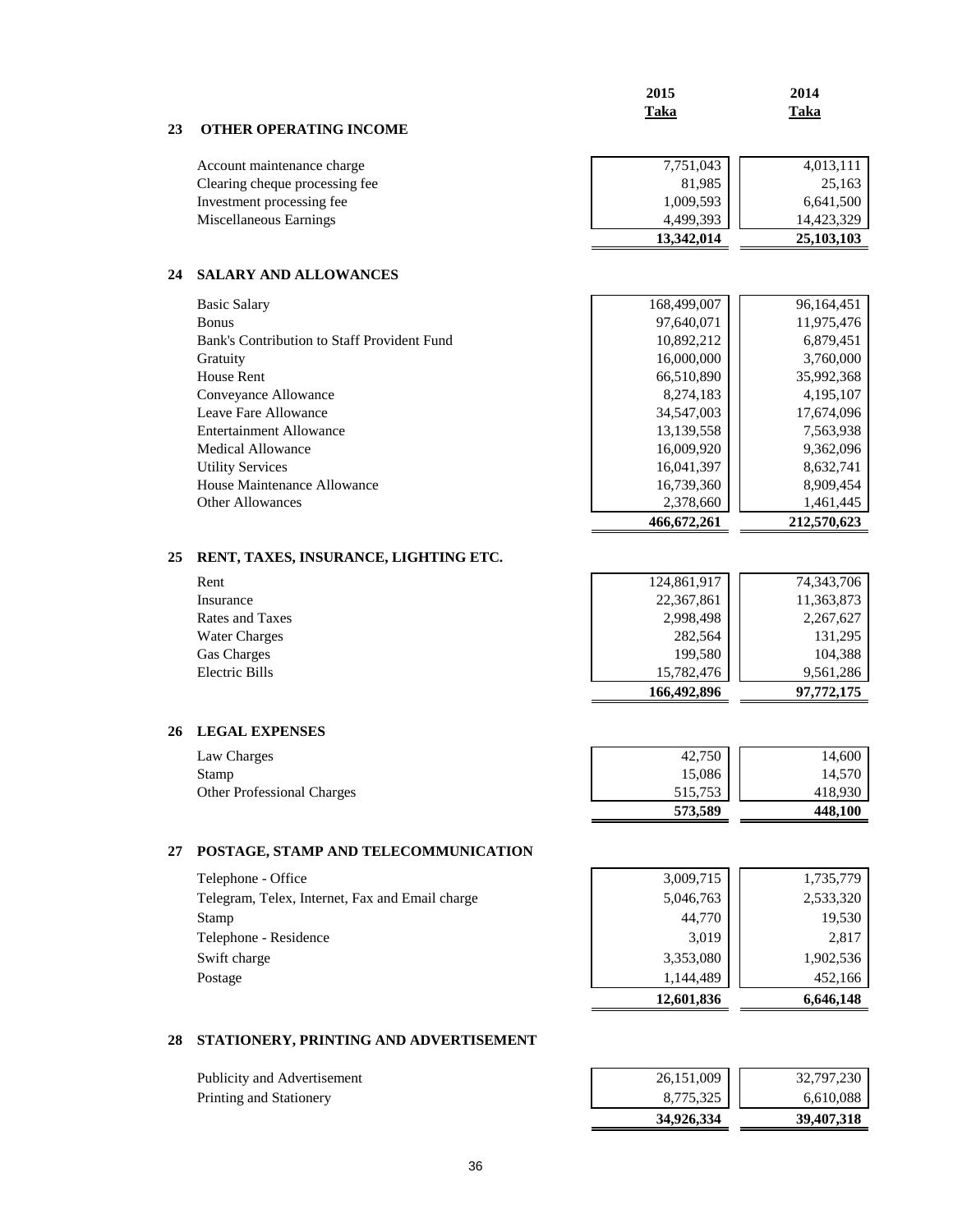|                                                  | 2015<br>Taka | 2014<br>Taka |
|--------------------------------------------------|--------------|--------------|
| <b>MANAGING DIRECTORS' SALARY AND FEES</b><br>29 |              |              |
| <b>Basic Pay</b>                                 | 3,600,000    | 3,600,000    |
| <b>House Rent Allowances</b>                     | 1,200,000    | 1,200,000    |
| Leave Fare Allowance                             | 1,200,000    | 1,200,000    |
| <b>Bonus</b>                                     | 1,600,000    | 1,600,000    |
| House Maintenance Allowance                      | 1,200,000    | 1,200,000    |
|                                                  | 8,800,000    | 8,800,000    |
| <b>DIRECTORS' FEES</b><br>30                     |              |              |
| Fees                                             | 1,454,750    | 1,477,750    |
| Travel                                           | 4,066,400    | 2,571,309    |
|                                                  | 5,521,150    | 4,049,059    |

# **31 SHARIA'H SUPERVISORY COMMITTEE'S FEES AND EXPENSES**

| Fees   | 278,300                  | 34,500 |
|--------|--------------------------|--------|
| Travel | $\overline{\phantom{a}}$ |        |
|        | 278,300                  | 34.500 |

# **32 DEPRECIATION AND REPAIRS OF FIXED ASSETS**

| Depreciation on Fixed Assets (Annexure - A)   | 92,445,161   | 55,955,726 |
|-----------------------------------------------|--------------|------------|
| <b>Repairs:</b>                               | 35,383,330   | 12,639,605 |
| Office equipment                              | 12, 135, 731 | 914,338    |
| Renovation and Maintenance of Office Premises | 30,720       | 2,600      |
| <b>Furniture and Fixtures</b>                 | 17.255       | 8.250      |
| Repair & Maintenance of Vehicle               | 23,199,624   | 11,714,417 |
|                                               | 127,828,491  | 68,595,331 |

| <b>OTHER EXPENSES</b><br>33     |             |            |
|---------------------------------|-------------|------------|
| Car Expense                     | 20,882,978  | 11,476,380 |
| Wages                           | 50,162,053  | 27,033,301 |
| Traveling                       | 12,274,436  | 5,031,803  |
| Donation and Subscription:      |             |            |
| Donation                        | 51,252,790  | 2,953,700  |
| Subscription                    | 1,534,000   | 622,000    |
| Newspaper and Periodicals       | 292,749     | 183,191    |
| Entertainment                   | 8,574,339   | 4,019,768  |
| Conveyance                      | 2,593,323   | 2,139,649  |
| <b>Bank</b> charges             | 2,864,344   | 1,013,971  |
| Refreshment                     | 1,063,843   | 810,253    |
| Holiday Banking allowances      | 547,024     | 344,489    |
| Parties and Dinner              | 1,177,426   | 378,663    |
| <b>Medical Expense</b>          | 2,330,627   | 1,290,790  |
| Training, Seminar and Workshop  | 2,126,569   | 2,259,167  |
| Photocopy, Photograph & Toner   | 1,085,760   | 656,960    |
| <b>Generator Expenses</b>       | 2,814,234   | 1,598,620  |
| Washing and Cleaning            | 120,622     | 32,059     |
| <b>Upkeep Branches Premises</b> | 863,912     | 677,972    |
| <b>Online Expenses</b>          | 1,976,610   | 1,269,099  |
| <b>Office Maintenance</b>       | 4,866,922   | 3,096,210  |
| Crockery Expense                | 188,808     | 173,258    |
| <b>Meeting Expenses</b>         | 12,800,424  | 11,022,670 |
| <b>ATM Expenses</b>             | 1,458,033   | 523,875    |
| <b>Recruitment Expense</b>      |             | 2,692,077  |
| Miscellaneous Expenses          | 2,726,000   | 2,440,864  |
|                                 | 186,577,826 | 83,740,789 |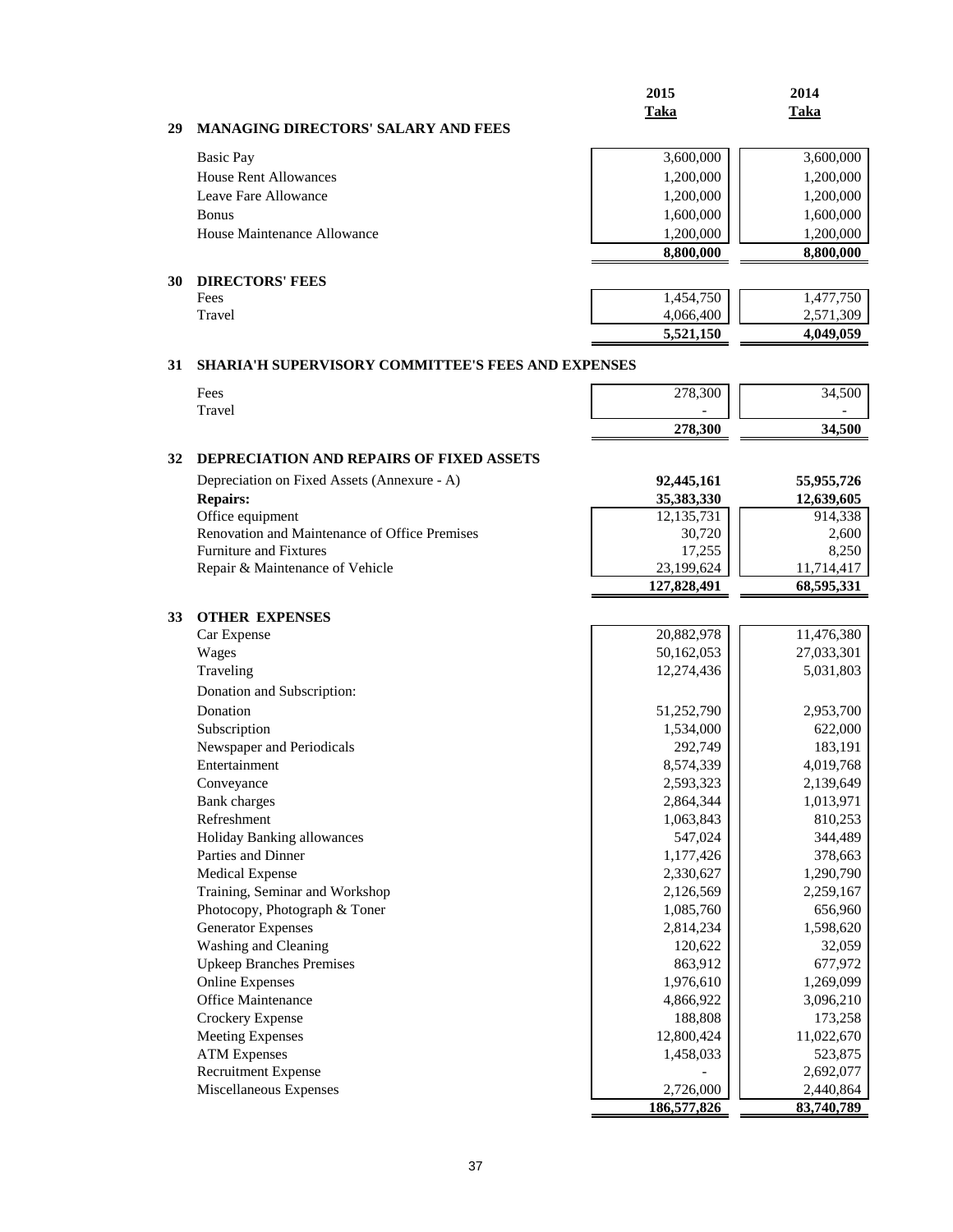|                                               | 2015        | 2014        |
|-----------------------------------------------|-------------|-------------|
|                                               | Taka        | Taka        |
| 34 EARNINGS PER SHARE (EPS)                   |             |             |
| A. Net Profit after Tax                       | 488,313,699 | 110,551,581 |
| B. Weighted Average Number of Ordinary Shares | 428,000,000 | 428,000,000 |
| Earnings Per Share (A/B)                      | 1.14        | 0.26        |
|                                               |             |             |

#### **35 RECEIPTS FROM OTHER OPERATING ACTIVITIES**

| Account maintenance charge     | 7,751,043  | 4,013,111  |
|--------------------------------|------------|------------|
| Clearing cheque processing fee | 81.985     | 25,163     |
| Investment processing fee      | 1,009,593  | 6,641,500  |
| Miscellaneous Earnings         | 4,499,393  | 14.423.329 |
|                                | 13.342.014 | 25,103,103 |

#### **36 PAYMENTS FOR OTHER OPERATING ACTIVITIES**

| Rent, Taxes, Insurances, Electricity etc.          | 166,492,896 | 97,772,175  |
|----------------------------------------------------|-------------|-------------|
| Legal Expenses                                     | 573,589     | 448,100     |
| Postage, Stamps, Telecommunications etc.           | 12,601,836  | 6,646,148   |
| Directors' fees                                    | 5,521,150   | 4,049,059   |
| Sharia'h Supervisory Committee's fees and expenses | 278,300     | 34,500      |
| Auditor's Fee                                      | 200,000     | 200,000     |
| Repair of Fixed Assets                             | 35,383,330  | 12,639,605  |
| <b>Zakat Expenses</b>                              | 6,000,000   | 4,625,000   |
| <b>Other Expenses</b>                              | 186,577,826 | 83,740,789  |
|                                                    | 413,628,927 | 210,155,376 |

#### **37 INCREASE / DECREASE OF OTHER ASSETS**

| Inter - branch Transaction Account | 42,188,869    | 20,822,214  |
|------------------------------------|---------------|-------------|
| Advances, Deposits and Prepayment  | 1,565,231,726 | 270,468,916 |
| <b>Stock of Stationery</b>         | 5,814,921     | 4,620,541   |
| <b>Suspense Account</b>            | 111,665,302   | 172,546,487 |
| Stamps on Hand                     | 378,225       | 194,180     |
|                                    | 1,725,279,043 | 468,652,338 |

(Increase)/Decrease during the year **(1,256,626,705) (86,436,481)**

## **38 INCREASE / DECREASE OF OTHER LIABILITIES**

| Provision for Zakat                  | 6,025,000       | 7,625,000   |
|--------------------------------------|-----------------|-------------|
| <b>Benevolent Fund</b>               | 868,504         | 1.329.446   |
| Clearing Adjustment Account          | 18,391,607      | 248,068,439 |
| Others                               | 21,311,086      | 911.576     |
|                                      | 46,596,197      | 257,934,461 |
| Increase /(Decrease) during the year | (211, 338, 264) | 254,810,447 |

# **39 NUMBER OF EMPLOYEES**

Executives and Officers Members of Staff (Contractual)

| 666 |     |
|-----|-----|
| 166 | 125 |
| 832 | 600 |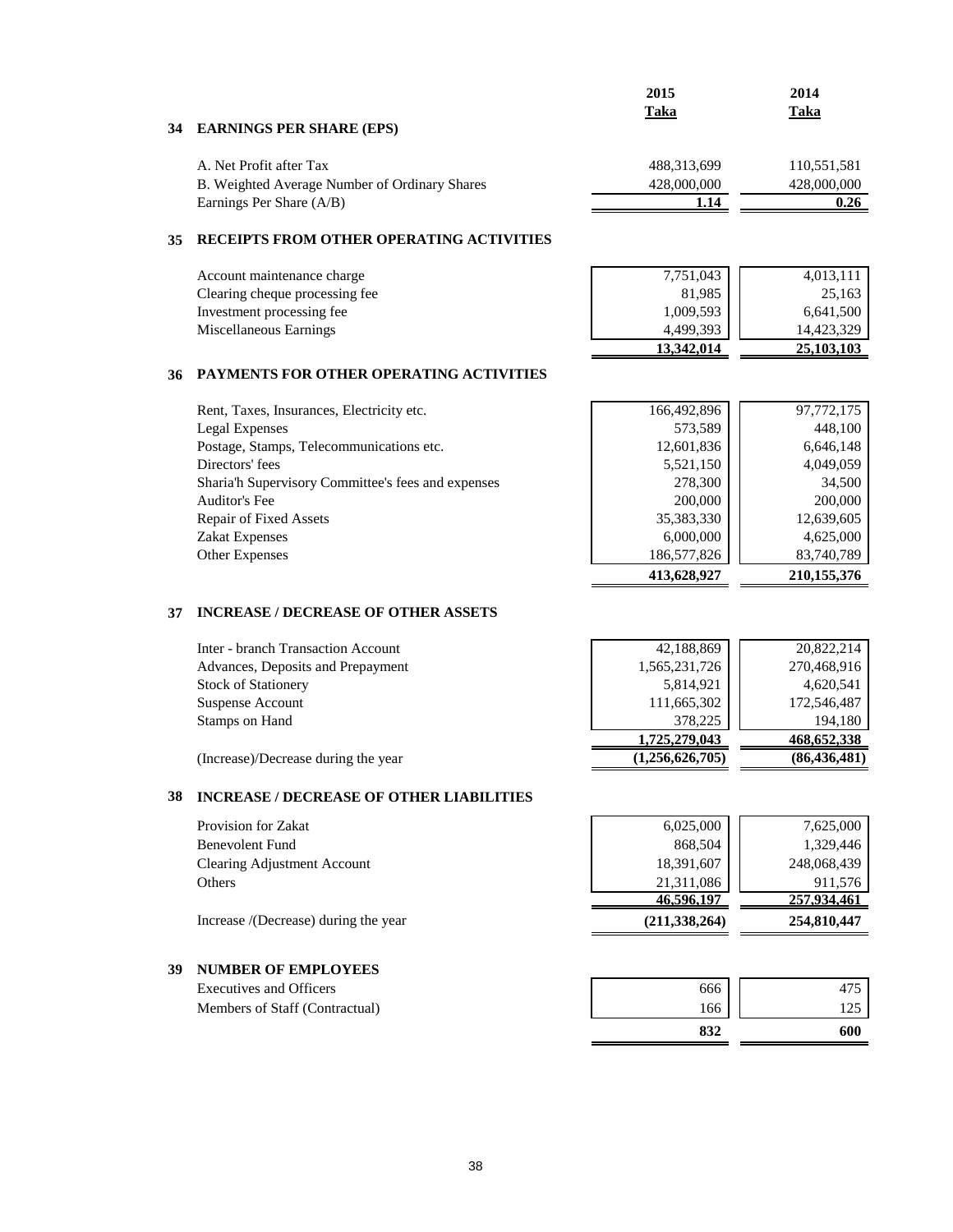#### **40 RELATED PARTY TRANSACTIONS**

During the year, the Bank carried out some transaction with related party in the normal course of business and on an arm's length basis. The name of this related party, nature of this transaction and total value has been set out in accordance with provisions of International Accounting Standard # 24 (IAS# 24) Related Party disclosure and as defined in the BRPD Circular no. 14 issued by the Bangladesh Bank on June 25, 2003. The significant related party transactions during the year were as follows:

#### **i) Significant Contracts where Bank is a Party and wherein Directors have Interest**

| <b>Name of the Party</b>                                                                                                                         | Nature of<br><b>Transaction</b> | Nature of<br>Relationship | <b>Total Value (in Taka)</b> |  |  |
|--------------------------------------------------------------------------------------------------------------------------------------------------|---------------------------------|---------------------------|------------------------------|--|--|
| a. Reliance Finance Ltd.                                                                                                                         | <b>MTDR</b>                     | <b>Common Director</b>    | 6.605.732.775                |  |  |
| ii) Related Party Transactions                                                                                                                   |                                 |                           | Nil                          |  |  |
| iii) Shares issued to Directors and Executives without consideration or exercisable at<br>Nil.<br>discount                                       |                                 |                           |                              |  |  |
| iv) Lending to Related Parties is effected as per requirements of Section 27 (1) of the Bank<br>Nil<br>Companies Act, 1991.                      |                                 |                           |                              |  |  |
| v) Business other than banking business with any related concern of the Directors as per<br>Nil<br>Section 18(2) of the Bank Companies Act, 1991 |                                 |                           |                              |  |  |
| vi) Investment in the Securities of Directors and their related concern                                                                          |                                 |                           | Nil                          |  |  |

## **41 DIRECTORS' INTEREST IN DIFFERENT BUSINESSES OR ENTITIES**

| Sl. No       | <b>Name of the Directors</b>   | <b>Status with the</b><br><b>Bank</b> | Names of firms/companies in which<br>interested as proprietor, partner, director,<br>managing agent, guarantor, employee, etc. |
|--------------|--------------------------------|---------------------------------------|--------------------------------------------------------------------------------------------------------------------------------|
| $\mathbf{1}$ | <b>Shahidul Alam</b>           | Chairman                              | <b>Managing Director</b>                                                                                                       |
|              |                                |                                       | Galco Steel (Bangladesh) Ltd.                                                                                                  |
|              |                                |                                       | Prasad Paradise Resorts Ltd.                                                                                                   |
|              |                                |                                       | S. Alam Vegetable Oil Ltd.                                                                                                     |
|              |                                |                                       | <b>Director</b>                                                                                                                |
|              |                                |                                       | First Security Islami Capital & Investment Ltd.                                                                                |
|              |                                |                                       | Reliance Brokerage Services Ltd.                                                                                               |
|              |                                |                                       | Proprietor                                                                                                                     |
|              |                                |                                       | M/s. Tazin Enterprise                                                                                                          |
|              |                                |                                       | Sonali Traders                                                                                                                 |
| $\mathbf{2}$ | <b>Ahsanul Alam</b>            |                                       | Vice Chairman Managing Director                                                                                                |
|              |                                |                                       | Genesis Textiles Accessories &                                                                                                 |
|              |                                |                                       | Apparels Ltd.                                                                                                                  |
|              |                                |                                       | Western Designers Ltd.                                                                                                         |
|              |                                |                                       | Chairman                                                                                                                       |
|              |                                |                                       | Hasan Abasan (Pvt) Ltd.                                                                                                        |
|              |                                |                                       | Proprietor                                                                                                                     |
|              |                                |                                       | Genesis Enterprise                                                                                                             |
|              |                                |                                       | <b>Chief Executive</b>                                                                                                         |
|              |                                |                                       | S. Alam & Co.                                                                                                                  |
| 3            | <b>Hussain Muhammad Ershad</b> | <b>Director</b>                       | Chairman                                                                                                                       |
|              |                                |                                       | Podagonj Cold Storage Ltd.                                                                                                     |
| 4            | <b>Ashik Ahmed</b>             | Director                              | <b>Proprietor</b>                                                                                                              |
|              |                                |                                       | <b>Ashik Trading</b>                                                                                                           |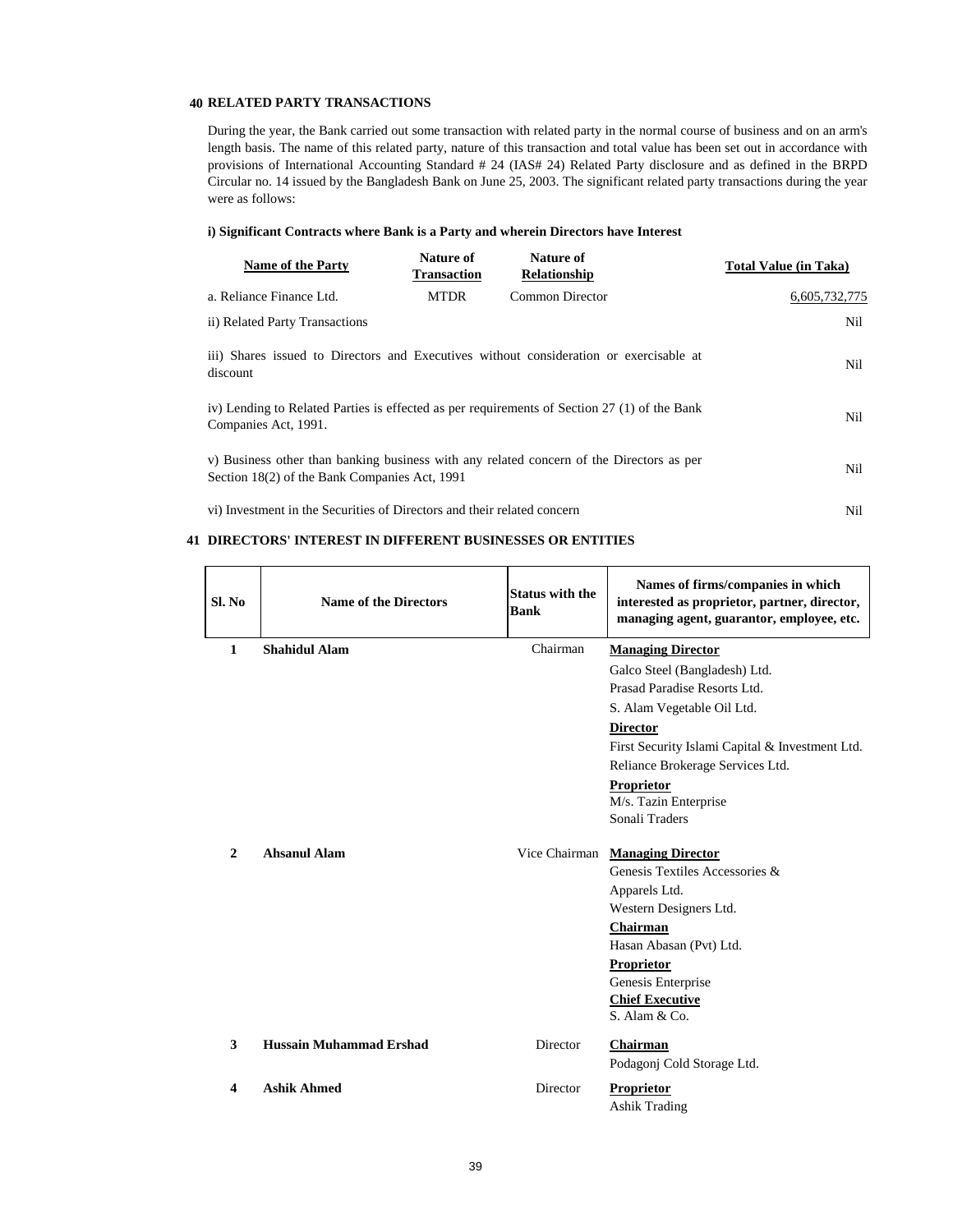| 5  | Ms. Marzina Sharmin         | Director | <b>Managing Director</b><br>Unique Investment & Securities Limited<br><b>Times Securities Limited</b><br><b>Director</b><br>Reliance Finance Limited<br>Proprietor<br>M/s. Marzina Trading                                                                                                                      |
|----|-----------------------------|----------|-----------------------------------------------------------------------------------------------------------------------------------------------------------------------------------------------------------------------------------------------------------------------------------------------------------------|
| 6  | Mortuza Siddique Chowdhury  | Director | Chairman<br>Tower Aviation Ltd.<br>Al- Sharaf Airways Ltd.<br>MRM Trading Ltd.<br>Marsa Fishing Ltd.<br><b>Managing Director</b><br>Mortuza Assets Ltd.<br><b>Director</b><br>Al-Sharaf Ltd.                                                                                                                    |
| 7  | <b>Shahedul Huq</b>         | Director | <b>Managing Partner</b><br>Crystal Bridge (Pvt) Ltd.<br><b>Director</b><br>Xebac Trading Service<br>Proprietor<br>S. Huq Properties Ltd.                                                                                                                                                                        |
| 8  | Ms. Shahana Ferdous         | Director | <b>Director</b><br>Galco Steel (BD) Ltd.<br>S. Alam Super Edible Oil Ltd.<br><b>Proprietor</b><br>M/S Shahnaj Trading                                                                                                                                                                                           |
| 09 | <b>Showkat Hossain, FCA</b> | Director | <b>Resident Partner</b><br>Hoda Vasi Chowdhury & Co.<br><b>Director</b><br>Chittagong WASA<br>Director (Independent)<br>Chittagong Stock Exchange Ltd.                                                                                                                                                          |
| 10 | <b>Rashedul Alam</b>        | Director | <b>Managing Director</b><br>Global Trading Corporation Ltd.<br><b>Director</b><br>S. Alam Steels Ltd.<br>Bangladesh Petro Chemical Ltd.<br>S. Alam Hatchery Ltd.<br>Ocean Resorts Ltd.<br>S. Alam Properties Ltd.<br>Fatehabad Farm Ltd.<br><b>Proprietor</b><br>Rafe Enterprise<br>Khurshed Poribohon Sangstha |
| 11 | <b>Arif Ahmed</b>           | Director | <b>Proprietor</b><br>M/s. Arif Traders                                                                                                                                                                                                                                                                          |
| 12 | Mohammad Mostan Billah Adil | Director | <b>Managing Director</b><br>Platinum Endeavors Ltd<br><b>Proprietor</b><br>M/s. Mostan Billah Adil<br>M/s. Adil Corporation                                                                                                                                                                                     |
| 13 | Ms. Farzana Begum           | Director | <b>Managing Director</b><br>Shah Amanat Prakritik Gas Co. Ltd.<br>Lion Securities & Investment Ltd.<br><b>Director</b><br>Global Trading Corporation Ltd<br>Proprietor<br>M/s. Farzana Trading Enterprise                                                                                                       |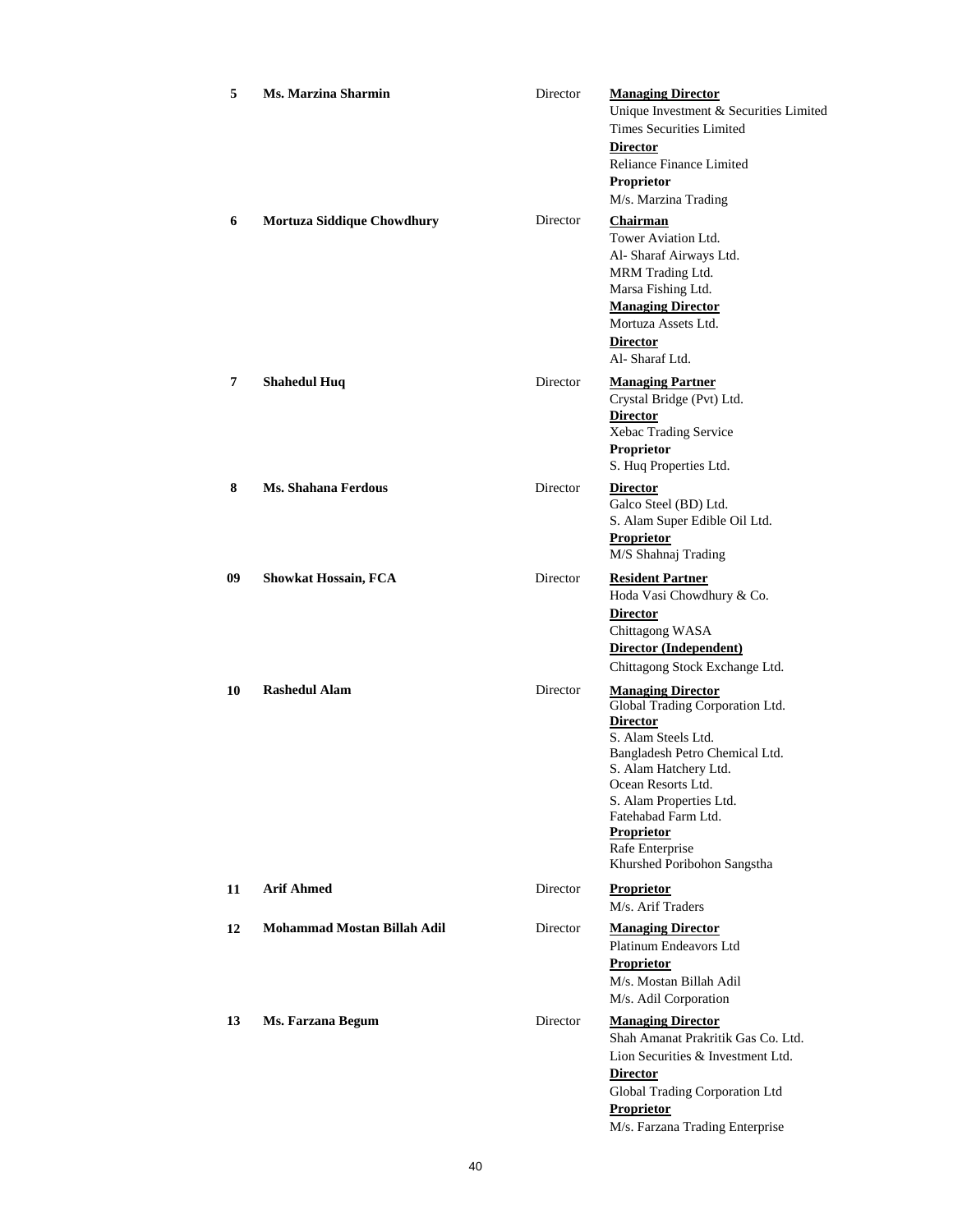#### **42 AUDIT COMMITTEE**

#### **a) Constitution**

| <b>Name</b>                | <b>Status with</b><br>the Bank | <b>Status with</b><br>the Committee | <b>Educational Qualification</b>     |
|----------------------------|--------------------------------|-------------------------------------|--------------------------------------|
| Showkat Hossain, FCA       | Director                       | Chairman                            | B. Com, Fellow Chartered Accountants |
| Mortuza Siddique Chowdhury | Director                       | Member                              | <b>FAZIL</b>                         |
| Shahedul Hug               | Director                       | Member                              | Bachelor of Business Administration  |
| Arif Ahmed                 | <b>Director</b>                | Member                              | MS-CEM                               |

b) During the year under review, the Audit Committee of the Board conducted 04 (four) meeting.

c) The following steps have been taken for implementation of an effective Internal Control Procedure of the Bank:

A strong powerful division formed for internal audit and inspection as well as compliance thereof.

The division is divided into three separate units i,e. Audit & Inspection , compliance and Monitoring to implement effective internal control and compliances headed by highly experienced bankers.

Audit and Inspection unit is established with a view to carrying out comprehensive internal audit in the branch level and ensure the transparency and accountability in the banking operations in light of the guidelines of the regulatory authorities and policies set by the bank with regular intervals.

Monitoring Unit is established with a view to implementing proper banking practices in the branches. Day to day operations is the focusing area to implement the rules and procedures of the regulatory bodies, bank's policies and other prudential guidelines.

Compliance unit is established to take effective measures for collection and timely submission of compliances of internal, external and Bangladesh Bank Inspection Reports.

The committee is placing its report regularly to the Board of Directors of the bank mentioning its review and recommendations on internal system, compliance of rules and regulations and establishment of good governance within

The board has given the responsibility to implement internal control system in the bank as per requirement of core risk management and framework provided by the Bangladesh Bank.

#### **43 EVENTS AFTER BALANCE SHEET DATE**

a) The Board of Directors of the Bank in it's 29th Board meeting held on 29 February 2016 approved the financial statements of the Bank for the year ended 31 December 2015 and recommended 10% Stock Dividend for shareholders for the year 2015 to be approved in the next Annual General Meeting and authorized the same for issue.

b) There is no other significant event that has occurred between the balance Sheet date and the date when the financial statements were authorized for issue by the Board of Director which require adjustment in the financial statements.

\_\_\_\_\_\_\_\_\_\_\_\_\_\_\_\_\_ \_\_\_\_\_\_ \_\_\_\_\_\_ \_\_\_\_\_\_\_\_

**Managing Director Director Director Director Chairman**

**Place: Dhaka** Date: 29 February 2016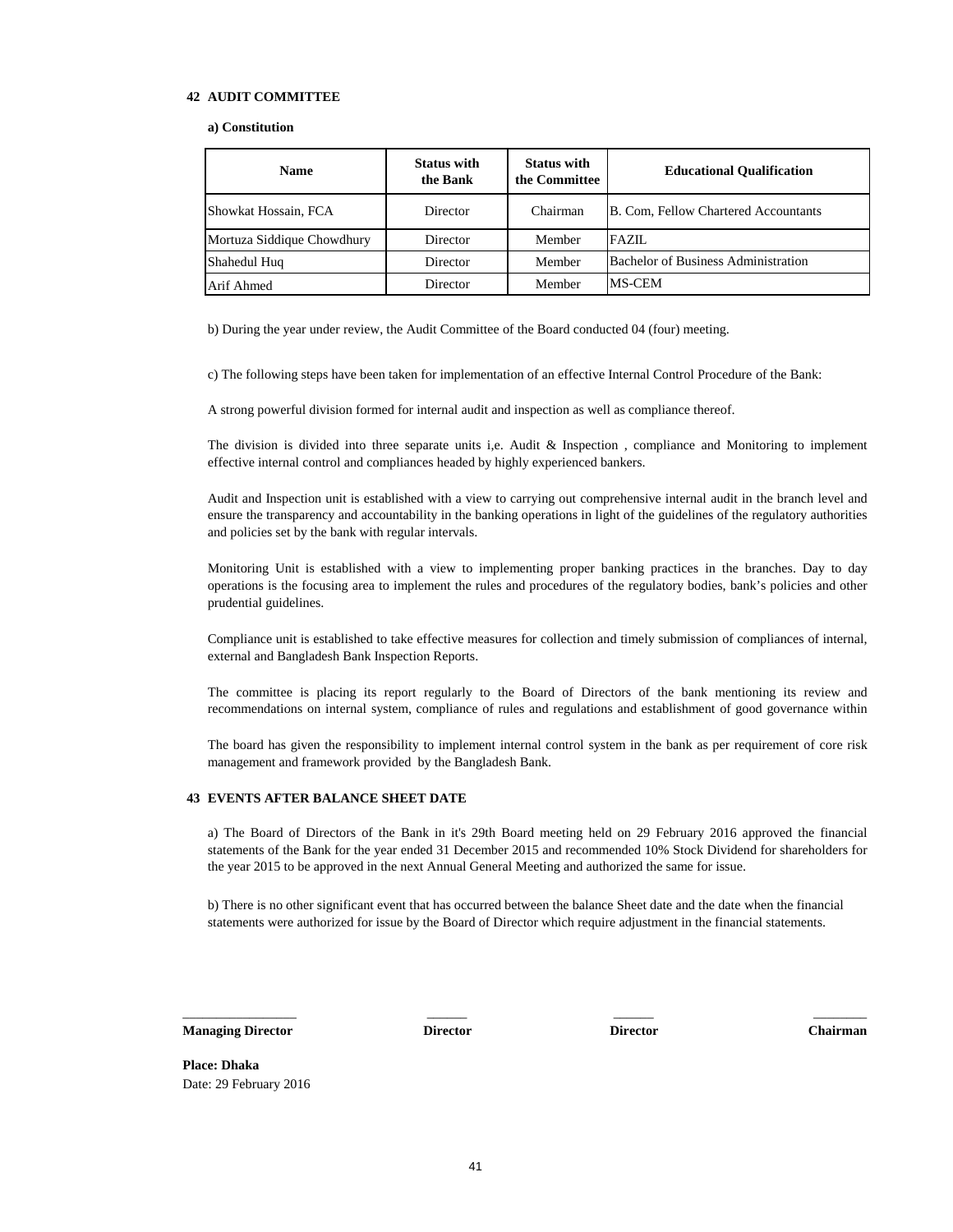**Annexure A**

# **UNION BANK LIMITED SCHEDULE OF FIXED ASSETS**  As on 31 December 2015

**Figure in Taka**

| <b>Particulars</b>   | COS T                                    |                                       |                                   |                                           | <b>DEPRECIATION</b>                      |                                   |                                                          |                                           |                                                      |
|----------------------|------------------------------------------|---------------------------------------|-----------------------------------|-------------------------------------------|------------------------------------------|-----------------------------------|----------------------------------------------------------|-------------------------------------------|------------------------------------------------------|
|                      | <b>Balance</b><br>as on<br>01 January'15 | <b>Addition</b><br>during<br>the year | Sales/Transfer<br>during the year | <b>Balance</b><br>as on<br>31 December'15 | <b>Balance</b><br>as on<br>01 January'15 | <b>Charged</b><br>for<br>the year | <b>Adjustment on</b><br>sale/transfer<br>during the year | <b>Balance</b><br>as on<br>31 December'15 | <b>Written down</b><br>value as on<br>31 December'15 |
| Furniture & Fixtures | 174, 174, 691                            | 238,360,936                           |                                   | 412,535,627                               | 12,999,055                               | 28,192,592                        |                                                          | 41,191,647                                | 371,343,980                                          |
| Office Equipment     | 226,873,557                              | 102,080,182                           |                                   | 328,953,739                               | 35,905,695                               | 47,931,503                        |                                                          | 83,837,198                                | 245,116,541                                          |
| Vehicles             | 71,601,822                               | 19,884,897                            |                                   | 91,486,719                                | 12,467,880                               | 16,311,754                        |                                                          | 28,779,634                                | 62,707,085                                           |
| <b>Books</b>         | 3,926                                    | 36,544                                |                                   | 40,470                                    | 684                                      | 9,312                             |                                                          | 9,996                                     | 30,474                                               |
| Total Dec' 2015      | 472,653,996                              | 360, 362, 559                         |                                   | 833,016,555                               | 61,373,314                               | 92,445,161                        |                                                          | 153,818,475                               | 679,198,080                                          |
| Total Dec' 2014      | 91,708,283                               | 380,945,713                           |                                   | 472,653,996                               | 5,417,588                                | 55,955,726                        |                                                          | 61,373,314                                | 411,280,682                                          |